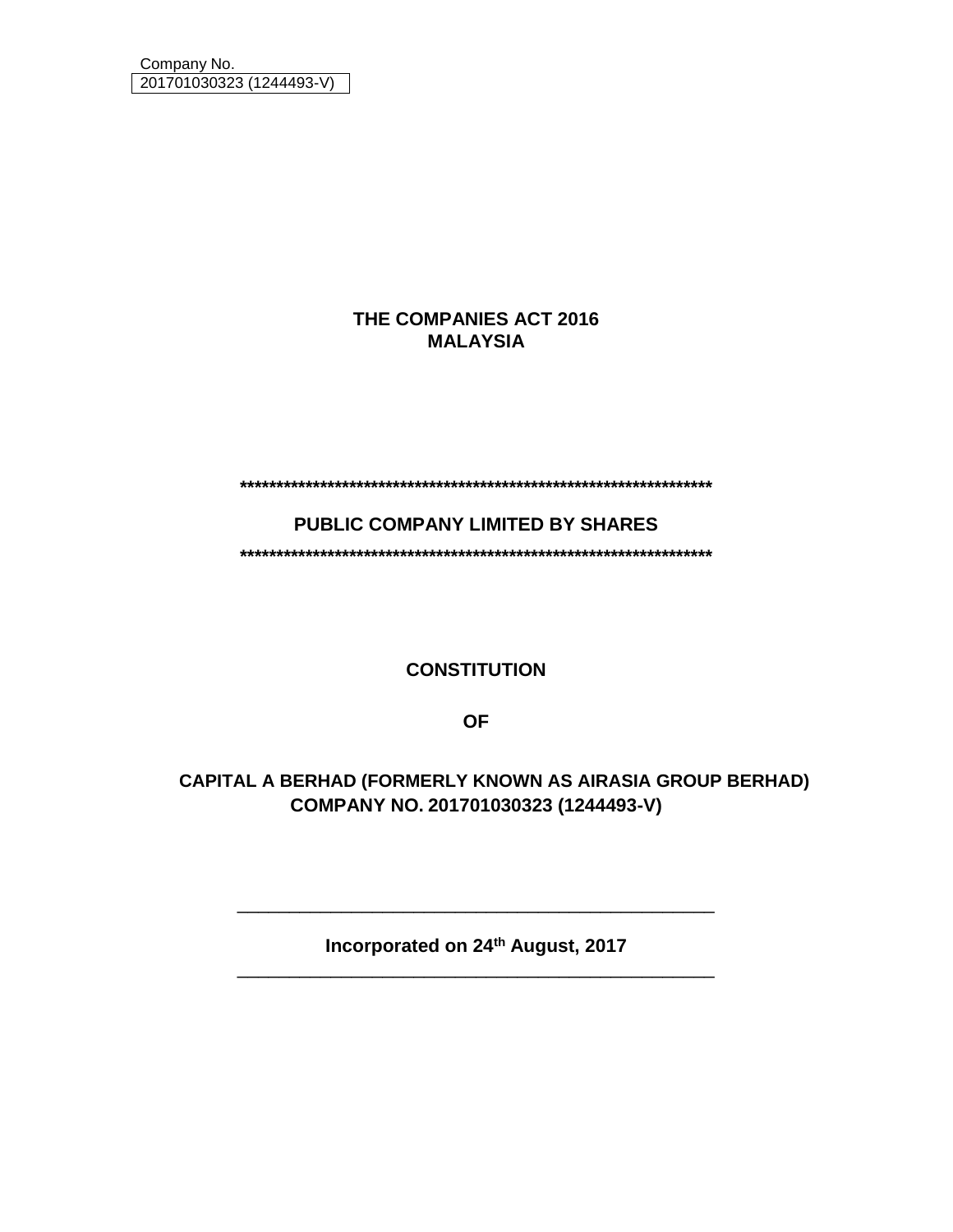



## **COMPANIES ACT 2016**

**(ACT 777)**

# **CERTIFICATE OF INCORPORATION ON CHANGE OF NAME OF COMPANY**

This is to certify that

## **AIRASIA GROUP BERHAD 201701030323 (1244493-V)**

which was, on the  $24<sup>th</sup>$  day of August 2017, incorporated under the Companies Act 2016, as a public company, on the  $28<sup>th</sup>$  day of January 2022, changed its name to

# **CAPITAL A BERHAD**

and that the company is a public company, and is a company limited by share.

Dated at **KUALA LUMPUR** this 28<sup>th</sup> day of January 2022.

**DATUK NOR AZIMAH ABDUL AZIZ** REGISTRAR OF COMPANIES MALAYSIA



Printing Date : 31-01-2022

UserID : aagblegal Date : Mon Jan 31 18:56:17 +08 2022

This certificate is generated from SSM e-Info Services as at 31-01-2022 18:56:17 MENARA SSM@SENTRAL, NO. 7 JALAN SENTRAL 5, KUALA LUMPUR SENTRAL, 50470 KUALA LUMPUR.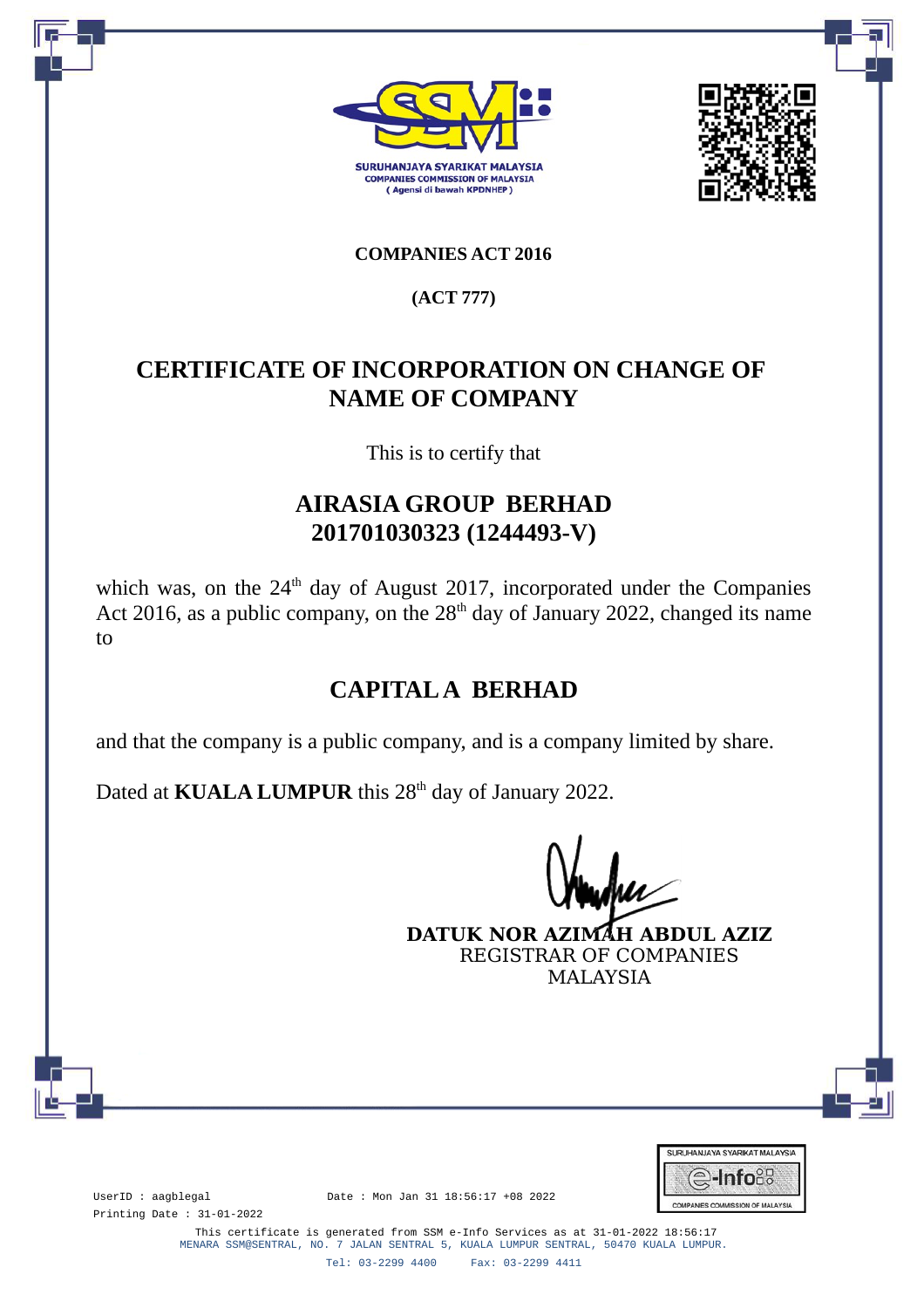



**COMPANIES ACT 2016 [Section 17]**

**(ACT 777)**

# **CERTIFICATE OF INCORPORATION OF PUBLIC COMPANY**

This is to certify that

# **AIRASIA GROUP BERHAD 201701030323 (1244493-V)**

is, on and from the  $24<sup>th</sup>$  day of August 2017, incorporated under the Companies Act 2016, and that the company is a company limited by shares and that the company is a public company.

Dated at **KUALA LUMPUR** this 24<sup>th</sup> day of August 2017.

**DR. AZMAN BIN HUSSIN**

REGISTRAR OF COMPANIES MALAYSIA



Printing Date : 21-11-2019

UserID : tricor2019 Date : Thu Nov 21 14:42:43 +08 2019

This certificate is generated from SSM e-Info Services as at 21-11-2019 14:42:43 MENARA SSM@SENTRAL, NO. 7 JALAN SENTRAL 5, KUALA LUMPUR SENTRAL, 50470 KUALA LUMPUR.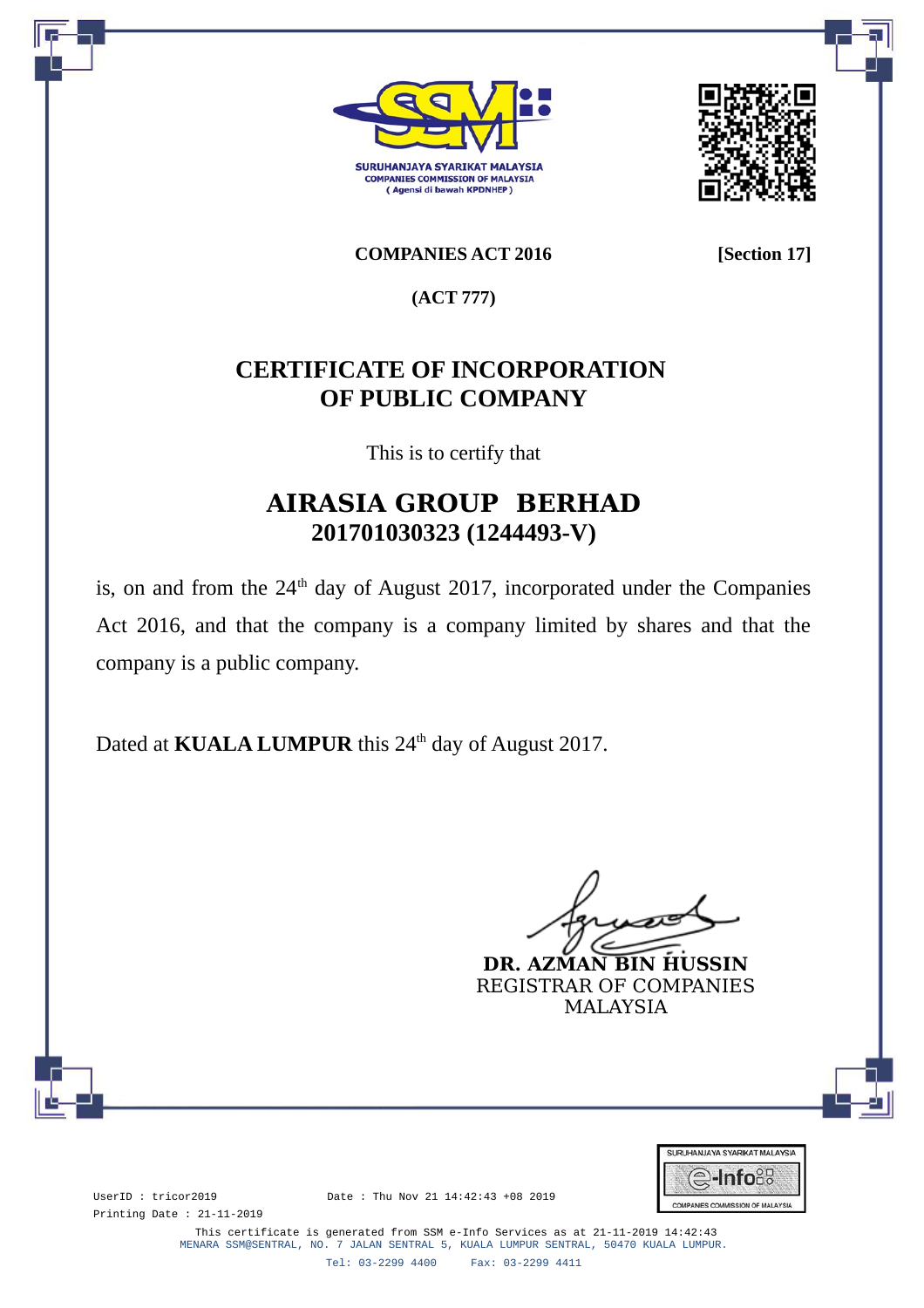



### **AKTA SYARIKAT 2016**

No. Syarikat - MyCoID

 $\mathbf{V}$ 1244493

## NOTIS PERAKUAN DI BAWAH SEKSYEN 190 (3) AKTA SYARIKAT 2016, BAHAWA SESEBUAH SYARIKAT **ADALAH BERHAK MEMULAKAN PERNIAGAAN**

Saya, DATO' ZAHRAH ABD WAHAB FENNER, Pendaftar Syarikat, dengan ini

memperakui bahawa

### **AIRASIA GROUP BERHAD**

ini menyerahkan kepada saya Akuan Berkanun telah, pada hari yang dikehendaki di bawah peruntukan-peruntukan Seksyen  $(1)$  $(2)$ 190 bahawa syarikat tersebut adalah berhak Akta Svarikat 2016 dan meminjamnya. menjalankan memulakan perniagaan dan kuasa

Pendaftar Syarikat Malaysia

Notis ini dicetak oleh komputer, oleh itu tidak perlu ditandatangani UserID: ahafsah Date: 20/03/2018 02:45:58 PM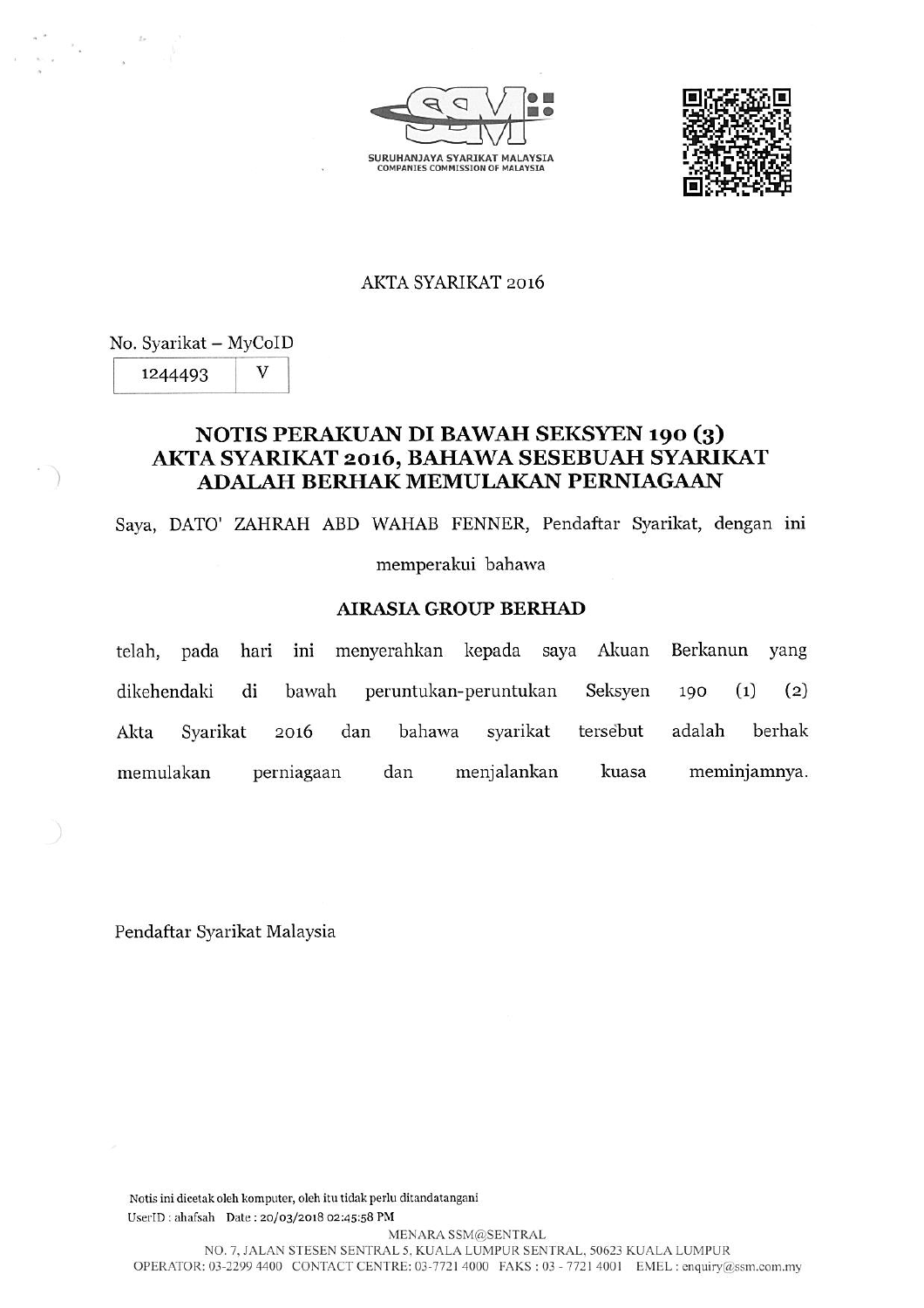1

#### **THE COMPANIES ACT 2016**

#### **PUBLIC COMPANY LIMITED BY SHARES**

#### **CONSTITUTION OF**

#### **OF**

#### **AIRASIA GROUP BERHAD**

#### **General**

- 1. The name of the Company is AirAsia Group Berhad.
- 2. The Company is a public company limited by shares.
- 3. The registered office of the Company will be situated in Malaysia.

#### **Objects**

- 4. The objects for which the Company is established are:
	- (a) To carry on the business of a holding company in any part of the world by way of acquisition, purchase, exchange, subscription or otherwise and to hold the whole or any part of the securities and interests of and in any companies for the time being engaged, concerned or interested in any industry, trade or business and to promote the beneficial co-operation of any such companies as well with one another as with the Company and to exercise in respect of such investments and holdings all the rights, powers and privileges of ownership including the right to vote thereon.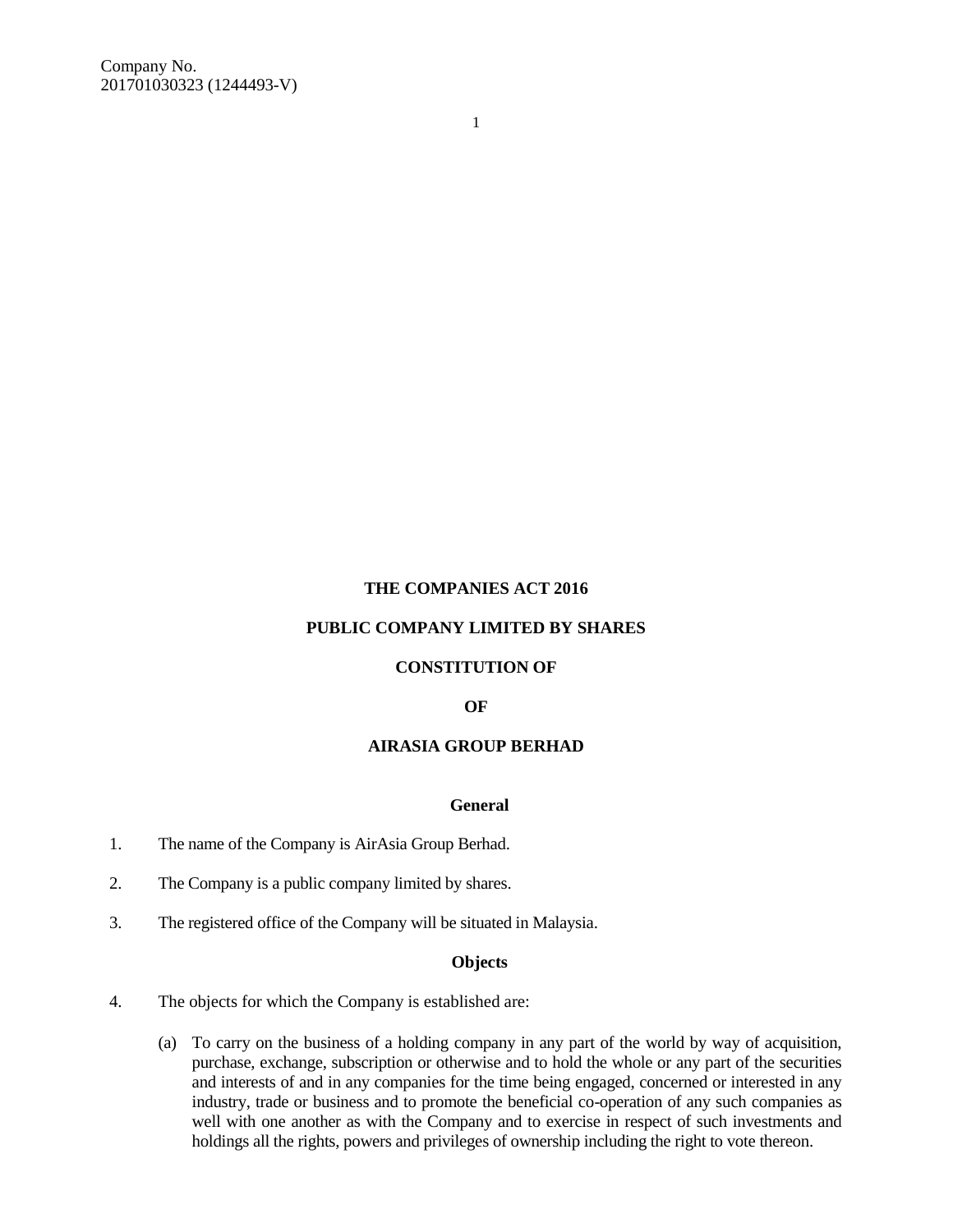- (b) To employ the funds of the Company in the development and expansion of the business of the Company and all or any of its subsidiary or associated companies and in any other company whether now existing or hereafter to be formed and engaged in any like business of the Company or any of its subsidiary or associated companies or of any other industry ancillary thereto or which can conveniently be carried on in connection therewith.
- (c) To co-ordinate the administration, policies, management, supervising, control, research, development, planning, manufacture, trading and any and all other activities of, and to act as financial advisers and consultants to, any company or companies or group of companies now or hereafter formed or incorporated or acquired which may be or may become related or associated in any way with the Company or with any company related or associated therewith and either without remuneration or on such terms as to remuneration as may be agreed.
- 5. In this Constitution
	- (1) the expressions in the first column of the following table shall where the context admits bear the meanings specified opposite to them in the second column of the table:

| (a) | 'Act'                            | Companies Act, 2016, and every statutory modification or re-<br>enactment thereof for the time being in force.                                                                              |
|-----|----------------------------------|---------------------------------------------------------------------------------------------------------------------------------------------------------------------------------------------|
| (b) | 'Bursa<br>Malaysia'              | Bursa Malaysia Securities Berhad (Company No. 635998-W) and<br>its successors-in-title.                                                                                                     |
| (c) | 'Constitution'                   | this Constitution as originally framed or from time to time altered or<br>added to by special resolution.                                                                                   |
| (d) | 'Depository'                     | Bursa Malaysia Depository Sdn. Bhd. (Company No. 165570-W)<br>and its successors-in-title.                                                                                                  |
| (e) | 'Central<br>Depositories<br>Act' | Securities Industry (Central Depositories) Act, 1991 and every<br>statutory modification or re-enactment thereof for the time being in<br>force.                                            |
| (f) | 'Company'                        | AirAsia Group Berhad (Company No. 1244493-V).                                                                                                                                               |
| (g) | 'Depositor'                      | a holder of a Securities Account established by the Depository                                                                                                                              |
| (h) | 'Deposited<br>Security'          | shall have the meaning given in Section 2 of the Central<br>Depositories Act.                                                                                                               |
| (i) | <i>'Depository</i><br>Rules'     | means the Rules of the Depository which shall have the meaning<br>given in Section 2 of the Central Depositories Act including any<br>amendment thereto that may be made from time to time. |
| (j) | 'Directors'                      | collectively, directors or their alternates for the time being of the<br>Company and 'Director' shall mean any of them.                                                                     |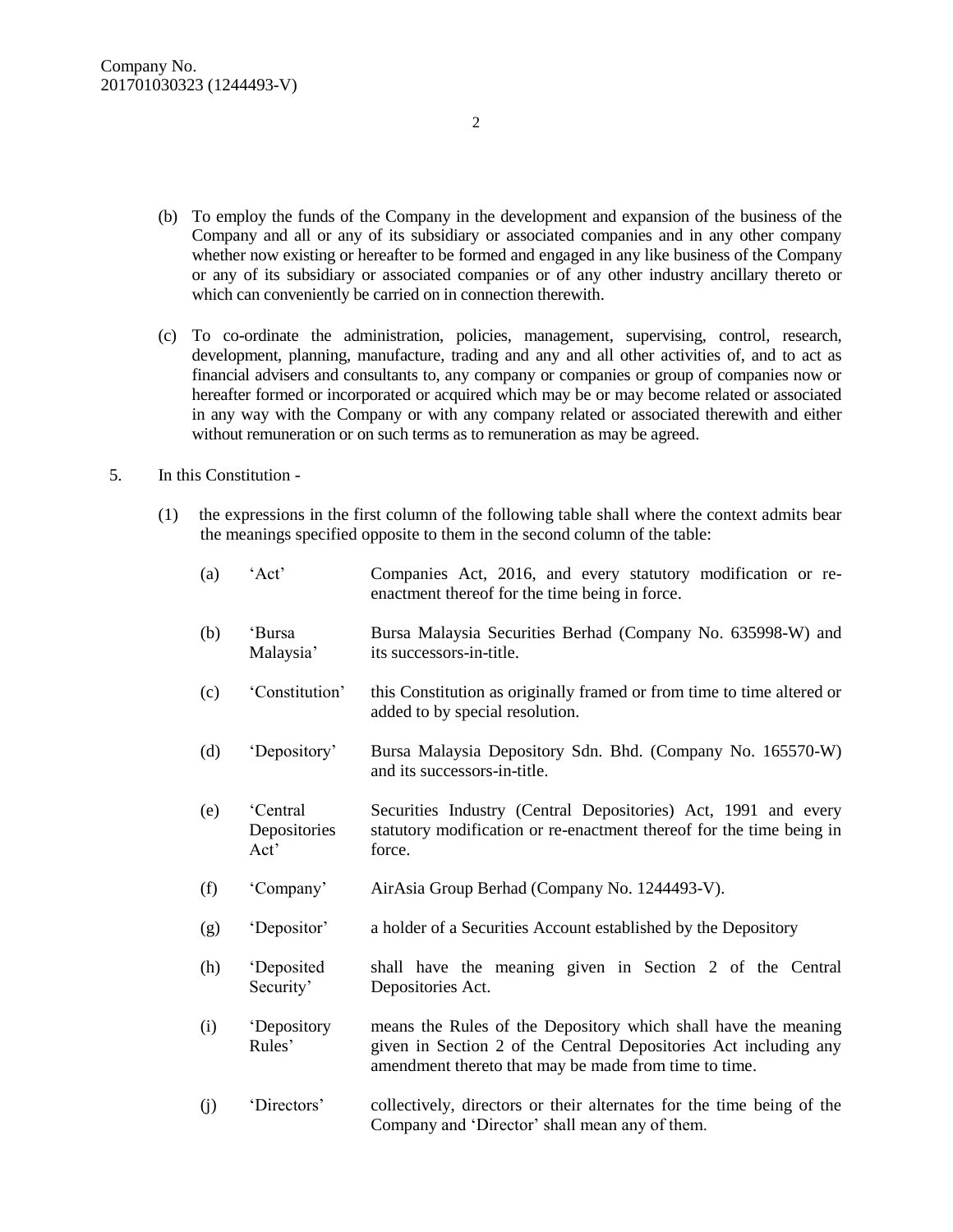- (k) 'Exempt Authorised Nominee' means an authorised nominee defined under the Central Depositories Act, which is exempted from compliance with the provisions of subsection 25A(1) of the Central Depositories Act.
- (l) 'Foreigner' (i) an individual who is not a citizen of Malaysia;
	- (ii) a body, corporate or unincorporated, which is incorporated or constituted, as the case may be, outside Malaysia;
	- (iii) a trustee administering a trust which is constituted under any foreign law;
	- (iv) a trust corporation which is incorporated under any foreign law;
	- (v) a society, including a co-operative society or any other institution, which is constituted, registered or incorporated under any foreign law;
	- (vi) a nominee company incorporated in Malaysia which:
		- I) is identified with the word "(Asing)" in its name; and
		- II) performs the services of a nominee, agent or trustee solely for or on behalf of legal or beneficial owners of Securities who are foreigners; or
	- (vii) a company, other than a company described under paragraph (vi), which is incorporated in Malaysia and where any one of the persons or a combination of the persons referred to in paragraph (i), (ii), (iii), (iv) or (v) is entitled to exercise or control the exercise of more than fifty per cent (50%) of the voting rights of the company.
- (m) 'Large For purposes of Rule 120 of this Constitution, a person who:
	- (a) is entitled to exercise, or control the exercise of, not less than thirty three per centum (33%) of the voting shares in the Company;
	- (b) is the largest shareholder of voting shares in the Company;
	- (c) has the power to appoint or cause to be appointed a majority of the Directors of the Company; or
	- (d) has the power to make or cause to be made, decisions in respect of the business or administration of the Company, and to give effect to such decisions or cause them to be given effect to

or any other meaning as may be prescribed by the Malaysian Code of Corporate Governance.

(n) `Listing Requirements' The Main Market Listing Requirements of Bursa Malaysia as may be amended from time to time.

3

Shareholder(s)'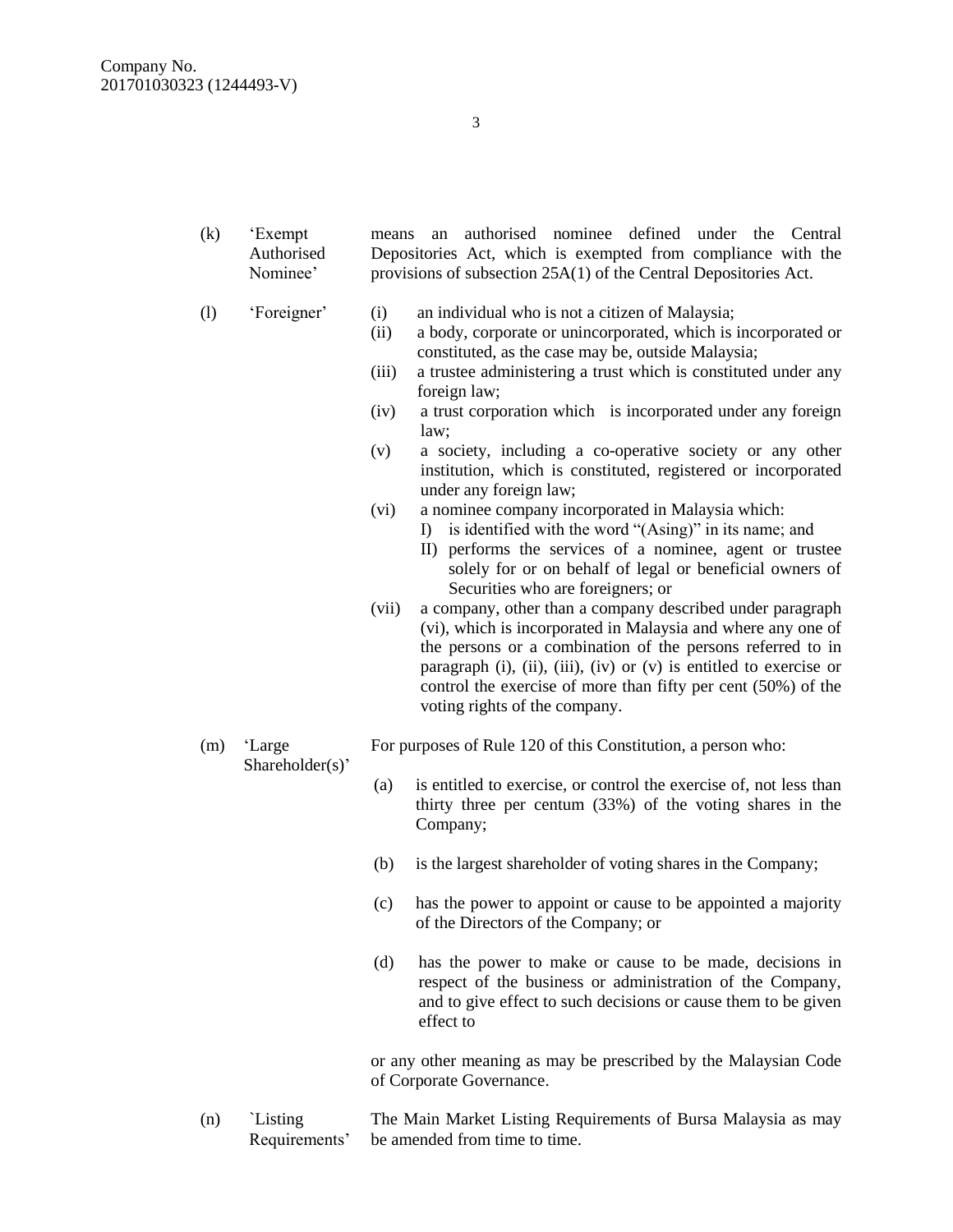- (o) 'Market Day' a day on which the stock market of Bursa Malaysia is open for trading in Securities.
- (p) 'Member' any person for the time being holding shares in the Company and whose name appears in the Register (except for Depository or its nominee company in its capacity as bare trustee) and subject to the provisions of the Regulations, Depositors whose names appear in the Record of Depositors.
- (q) 'Month' or 'month' calendar month.
- (r) 'Office' the registered office of the Company for the time being.
- (s) 'Paid up' or 'paid up' paid up or credited as paid up.
- (t) 'Prescribed Limit' the higher of the aggregate limit of forty-five per cent (45%) of the total issued and paid up share capital of the Company or such other limit as may be prescribed from time to time by the Constitution of the Company to the extent permitted under any written law or by the rules, guidelines or directives issued by the relevant authorities, in respect of the ownership of shares in the Company by Foreigners.
- (u) 'Record of Depositors' a record provided by Depository to the Company under Chapter 24.0 of the Depository Rules.
- (v) 'Register' Register of Members to be kept pursuant to the Act.
- (w) 'Registrar' Registrar of Companies under the Act and includes any Regional, Deputy or Assistant Registrar of Companies.
- (x) 'Regulations' Securities Industry (Central Depositories) (Foreign Ownership) Regulations, 1996.
- (y) 'RM' Ringgit Malaysia, being the lawful currency of Malaysia.
- (z) 'Seal' common seal of the Company.
- (aa) 'Securities' shall have the meaning given by the Capital Markets and Services Act, 2007.
- (bb) 'Securities Account' an account established by the Depository for a Depositor for the recording of deposit of Securities and for dealing in such Securities by the Depositor.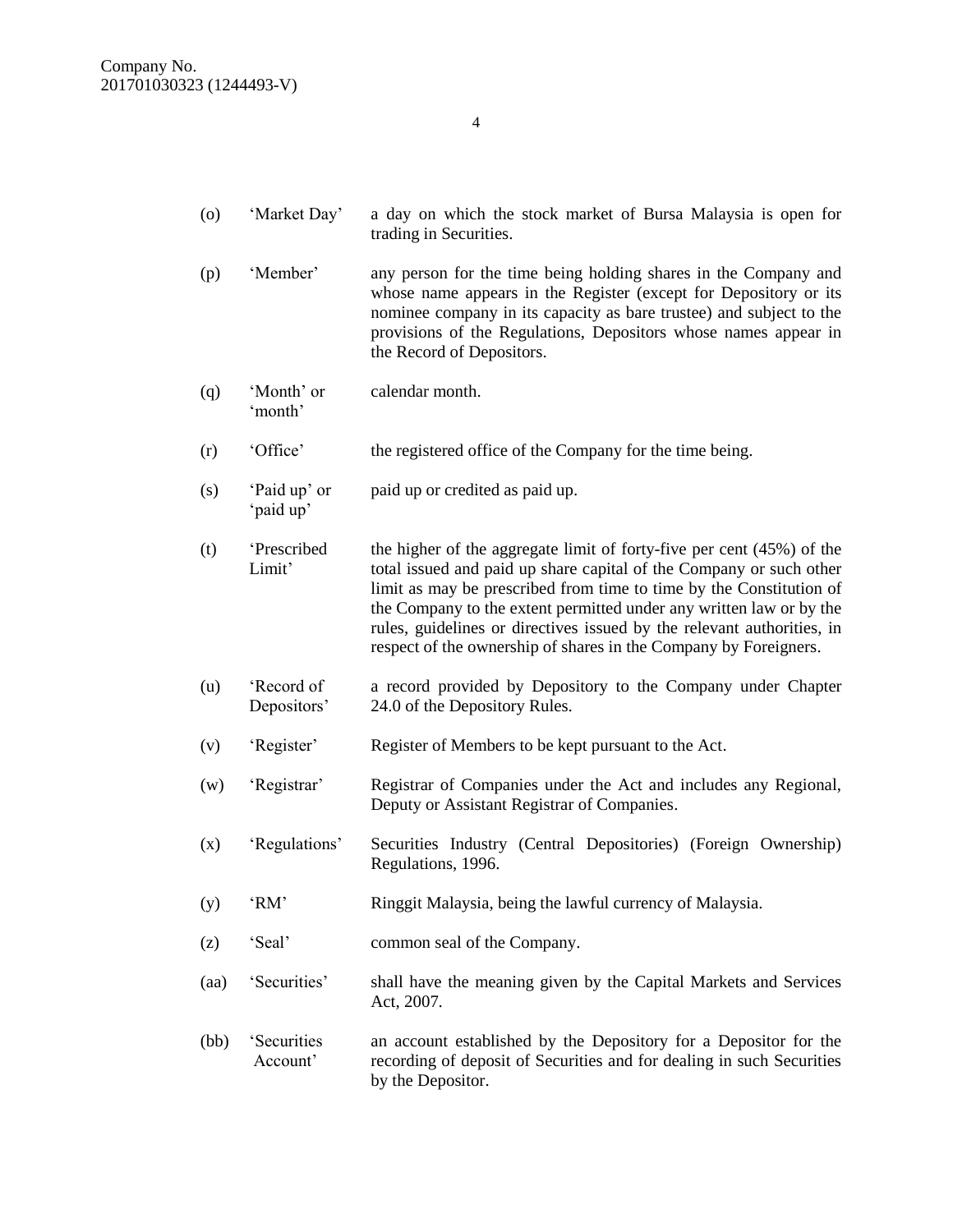- (cc) 'Share Registrar' person for the time being keeping the Register.
- (dd) 'Subsidiary' as defined by the Act.
- (2) Expressions defined in the Act and used in this Constitution shall bear the meanings so defined.
- (3) The expressions "In Writing" or "in writing" whenever or wherever used in this Constitution shall mean written or produced by any substitute for writing (including, photocopy, typewriting, printing, lithography and photography), or partly written and partly so produced and in this Constitution and in respect of any notice In Writing or in writing to be given by the Company pursuant to or under this Constitution, 'In Writing' or 'in writing' shall include telex, facsimile, telegram, electronic mail and other methods of communicating writing in visible form.

#### Interpretation

| 6.  | Words importing the singular include the plural and vice versa.<br>(a)<br>Words importing one gender include all other genders.<br>(b)<br>Words importing persons include (without limitation), corporations.<br>(c)                                                                                                               | Plural etc<br>Gender<br>Persons |  |
|-----|------------------------------------------------------------------------------------------------------------------------------------------------------------------------------------------------------------------------------------------------------------------------------------------------------------------------------------|---------------------------------|--|
| 7.  | Debenture<br>The expressions 'debenture' and 'debenture holder' include (without limitation),<br>debenture stock and debenture stockholder.                                                                                                                                                                                        |                                 |  |
| 8.  | The expression 'Secretary' includes (without limitation) a temporary, substitute,<br>Secretary<br>deputy or assistant secretary and any person authorised to perform any of the<br>duties of the Secretary.                                                                                                                        |                                 |  |
| 9.  | Instrument of<br>The expression 'instrument of transfer' shall mean the instrument of transfer<br>Transfer<br>prescribed by the Act or such modification or replacements of it as may be<br>prescribed from time to time under the Act or its subsidiary legislation unless<br>expressly stated otherwise.                         |                                 |  |
|     | <b>Variation of rights</b>                                                                                                                                                                                                                                                                                                         |                                 |  |
| 10. | If at any time the share capital is divided into different classes of shares, the<br>rights attached to any class (unless otherwise provided by the terms of issue of<br>the shares of that class) may (subject to Sections 88 and 90 of the Act and<br>whether or not the Company is being wound up) be varied or abrogated with: | Variation of class<br>rights    |  |
|     | the consent in writing of the holders of not less than seventy-five per cent<br>(a)<br>(75%) of the total voting rights of the shareholders in that class; or                                                                                                                                                                      |                                 |  |
|     | the sanction of a special resolution passed at a separate general meeting of<br>(b)<br>the holders of the shares of that class.                                                                                                                                                                                                    |                                 |  |
|     | To every such separate general meeting, the provisions of this Constitution                                                                                                                                                                                                                                                        |                                 |  |

To every such separate general meeting, the provisions of this Constitution relating to general meetings shall mutatis mutandis apply, except that the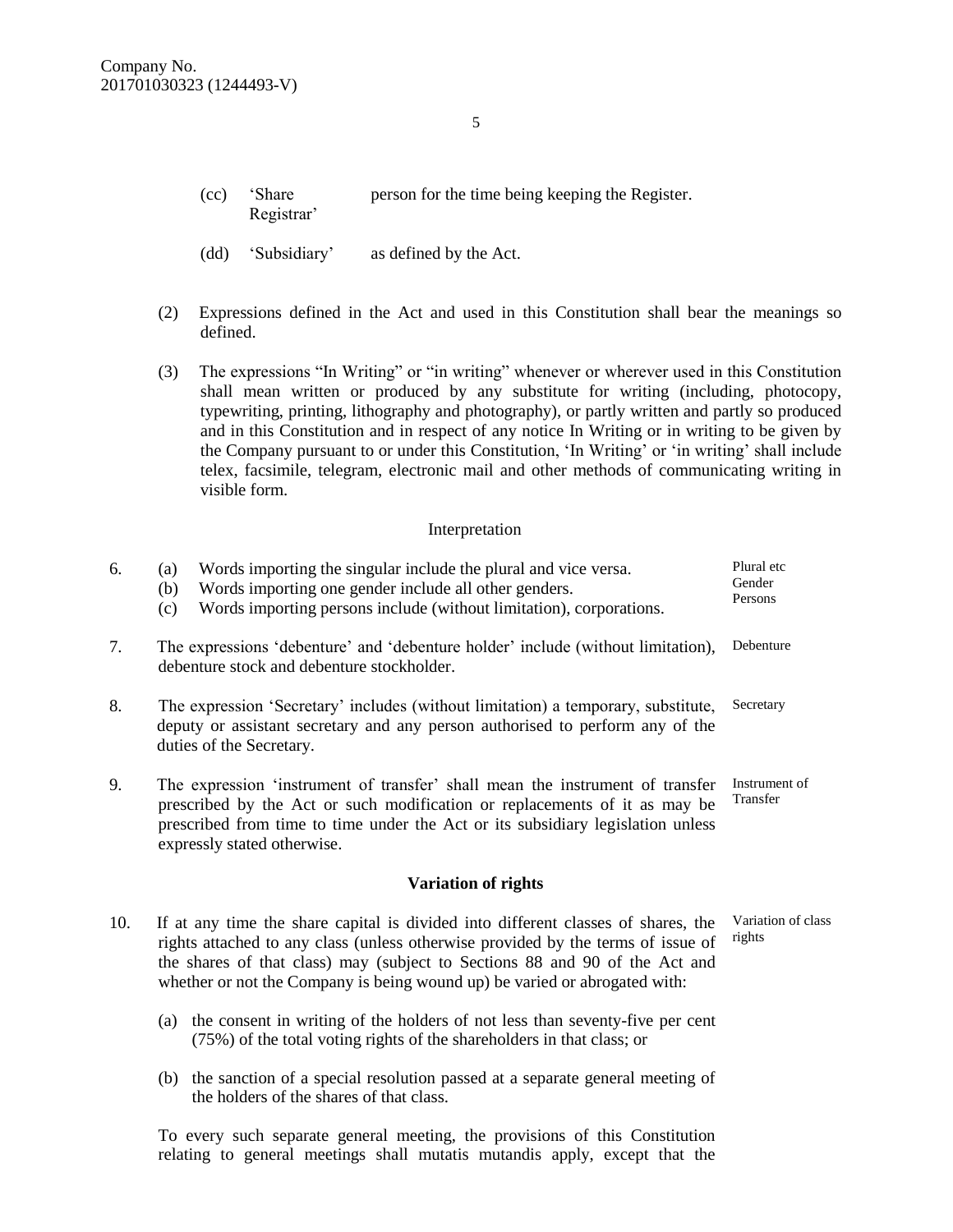necessary quorum shall be two (2) persons at least holding or representing by proxy one-third  $(1/3)$  of the issued shares of the class (but so that if at any adjourned meeting of such holders, a quorum is not present, the holders present, shall form a quorum), and any holder of shares of the class present in person or by proxy may demand a poll.

- 11. All new issues of Securities for which listing is sought shall be made by way of crediting the Securities Accounts of the allottees or entitled persons with such Securities save and except where the Company is specifically exempted from complying with Section 38 of the Central Depositories Act, in which event it shall be so similarly be exempted from compliance with this Rule. For this purpose, the Company shall notify the Depository of the names of the allottees or entitled persons and all such particulars as may be required by the Depository to enable the Depository to make the appropriate entries in the Securities Accounts of such allottees or entitled persons. Notwithstanding this Constitution, the Company shall comply with the provisions of the Central Depositories Act, the Depository Rules and the Regulations in all matters relating to prescribed **Securities**
- 12. Subject to the Act, the rights attached to any class shall not (unless otherwise provided by the terms of issue of such shares) be deemed to be varied by the creation or issue of further shares ranking in any respect pari passu with that class.

#### **Share capital**

- 13. Subject to the Act and this Constitution, any unissued shares of the Company Issue of shares (whether forming part of the original or any increased capital) shall be at the disposal of the Directors who may offer, issue, allot (with or without conferring a right of renunciation), grant options over, grant any right or rights to subscribe for such shares or any right or rights to convert any security into such shares, or otherwise deal with or dispose of them to such persons at such times and on such terms and conditions as they may determine.
- 14. Rule 13 shall be subject to the proviso that the Company shall not offer, issue, allot, grant options over shares, grant any right or right to subscribe for shares or any right or rights to convert any security into shares or otherwise deal with or dispose of shares which will or may have the effect of transferring a controlling interest in or management control of the Company without the prior approval of the Members in general meeting.
- 15. Subject to the Act and without prejudice to any rights attached to any existing shares, any share may be issued with such rights or restrictions as the Company may by ordinary resolution determine or as the Directors (subject to them being duly authorised to do so by an ordinary resolution of the Company) may determine. shares
- 16. Subject to any direction to the contrary that may be given by the Company in Pre-emption

New issues of Securities

No deemed variation

Restrictions on issue

Rights attached to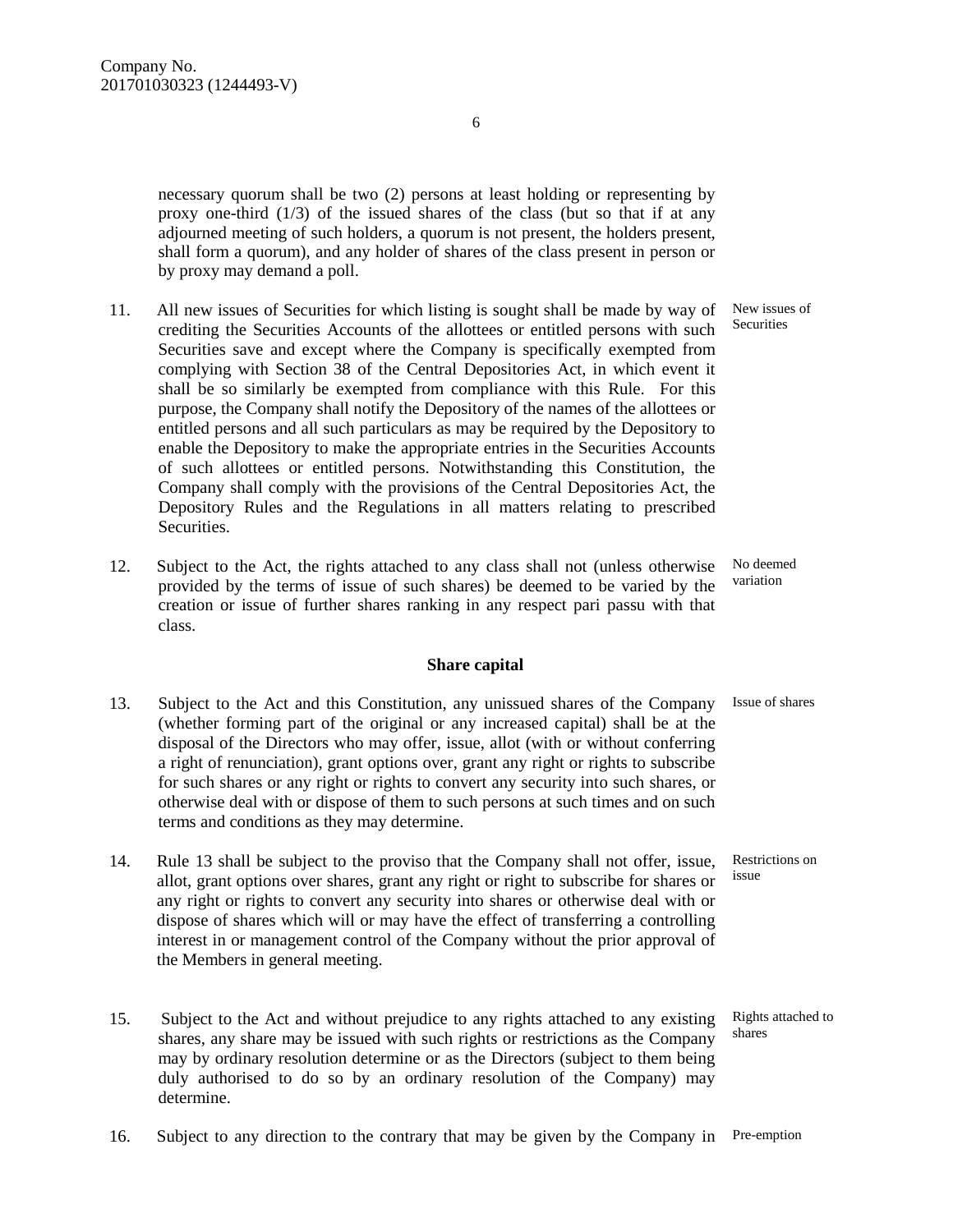general meeting and subject always to this Constitution and the Act, all new shares or other Securities shall, before issue, be offered to Members who at the date of the offer are entitled to receive notices from the Company of general meetings in proportion as nearly as the circumstances admit, to the amount of the existing shares or Securities to which they are entitled. The offer shall be made by notice specifying the number of shares or Securities offered, and limiting a time within which the offer, if not accepted, will be deemed to be declined, and, after the expiry of that time, or on the receipt of an intimation from the person to whom the offer is made that he declines to accept the shares or Securities offered, the Directors may dispose of those shares or Securities in such manner as they think most beneficial to the Company. The Directors may likewise also dispose of any new shares or Securities which (by reason of the ratio which the new shares or Securities bear to shares or Securities held by persons entitled to an offer of new shares or Securities) cannot, in the opinion of the Directors, be conveniently offered under this Constitution.

- 17. Notwithstanding Rule 16 above (but subject to the Act), the Company may (if Waiver for issues required) apply to Bursa Malaysia for a waiver from convening an extraordinary general meeting to obtain shareholders' approval for further issue or issues of shares (other than bonus or rights issues) where:
	- (a) the aggregate issues of shares (other than bonus and rights issues and other issues of shares which have been specifically approved by the shareholders in an extraordinary general meeting) in any one financial year in which such further issue or issues are made do not exceed ten per cent (10%) (or such higher percentage as Bursa Malaysia may from time to time allow either in respect of a particular financial year, generally or otherwise) of the Company's issued share capital; and
	- (b) there is in force at the time of the application for such waiver, a resolution of the Company in general meeting authorising the Directors to make such further issue or issues as stated above.
- 18. The Company may, pursuant to the Act, pay commission at a rate not exceeding ten per cent (10%) of the price at which the shares are issued. Commission
- 19. Except as authorised or required by law or this Constitution, no person shall be recognised by the Company as holding any security on any trust, and the Company shall not be bound by or recognise (even when having notice of it) any equitable, contingent, future or partial interest in any security or any interest in any fractional part of a security or (except only as provided by law) any other rights in respect of any security except an absolute right to the entirety of the security in the registered holder.
- 20. The Directors may at any time after the allotment of any security but before any person has been entered in the Register as the holder recognise a renunciation of such security by the allottee in favour of some other person and may accord to any allottee of a security a right to effect such renunciation on such terms and conditions as the Directors may determine.

7

No recognition of trust

Renunciation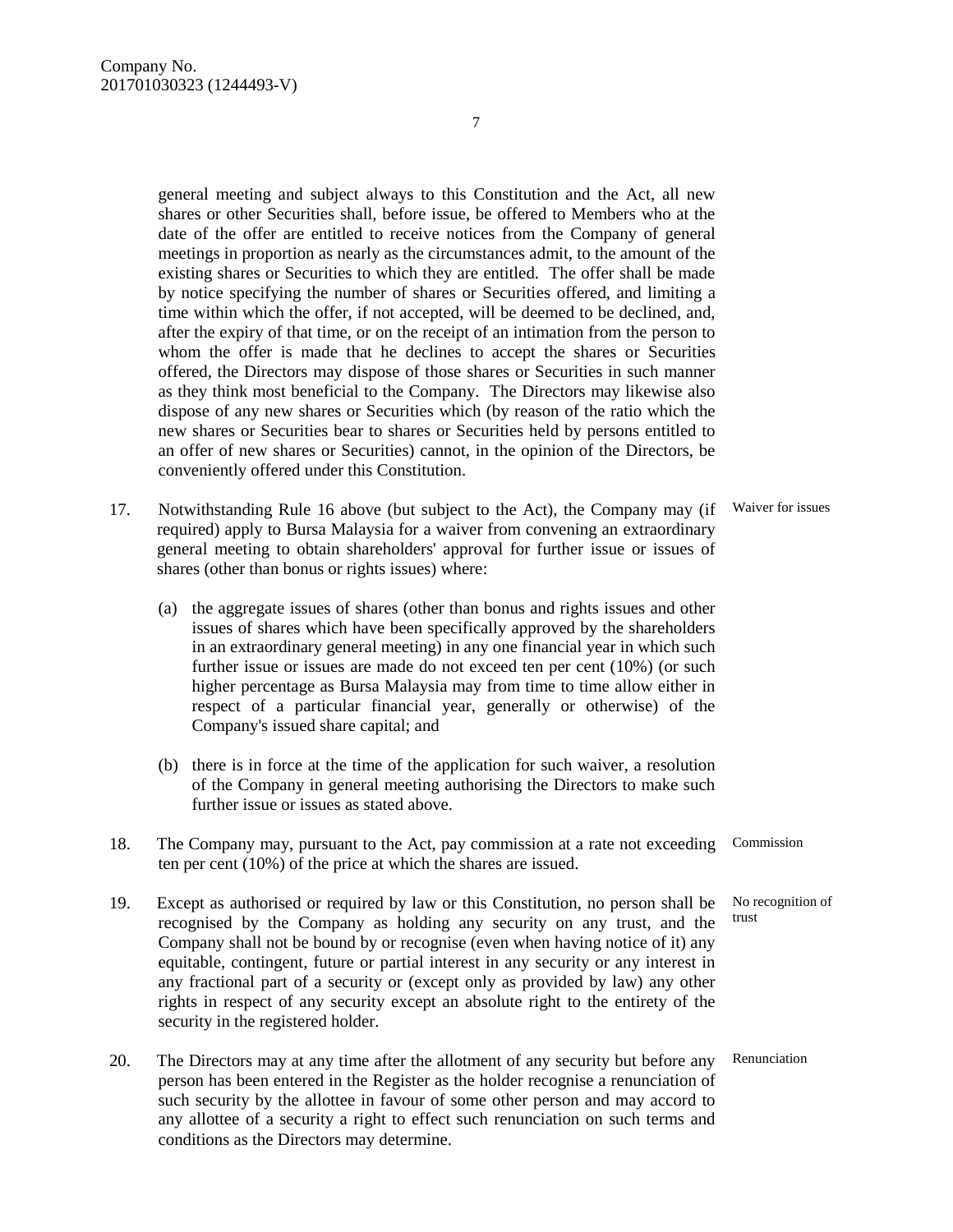21. Unless the Depository Rules permit otherwise, no more than one (1) person can be entered as the holder of a security in the Record of Depositors.

#### **Preference shares**

- 22. Subject to the Act and this Constitution, any preference shares may be issued on terms that they are redeemable and/or convertible, or at the option of the Company liable to be redeemed and/or converted into ordinary shares on such terms and in such manner as may be provided for by this Constitution from time to time.
- 23. If the Company at any time issues preference capital, it shall indicate at the same time whether it reserves the right to issue further preference capital ranking equally with or in priority to preference shares already issued.
- 24. Preference shareholders shall have:
	- (a) the same rights as ordinary shareholders in respect of:
		- (i) receiving notices, annual reports and financial statements; and
		- (ii) attending general meetings of the Company;
	- (b) the right to vote any meeting convened for the purposes of reducing the capital, or to wind up the Company and during the winding up of the Company, or disposing the whole of the Company's property, business and undertaking or directly affecting the rights attached to the shares and privileges, or when the dividend or part of the dividend on the preference shares is in arrears for more than 6 months.

#### **Certificates/Notice of Allotment**

- 25. Subject to the Act, the Central Depositories Act, the Depository Rules and the Regulations, the Company shall allot/issue Securities, dispatch notices of allotment to successful allottees and make an application for the quotation of such Securities in accordance with the period prescribed or allowed by Bursa Malaysia.
- 26. The Company shall deliver to the Depository the appropriate certificates in such denomination as may be specified by the Depository registered in the name of the Depository or its nominee company.
- 27. Every certificate shall be issued under the seal and bear the signatures or the autographic signatures reproduced by facsimile or other mechanical means by any two Directors or one Director and the Secretary or such other person as may be authorised by the Directors, and shall specify the number and class of Securities to which it relates, and the amount paid up thereon.

Restriction on number of joint names

Redeemable /convertible preference shares

Reservation of right to issue further preference capital

Rights of holders of preference shares

Dispatch notices of allotment

Certificates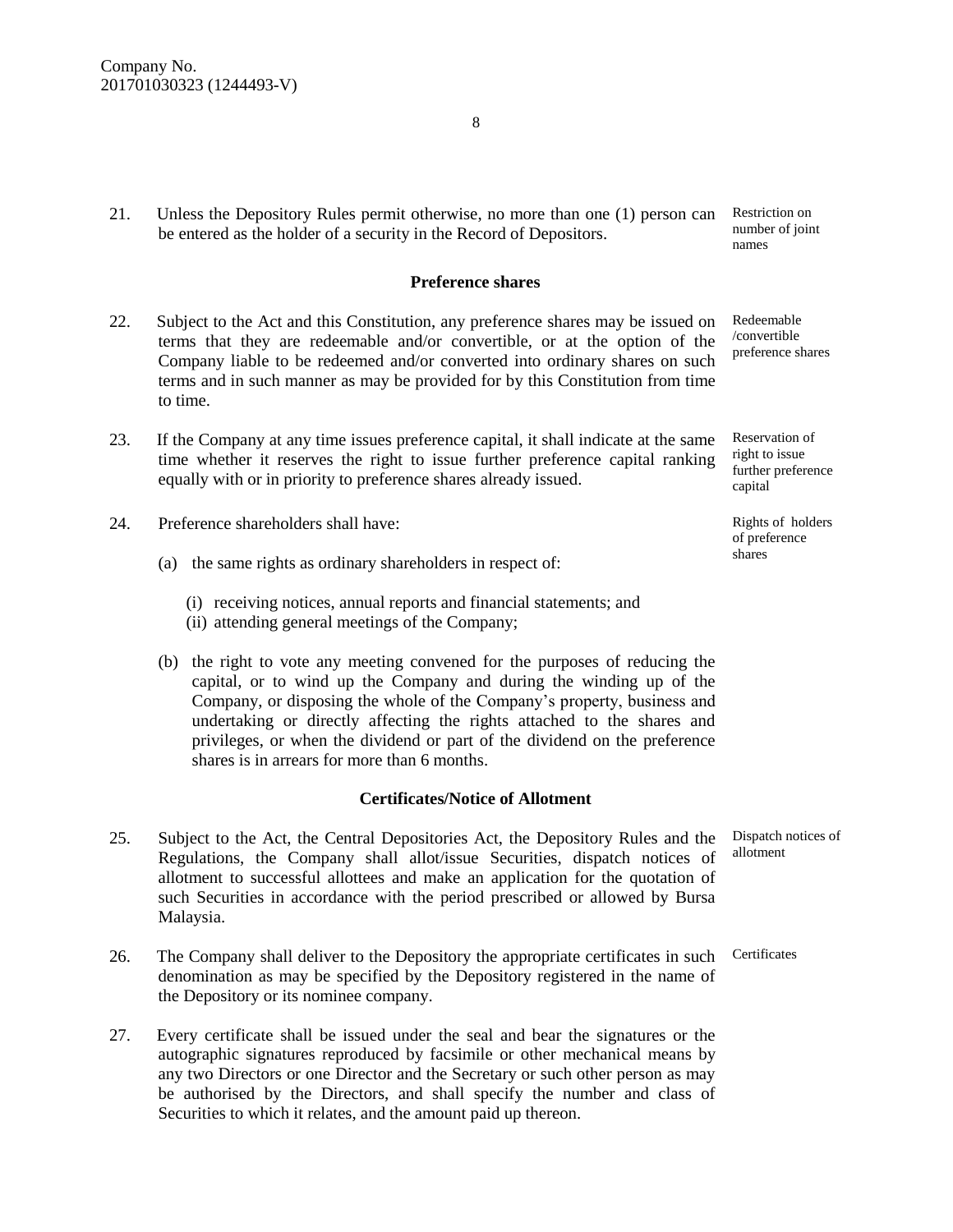28. Nothing in this Constitution shall require the Company to issue under the Seal, its duplicate common seal or its official seal for use outside Malaysia, any certificate or other instrument, (other than a share certificate), which is not required to be issued by law.

#### **Lien**

- 29. The Company shall have a first and paramount lien on every share (not being a fully-paid share) for all amounts (whether presently payable or not) called or payable at a fixed time in respect of that share, and the Company shall also have a lien on all shares (other than fully-paid shares) standing registered in the name of a person whether for all amounts presently payable by him or his estate to the Company, but the Directors may at any time declare any share to be wholly or in part exempt from the provisions of this Rule. The Company's lien, if any, on a share shall extend to all distributions attributable to that share. Paramount lien
- 30. The Company's lien on shares and dividends from time to time declared in respect of such shares, shall be restricted to unpaid calls and instalments on the specific shares in respect of which such moneys are due and unpaid, and to such amounts as the Company may be called on by law to pay and has paid in respect of the shares of the Member or deceased Member.

#### **Calls on shares**

- 31. Subject to the terms of allotment, the Directors may from time to time make calls on the Members in respect of any amounts unpaid on their shares, and each Member shall (subject to receiving at least fourteen (14) clear days' notice specifying the time or times and the place or places of payment) pay to the Company at the time or times and the place or places so specified the amount called on his shares. A call shall be deemed to have been made at the time when the resolution of the Directors authorising the call was passed.
- 32. If a call is not paid before or on the day appointed for payment, the person from whom the amount is due shall pay interest on the amount unpaid at the rate not exceeding eight per centum per annum (8%) per year from the day appointed for the payment to the time of the actual payment but the Directors shall be at liberty to waive payment of such interest wholly or in part. calls
- 33. The provisions of this Constitution as to payment of interest shall apply in the case of non-payment of any amount which by the terms of issue of a share becomes payable at a fixed time, whether on account of the amount of the share, or by way of premium, as if it had become payable by virtue of a call duly made and notified.
- 34. Capital paid on shares in advance of calls shall not, while carrying interest, confer a right to participate in profits.
- 35. Subject to the terms of allotment, the Directors may make arrangements on the issue of shares for a difference between the holders in the amounts and times of payment of calls on their shares.

No obligation to issue certificate

Restriction on lien

Directors may make calls

Interest on unpaid

Application of interest provisions

Capital paid in advance

Difference in amounts and times of payment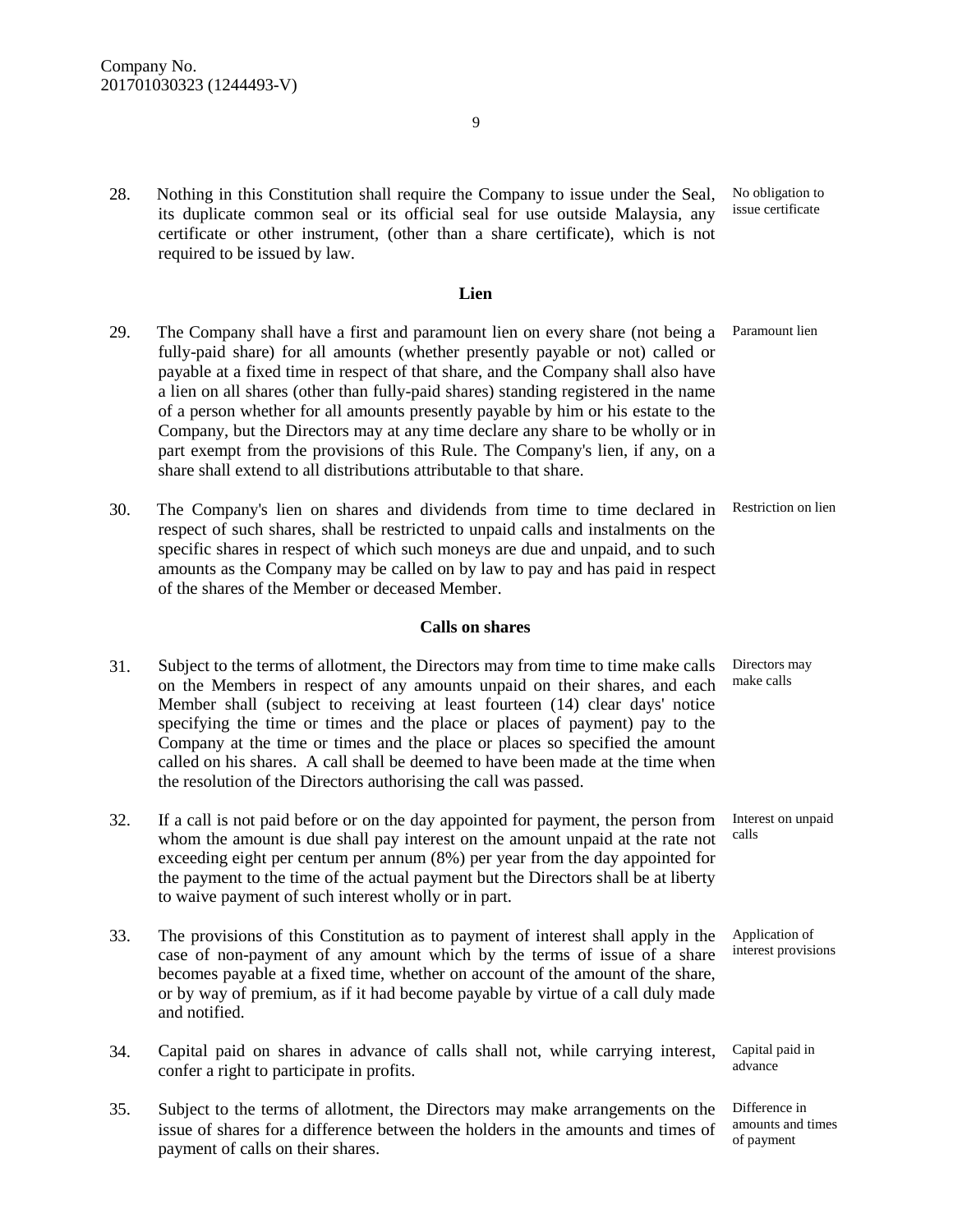36. The Directors may (if they think fit) receive from any Member all or any part of the amounts for the time being uncalled and unpaid on any of his shares, and may pay interest on the amounts so advanced (until such amounts would but for such advance become presently payable) at such rate not exceeding eight per cent (8%) per year (or such other rate as may be fixed by the Company in general meeting) as may be agreed between the Directors and the Member.

#### **Transfer**

- 37. Subject to the Act, this Constitution, the Central Depositories Act, the Depository Rules and the Regulations, the transfer of any Securities or class of listed Securities of the Company shall be made by way of book entry by the Depository in accordance with the Depository Rules and notwithstanding Sections 105, 106 and 110 of the Act, but subject to Section 148(2) of the Act and any exemption that may be made from compliance with Section 148(1) of the Act, the Company shall be precluded from registering and effecting any transfer of Securities. Transfer of Securities
- 38. The instrument of transfer lodged with the Company shall be executed by or on behalf of the transferor and the transferee and the transferor shall be deemed to remain the holder of the security until the transferee's name is entered in the Register as the holder of that security.
- 39. Subject to the Act, the Directors may decline to register any instrument of transfer of shares which are not fully paid (whether these are quoted or otherwise) or on which the Company has a lien to any person of whom they do not approve.
- 40. The Depository may, in its absolute discretion, refuse to register any transfer that does not comply with the Central Depositories Act, the Depository Rules and the Regulations.
- 41. (a) Where a Foreigner holds Deposited Securities in a Securities Account and such Deposited Securities raise the ownership of shares in the Company by Foreigners beyond the Prescribed Limit, such Foreigner, in respect of such Deposited Securities, shall only be entitled to such rights, benefits, powers and privileges as may be determined by the Board of Directors from time to time pursuant to the Regulations and such determination shall for avoidance of doubt take precedence over all rights, benefits, powers and privileges that would otherwise accrue to the Foreigner whether pursuant to this Constitution or otherwise.
	- (b) The Company shall make public announcements at such intervals as the Company deems fit or as may be required by the relevant authorities of the percentage of the then issued ordinary share capital of the Company which in its opinion is owned by Foreigners and whenever such percentage reaches the Prescribed Limit, the Company may make a public announcement to that effect.

Payment of uncalled amounts

Execution Requirements

Directors' right to decline registration

Depository's right to refuse transfer

Deposited Securities held by Foreigner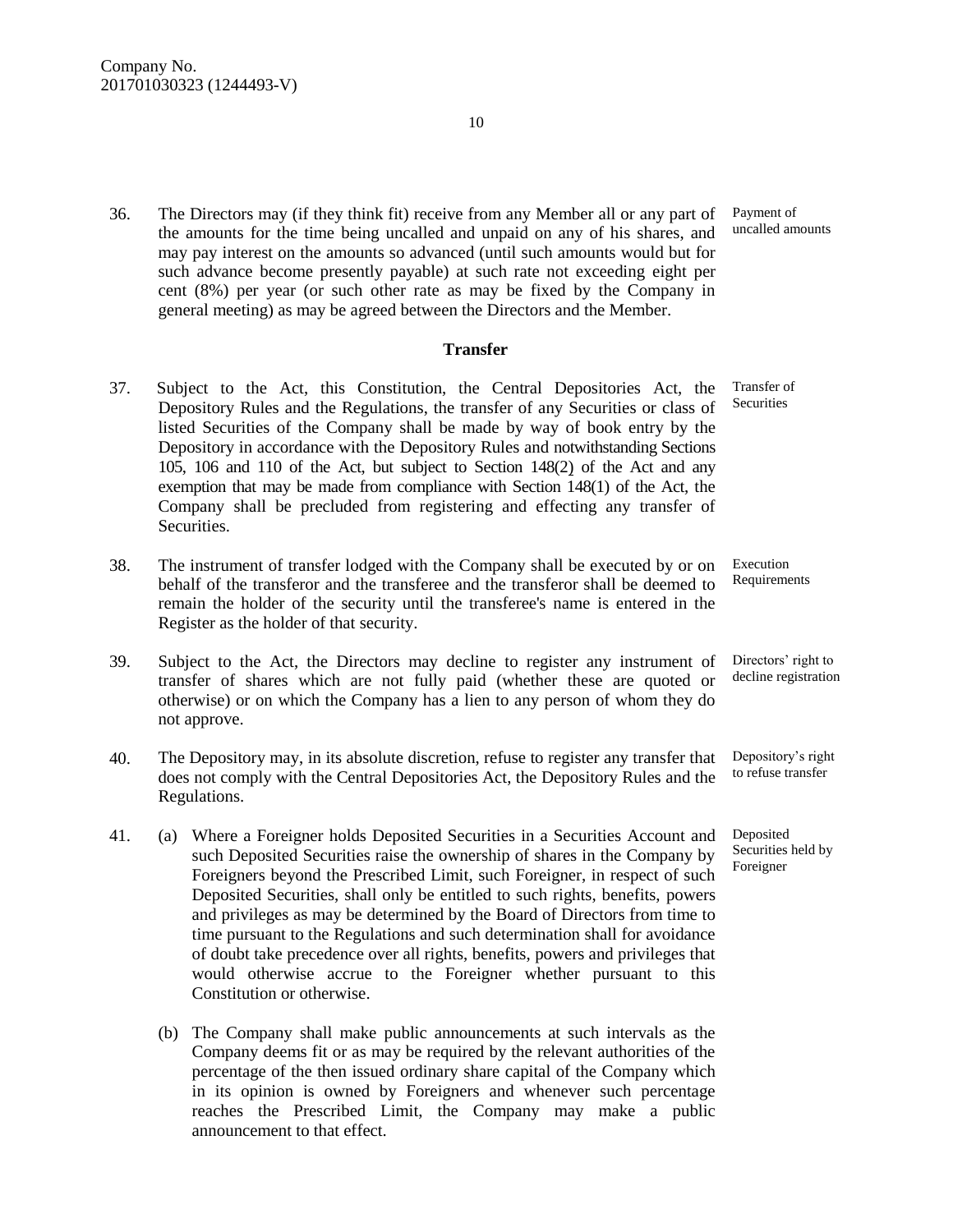- 42. Subject to the Central Depositories Act, the Depository Rules and the Regulations, any Member may transfer all or any of its Securities by instrument in writing in the form prescribed and approved by Bursa Malaysia and the Registrar (as the case may be). Subject to this Constitution, there shall be no restriction on the transfer of fully paid-up Securities except where required by law. The instruments shall be executed by or on behalf of the transferor and the transferee and the transferor shall remain the holder of the Securities transferred until it is entered in the Register and/or the Record of Depositors as the case may be. All transfers of Deposited Securities shall be effected in accordance with the Act, the Central Depositories Act, the Depository Rules and the Regulations.
- 43. The Register shall be closed for such periods as the Directors may from time to time determine but such Register shall not be closed for more than thirty (30) days in any year. The Company shall before it closes such Register: Closure of register
	- (a) give notice of such intended closure (in the case of the Register) in accordance with the Act;
	- (b) give notice of such intended closure to Bursa Malaysia at least ten (10) Market Days before the intended date of such closure or such number of Market Days which Bursa Malaysia may stipulate from time to time including in such notice, such date, the reason for such closure and the address of the share registry at which documents will be accepted for registration;
	- (c) publish in at least one (1) nationally circulated Bahasa Malaysia or English daily newspaper, a notice of such intended closure including the information to be included in the notice referred to in this Constitution.

The Company shall give notice in accordance with the Depository Rules and the Regulations to enable the Depository to prepare the appropriate Record of Depositors.

- 44. (a) The Company shall be entitled to destroy:
	- (i) any instrument of transfer which has been registered at any time after six (6) years from the date of its registration;
	- (ii) any dividend mandate or any variation or cancellation of it or any notification of change of address, at any time after two (2) years from the date of the recording;
	- (iii) any share certificate which has been cancelled, at any time after one (1) year from the date of its cancellation;
	- (iv) any other document on the basis of which any entry in the Register is made, at any time after six (6) years from the date such entry in the Register was first made in respect of such document.
	- (b) Every entry in the Register purporting to have been made on the basis of an instrument of transfer or other document destroyed under Rule 44(a) shall be conclusively deemed to have been duly and properly made and that:

Destruction of records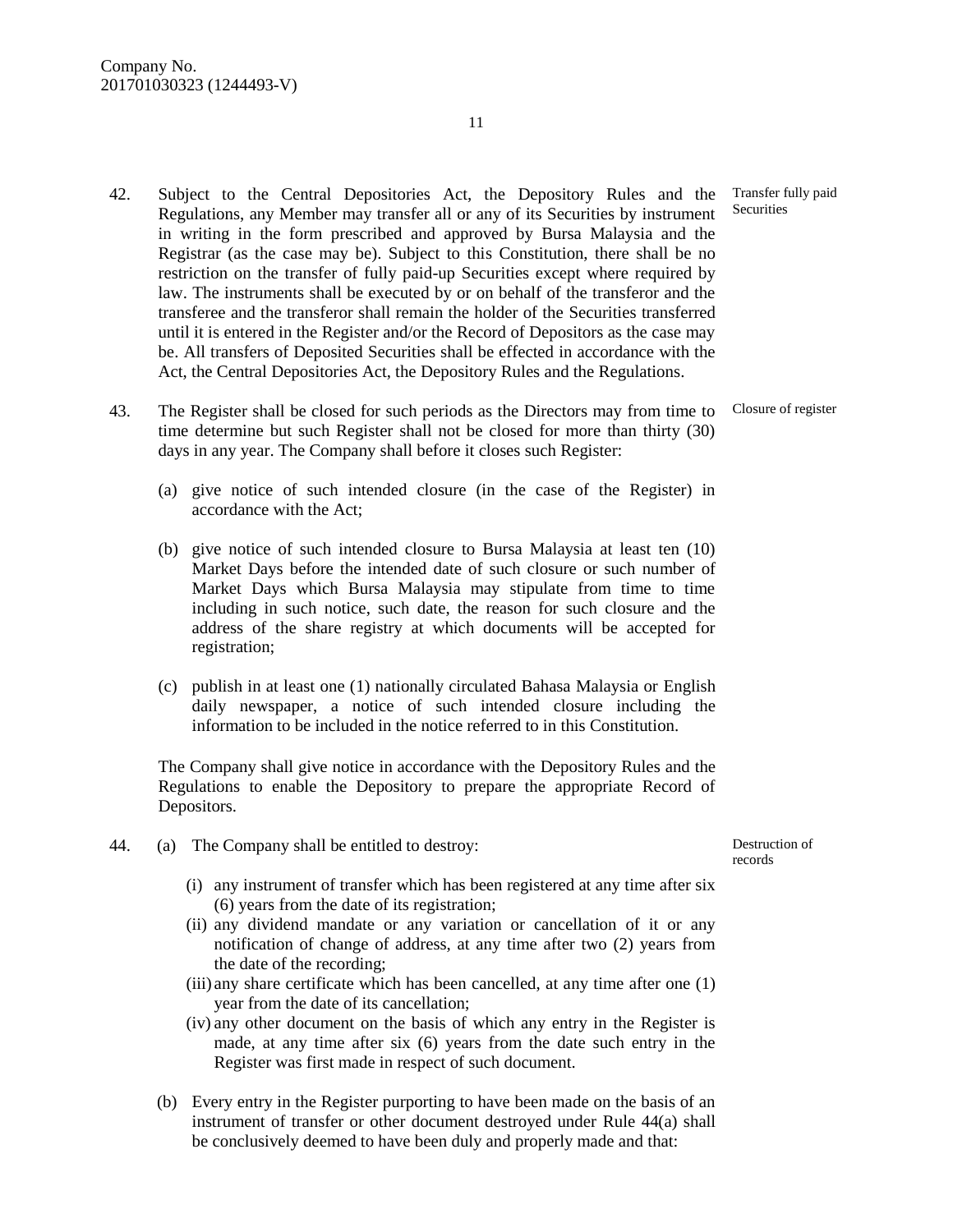- (i) every instrument of transfer so destroyed was a valid and effective instrument duly and properly registered;
- (ii) every share certificate so destroyed was a valid certificate duly and properly cancelled;
- (iii) every other document destroyed under Rule 44(a) was a valid and effective document in accordance with its recorded particulars in the books or records of the Company.
- (c) The provisions of Rules 44(a) and (b) shall be subject to the following:
	- (i) any document may only be destroyed in good faith and without express notice to the Company that the preservation of such document was relevant to any claim;
	- (ii) nothing in such provisions shall be construed to impose on the Company any liability in respect of the destruction of any such document earlier than provided for by Rule 44(a) or in any case where the conditions in such Rule have not been fulfilled;
	- (iii)references to the destruction of any document include references to its disposal in any manner;
	- (iv) references to documents include (without limitation) any records or copies of documents stored on microfilm, microfiche, any electronic database or any other system of data recording and storage.
- 45. Subject to the Act, every entry in the Register, purporting to have been made on the basis of an instrument of transfer or other document in good faith by the Company shall be conclusively deemed to have been duly and properly made including (without limitation) where:
	- (a) the instrument of transfer or other document is obtained or created fraudulently or is otherwise void, voidable or otherwise unenforceable;
	- (b) the Company or any of its Directors or officers may have notice that such instrument of transfer was signed, executed and/or delivered by the transferor or other authorised person in blank as to the name of the transferee or the particulars of the Securities transferred or otherwise made defectively;

and any person who becomes the registered holder of any Securities by reason of any such entry shall be entitled to be recognised as the registered holder of such Securities, and the Company, its Directors and/or other officers shall not be liable to any person by reason of any such entry being made.

46. Neither the Company nor any of its Directors shall be liable for any transfer of No liability of the Securities effected by the Depository.

Company and Directors

No liability of Directors etc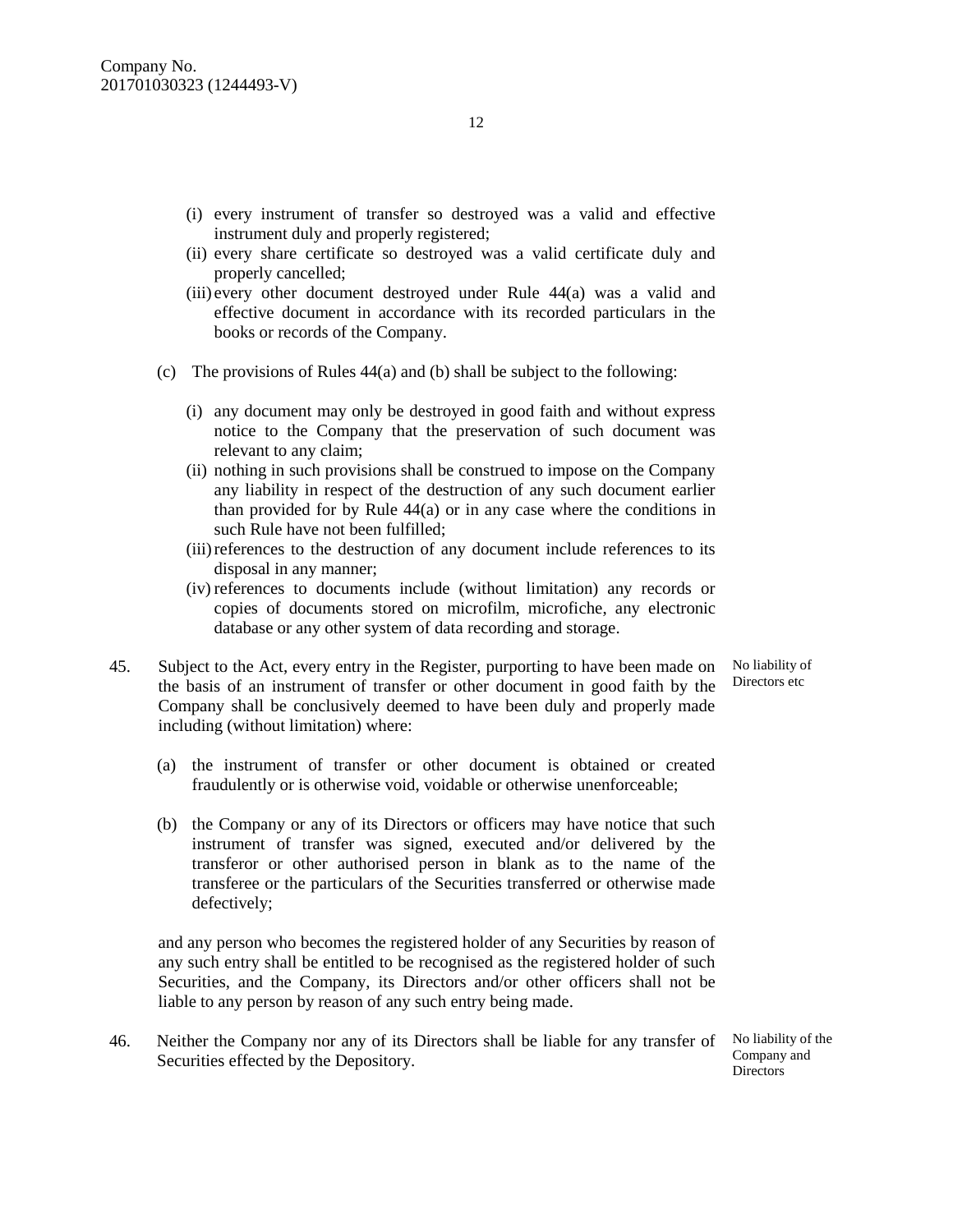#### **Overseas branch register**

- 47. (a) The Company may establish and keep in any place outside Malaysia a Branch register branch register of its Members in accordance with the Act.
	- (b) Subject to the Act and this Constitution, any such register shall be established and kept in such manner as the Directors may from time to time determine.
	- (c) For the purpose of any branch register, the Directors may empower any officer of the Company or other person or persons or committee ('Local Authority') to keep the register in such manner and subject to such regulations as the Directors may from time to time prescribe or allow, and may delegate to any such Local Authority the duty of examining and passing or refusing transfers and transmissions and approving or refusing to approve transferees of shares and of issuing certificates of shares.
	- (d) The Local Authority shall from time to time transmit to the Office copies of every entry on any branch register as required by the Act.

#### **Shareholding information**

Information on shareholding

- 48. (a) The Company may by written notice require any Member within such reasonable time specified in such notice:
	- (i) to state to the Company whether he holds any Securities in the Company beneficially or as trustee or nominee;
	- (ii) if such Member holds such Securities as trustee or nominee, to give the Company (to the extent that he knows) particulars of the persons for whom he holds such Securities including (without limitation), such persons' names, addresses and other particulars of such persons which are sufficient to enable such persons to be identified and the nature of their interest.
	- (b) The Company may at any time after it has received information under Rule 48(a) require by written notice any person (whom any Member in reply to the notice referred to in such Rule has stated or given to the Company as having an interest in any Securities):
		- (i) to state to the Company whether he holds such interest beneficially or as trustee or nominee;
		- (ii) if he holds such interest as trustee or nominee, to give the Company (to the extent that he knows) particulars of the persons for whom he holds such interest including (without limitation), such persons' names, addresses and other particulars of such persons which are sufficient to enable such persons to be identified and the nature of their interest.
	- (c) The Company may also by written notice require such persons identified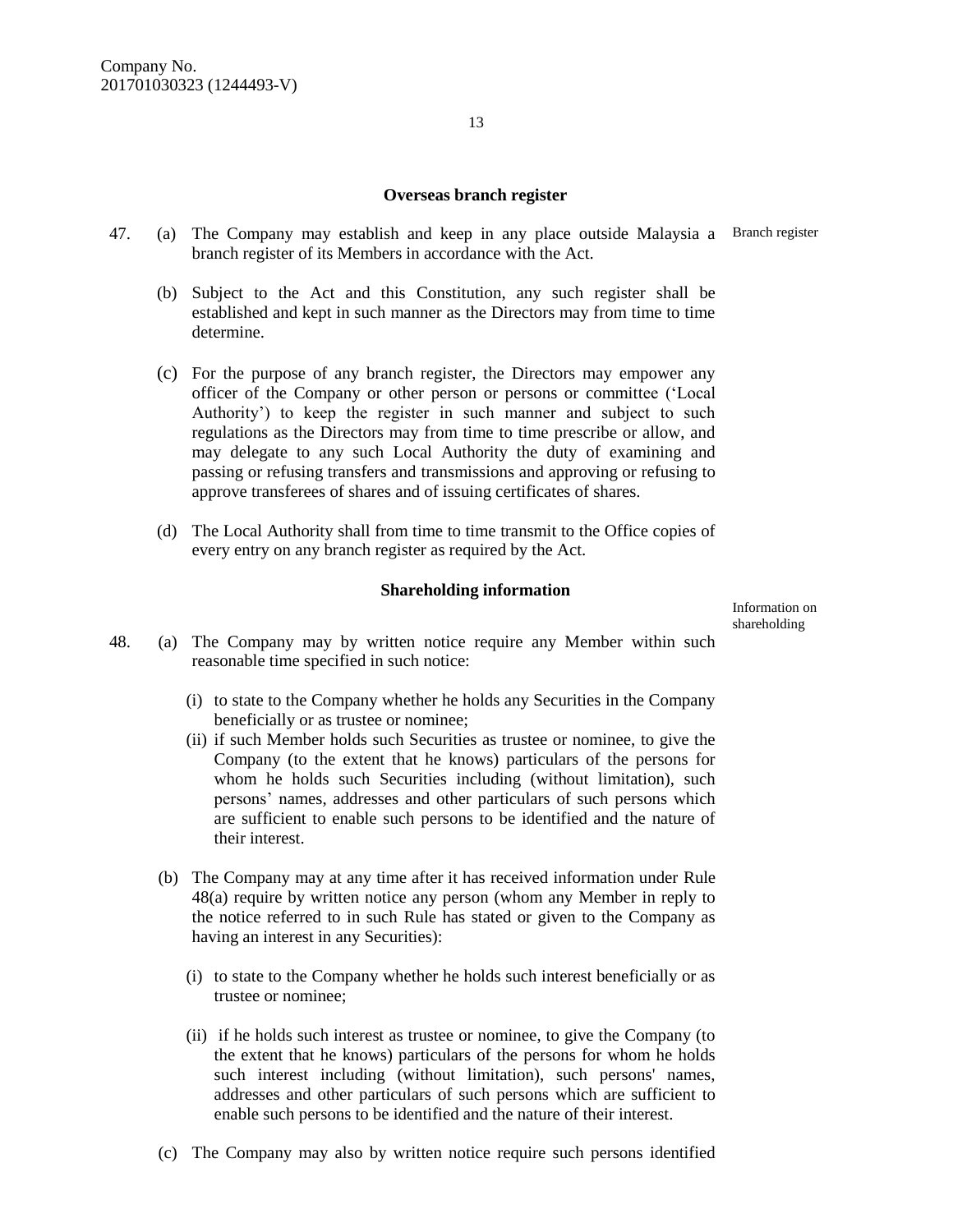under Rule 48(b) as persons for whom an interest in a security is being held to make the statements and give the particulars which the Company is entitled to require a person to give under Rule 48(b).

(d) The Company may by written notice require a Member to state within such reasonable time specified in such notice whether any of the voting rights carried by any shares in the Company held by him are the subject of any agreement or arrangement under which another person is entitled to control his exercise of those rights and if so, all material particulars of such agreement or arrangement (whether written or oral) and the particulars of all parties to it.

#### **Transmission**

#### 49. Where:

- (a) the Securities of the Company are listed on another stock exchange; and
- (b) the Company is exempted from compliance with Section 14 of the Central Depositories Act or Section 29 of the Securities Industry (Central Depositories) (Amendment) (No. 2) Act 1998, as the case may be, under the Depository Rules in respect of such Securities;

the Company shall, upon request of a Securities holder, permit a transmission of Securities held by such Securities holder from the register of holders maintained by the registrar of the Company in the jurisdiction of the other stock exchange, to the register of holders maintained by the Share Registrar in Malaysia and vice versa provided that there shall be no change in the ownership of such Securities.

- 50. A personal representative of a deceased holder of Deposited Securities shall not be recognised except by the Depository in accordance with the Depository Rules and the Regulations or as the Depository may determine.
- 51. The entitlement of a person becoming entitled to a security in consequence of the death, bankruptcy or mental disorder of a Member to elect either to have his name entered as the holder of such security in the Record of Depositors or to have the name of some person nominated by him entered in the Record of Depositors as a holder of such Securities shall be subject to and in accordance with the Depository Rules and the Regulations or as the Depository may determine.
- 52. A person becoming entitled to a security by reason of the death, bankruptcy or mental disorder of the holder or by operation of law shall, subject to and in accordance with the Depository Rules, the Regulations or as the Depository may determine, be entitled to the rights to which he would be entitled as the holder of the security.

Transmission of **Securities** 

Recognition of persons on death

Entitlement to a security in consequence of the death, bankruptcy or mental disorder of a Member

Rights to a person entitled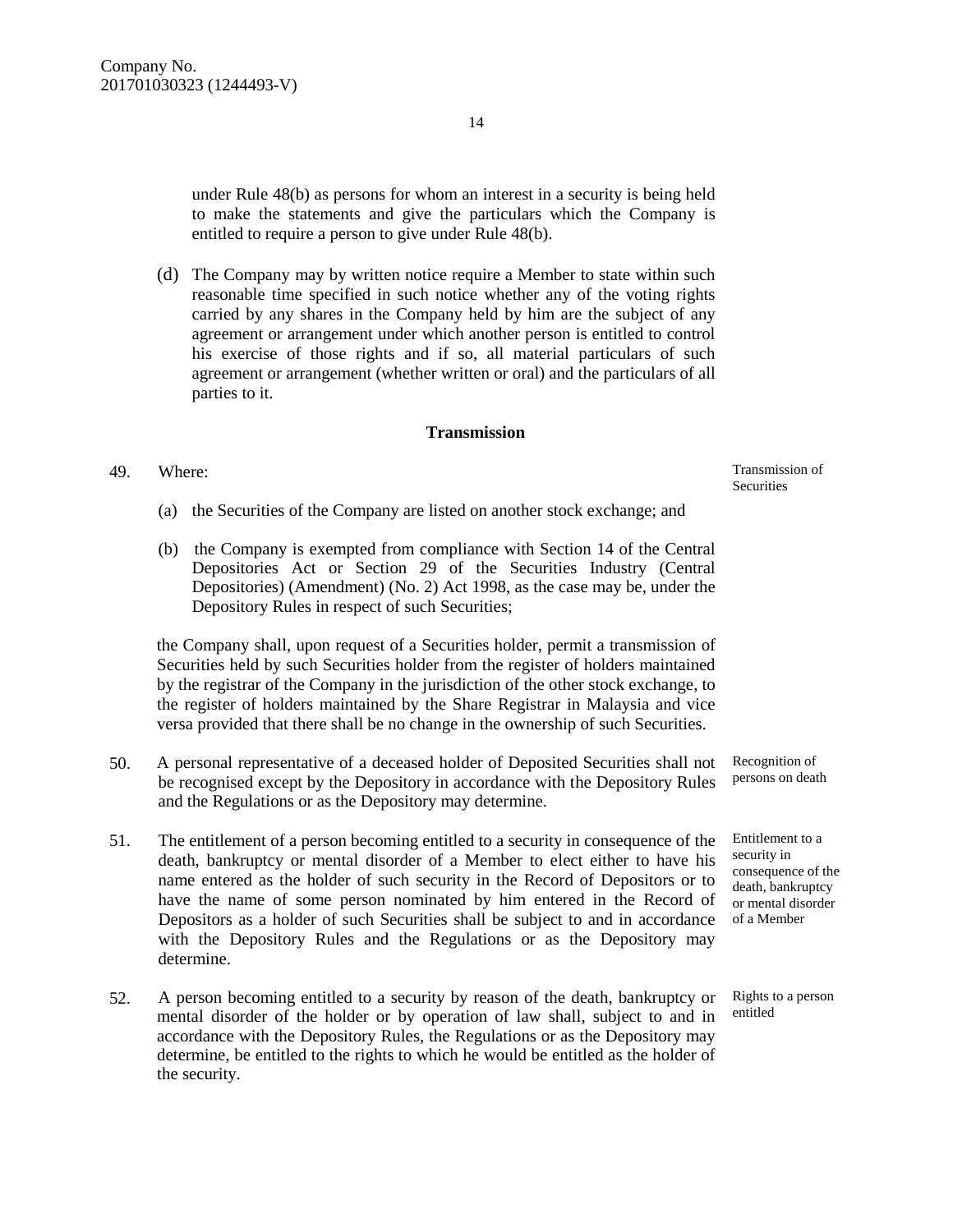# **Forfeiture**

- 53. If a call remains unpaid after it has become due and payable, the Directors may give to the person from whom it is due at least 14 clear days' notice requiring payment of the amount unpaid together with any interest which may have accrued. The notice shall name the place where payment is to be made and shall state that if the notice is not complied with, the shares in respect of which the call was made will be liable to be forfeited. Forfeiture notice
- 54. If the notice is not complied with, any share in respect of which it was given may, before the payment required by the notice has been made, be forfeited by a resolution of the Directors and the forfeiture shall include all dividends or other moneys payable in respect of the forfeited shares and not paid before the forfeiture. Non-compliance with notice
- 55. Subject to the Act, the Central Depositories Act, the Depository Rules and the Regulations, a forfeited share may be sold, re-allotted or otherwise disposed of on such terms and in such manner as the Directors may determine either to the person who was before the forfeiture the holder or to any other person and at any time before sale, re-allotment or other disposition, the forfeiture may be cancelled on such terms as the Directors think fit. Where for the purposes of its disposal, a forfeited share is to be transferred to any person, the Directors may authorise some person (including the Depository) to execute an instrument of transfer of the share to that person.
- 56. A person whose shares have been forfeited shall cease to be a Member in respect Liability to remain of them and shall surrender to the Company for cancellation, the certificate for the shares forfeited (if any) but shall remain liable to the Company for all moneys which at the date of forfeiture were presently payable by him to the Company in respect of those shares with interest at the rate at which interest was payable on those moneys before the forfeiture from the date of forfeiture until payment but the Directors may waive payment wholly or in part or enforce payment without any allowance for the value of the shares at the time of the forfeiture or for any consideration received on their disposal.
- 57. Subject to any lien for amounts not presently payable (if any), any residue of the proceeds of forfeited shares sold, re-allotted or otherwise disposed of, after the satisfaction of the unpaid calls and accrued interest and expenses, shall be paid to the person whose shares have been forfeited, or his executors, administrators, assignees, guardians or receivers or the committee of his estate or as he directs.
- 58. A statutory declaration in writing by a Director or the Secretary that a share has been forfeited on a specified date shall be conclusive evidence of the facts stated in it as against all persons claiming to be entitled to the share and the declaration shall (subject to the execution of an instrument of transfer if necessary) constitute a good title to the share and the person to whom the share is disposed of shall not be bound to see to the application of the consideration (if any), nor shall his title to the share be affected by any irregularity in or invalidity of the proceedings in reference to the forfeiture or disposal of the share.

Right to sell etc. forfeited shares

Residue of proceeds

Statutory declaration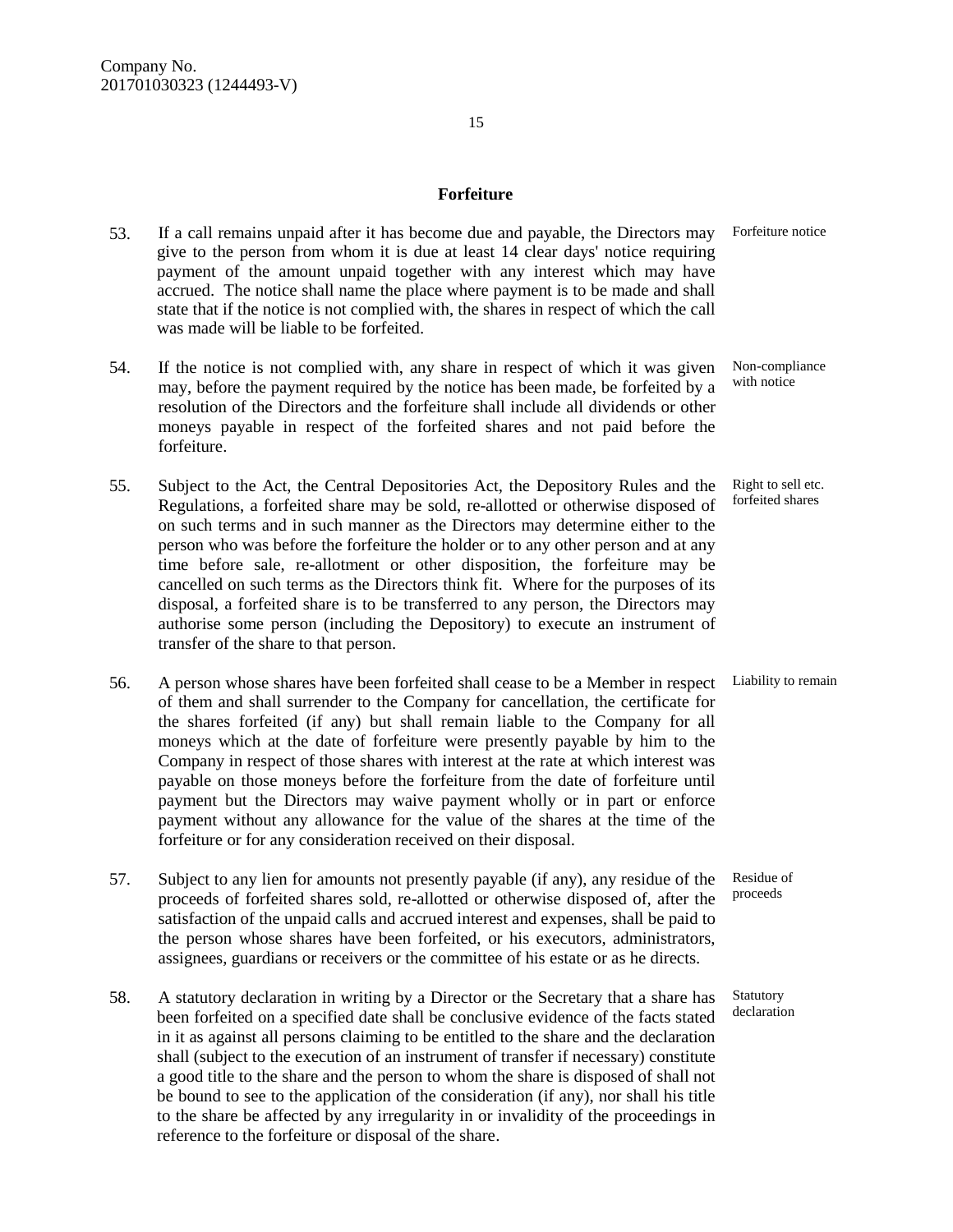59. Subject to the requirements and provisions of the Act, and the requirements of Share buyback the Bursa Malaysia and/or any other relevant authorities, the Company may from time to time, acquire by purchase in good faith and in the best interests of the Company, the Company's own shares through Bursa Malaysia and any other stock exchange on which the shares are quoted.

#### **Stock**

- 60. The Company in general meeting may by ordinary resolution, convert any paidup shares into stock, and reconvert any stock into paid-up shares of any denomination. Conversion to stock
- 61. The holders of any stock may transfer all or any part of their holdings in the same manner and subject to the same provisions as and subject to which the shares from which the stock arose might before conversion have been transferred, or as near to that manner and those provisions as circumstances admit, and the Directors may fix the minimum amount of stock transferable, but such minimum shall not exceed the nominal value of the shares from which the stock arose. Transfer of stock
- 62. The holders of stock shall, according to the amount of stock held by them, have the same rights as regards dividends, participation in assets on a winding up, voting at meetings and other matters as if they held the shares from which the stock arose, but no such right (except participation in distribution and in assets on a winding up or otherwise) shall be conferred by an amount of stock which would not, in the form of shares, have conferred that right.
- 63. Such of this Constitution as are applicable to paid-up shares shall apply to stock, and the words 'share' and 'shareholder' shall include 'stock' and 'stockholder'. Application of

#### **Alteration of capital**

(a) consolidate and divide all or any of its share capital into shares of larger amount;

64. The Company may by ordinary resolution:

- (b) subject to Section 84(1) of the Act, subdivide its existing shares or any of them into shares of smaller amount;
- (c) cancel any shares which at the date of the passing of the resolution have not been taken or agreed to be taken by any person and diminish the amount of its share capital by the amount of the shares so cancelled.
- 65. Subject to any direction by the Company in general meeting, if there has arisen FractionsMembers being entitled to any issued shares of the Company in fractions, the Directors may deal with such fractions as they may determine including (without limitation), selling the shares to which Members are so entitled for such price as

Rights of stockholders

Constitution to stock

Consolidation, division and cancellation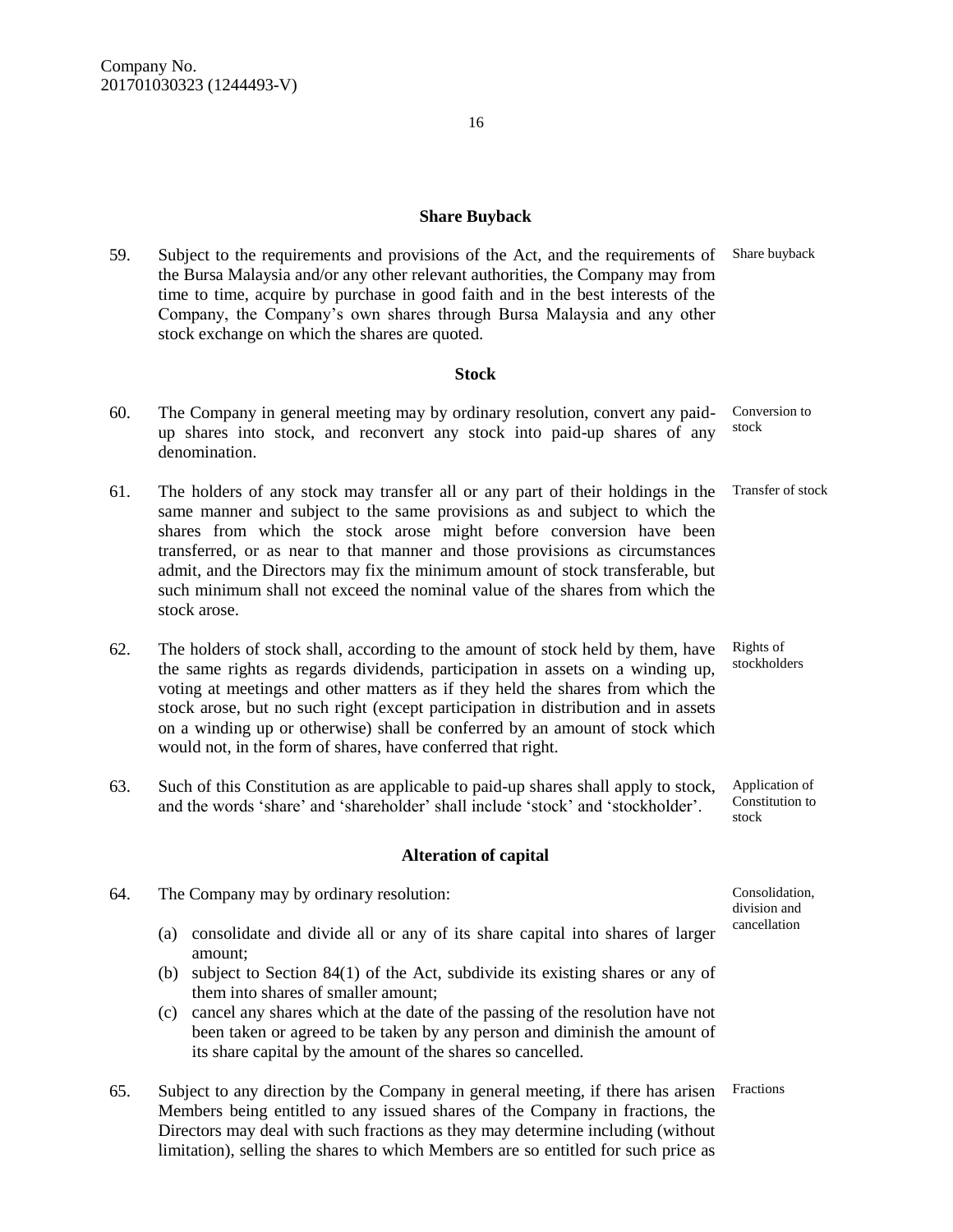the Directors may determine and paying and distributing to the Members entitled to such shares in due proportions the net proceeds of such sale.

#### 66. The Directors may (to give effect to such sale referred to in Rule 65):

- (a) nominate any person to receive and/or to execute a sale and/or transfer of the shares sold on behalf of the Members so entitled to or in accordance with the directions of the purchaser;
- (b) enter or have entered the name of the transferee in the Register as the holder of the shares to which such transfer relates,

and the purchaser shall not be concerned to ensure that the purchase consideration is properly applied nor shall title to the shares be affected by any irregularity or invalidity in the proceedings in relation to the sale.

67. The Company may by special resolution reduce its share capital in accordance with the Act. Reduction of capital

#### **Increase of capital**

- 68. Without prejudice to the rights attached to any existing shares or class of shares, the Company in general meeting may by ordinary resolution increase its capital by the creation of shares of such nominal amounts, and carrying such rights and restrictions, as the resolution specifies provided that where the capital of the Company consists of shares of different monetary denominations, voting rights (if specified in such resolution) shall be prescribed in such a manner that a unit of capital in each class, when reduced to a common denominator, shall carry the same voting power when such right is exercisable.
- 69. All new shares shall be subject to the same provisions as to the payment of calls, lien, transfer, transmission, forfeiture and otherwise as the shares in the existing share capital.

#### **General Meetings**

- 70. (a) The Company shall hold an annual general meeting in every calendar year in accordance with the Act to transact matters prescribed by the Act. All general meetings other than annual general meetings shall be called extraordinary general meetings;
	- (b) The main venue of all general meetings shall be in Malaysia at such time and place as the Board of Directors shall determine. The Chairman of the meeting shall be present at that main venue of the meeting; and
	- (c) The Company may convene a general meeting at more than one (1) venue using any electronic means that enables the Members of the Company to participate and to exercise the Members' right to speak and vote at the meeting. If the general meeting is to be held in two (2) or more places, the notice of the general meeting shall specify the electronic means or method that will be used to facilitate the general meeting.

Nomination of person to execute transfer

Resolution to increase capital

Application of provision to new shares

Annual and extraordinary general meetings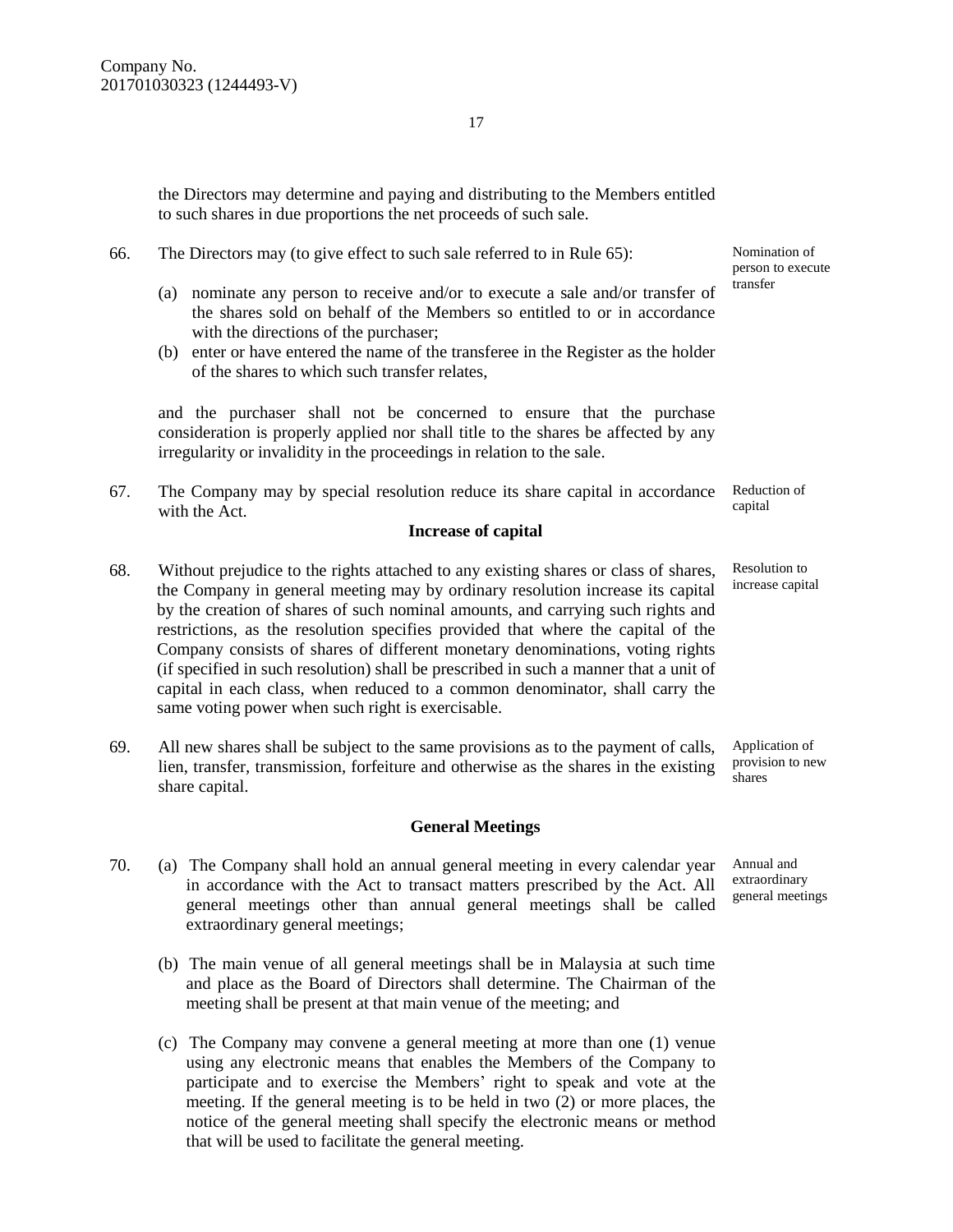71. The Directors may call general meetings and, on the requisition of Members who hold at the date of the deposit of the requisition at least ten per cent (10%) of such issued share capital of the Company which as at the date of the deposit carries the right to vote at general meetings, excluding any paid up share capital as treasure shares, pursuant to Section 311 of the Act, forthwith proceed to call for the meeting within fourteen (14) days from the date of the requisition and thereafter convene an extraordinary general meeting on a date not later than twenty eight (28) days from the date of the notice to convene the extraordinary general meeting.

#### **Notice of General Meeting**

- 72. In accordance with the Depository Rules and the Regulations, the Company shall request the Depository in writing to issue a Record of Depositors to whom notices of general meetings shall be given by the Company. The Company shall also request the Depository in writing in accordance with the Depository Rules and the Regulations to issue a Record of Depositors, as at the latest date which is reasonably practicable which shall in any event be not less than three (3) clear Market Days before the general meeting ("General Meeting Record of Depositors"). Subject to the Regulations and notwithstanding any provisions in the Act, the General Meeting Record of Depositors shall be the final record of all Depositors who shall be deemed to be the registered holders of the shares of the Company eligible to be present and vote at such meetings.
- 73. The notices convening meetings shall specify the place, day and hour of the meeting, and shall be given to all Members, at least twenty-one (21) days before the meeting in the case of an annual general meeting or in the case where a special resolution is to be proposed at the general meeting or at least fourteen (14) days before the meeting in the case of other general meeting. Any notice of a meeting called to consider special business shall be accompanied by a statement regarding the effect of any proposed resolution in respect of such special business. At least fourteen (14) days' notice or twenty-one (21) days' notice in the case where any special resolution is proposed or where it is the annual general meeting, of every such meeting shall be given by advertisement in at least one (1) nationally circulated Bahasa Malaysia or English daily newspaper and in writing to each stock exchange upon which the Company is listed.
- 74. Subject to this Constitution and to any restrictions imposed on any shares, every Manner of noticenotice calling a general meeting shall be given by advertisement in at least one (1) nationally circulated Bahasa Malaysia or English daily newspaper and in writing to Bursa Malaysia, all the Members, to all persons entitled to a share (who have produced such evidence as may from time to time be required by the Depository in accordance with the Depository Rules or as the Depository may determine) in consequence of the death, bankruptcy or mental disorder of a Member or by operation of law and to the Directors and auditors of the Company. A notice by advertisement under this Rule shall be deemed given on the day on which the advertisement appears in the daily newspaper through which such advertisement is made.

Record of

Depositors

Specifications on notice

18

Calling of meetings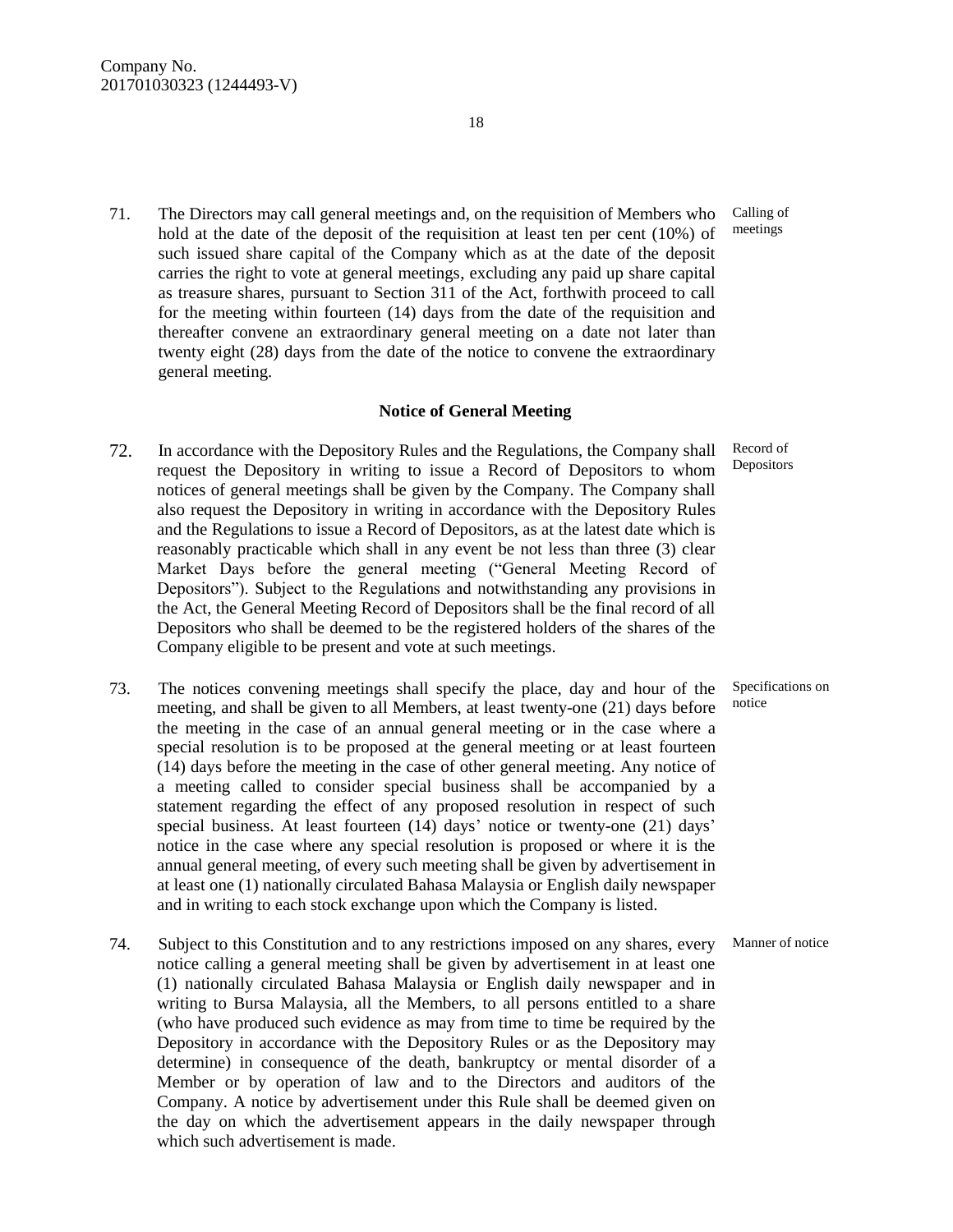- 75. In every notice calling a general meeting, there shall appear with reasonable prominence a statement that a Member is entitled to appoint not more than two (2) proxies to attend and vote in his place, that a proxy may but need not be a Member and that if a Member appoints two (2) proxies, the appointments shall be invalid unless he specifies the proportions of his holdings to be represented by each proxy.
- 76. The accidental omission to give notice of a meeting to, or the non-receipt of notice of a meeting by, any person entitled to receive notice shall not invalidate the proceedings of that meeting.

#### **Proceedings at general meetings**

- 77. All business that is transacted at:
	- (a) an extraordinary general meeting;
	- (b) an annual general meeting (except the matters prescribed by Section 340 of the Act, declaration of dividend and the appointment and fixing of the remuneration of the auditors),

shall be deemed special.

- 78. No business shall be transacted at any general meeting unless a quorum of Members is present at the time when the meeting proceeds to business. Unless otherwise provided in this Constitution, two (2) persons, each being a Member entitled to attend and vote at the meeting, or a proxy for or attorney of such Member (whether individual, corporate or otherwise), or the duly authorised representative of a corporate Member, shall be a quorum. The presence of one (1) person entitled to attend and vote at the meeting in more than one capacity at the time when the meeting proceeds to business shall not be a quorum. No Member not entitled to vote at the meeting shall be counted in the quorum.
- 79. If such a quorum is not present within half an hour from the time appointed for Adjournment the meeting, the meeting shall stand adjourned to the same day in the next week at the same time and place or to such time and place as the Directors may determine.
- 80. The Chairman of the Board of Directors shall preside as Chairman of the meeting, but if the Chairman is not present within fifteen (15) minutes after the time appointed for holding the meeting and willing to act (or if there is no Chairman), the Directors present shall elect one of their number to be Chairman of the meeting and, if there is only one (1) Director present and willing to act, he shall be Chairman of the meeting.
- 81. If no Director is willing to act as Chairman of the meeting, or if no Director is present within fifteen (15) minutes after the time appointed for holding the meeting, the Members present and entitled to vote shall choose one of their number to be Chairman of the meeting.

Accidental omission

Special business

Quorum at general meeting

Directors as Chairman

Election of Chairman

Proxy statement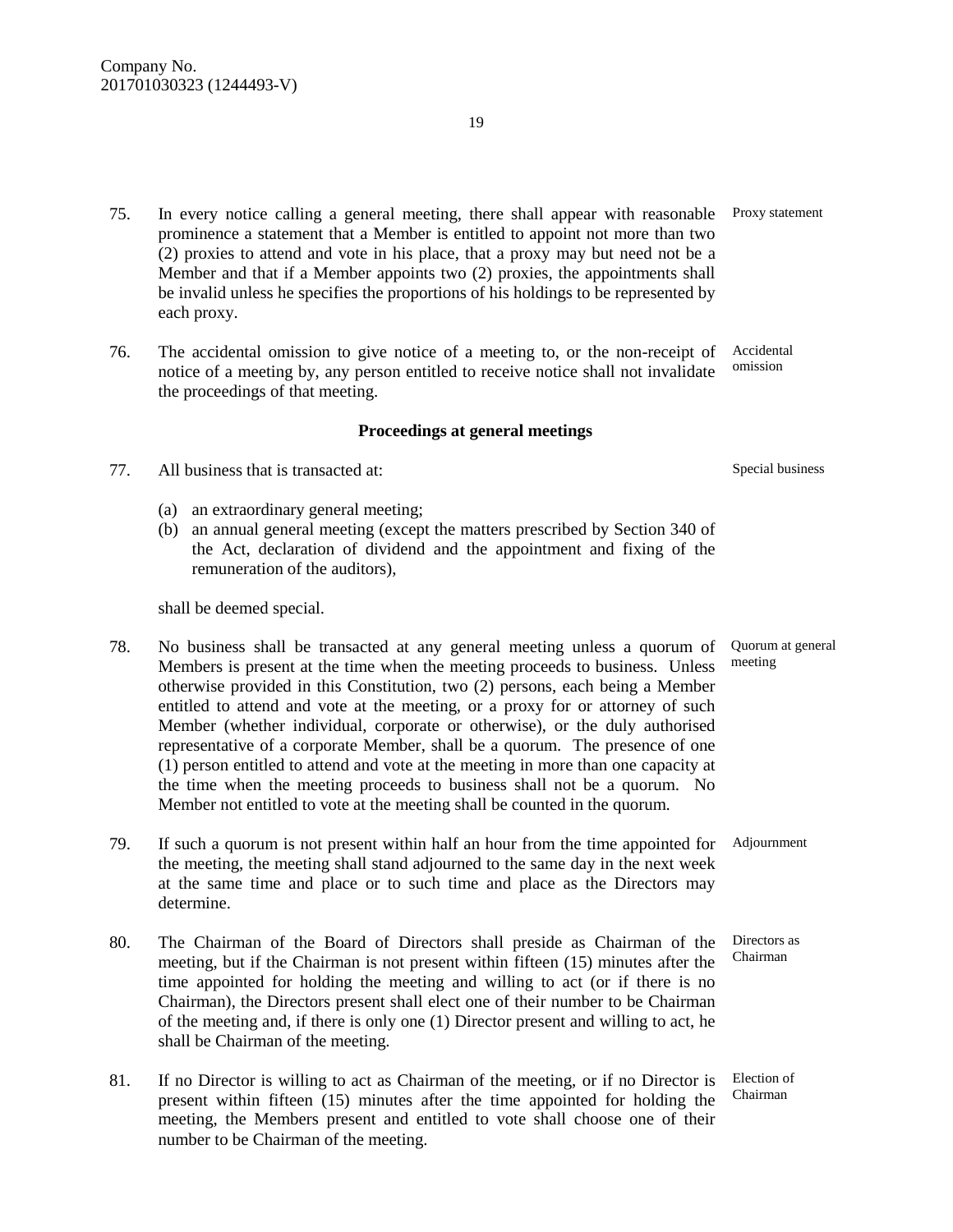| 82. | A Director shall, notwithstanding that he is not a Member, be entitled to attend<br>and speak at any general meeting and at any separate meeting of the holders of<br>any class of shares in the Company.                                                                                                                                                                                                                                                                                                                                                                                                                                                                                                                                                     | Directors'<br>entitlement      |  |
|-----|---------------------------------------------------------------------------------------------------------------------------------------------------------------------------------------------------------------------------------------------------------------------------------------------------------------------------------------------------------------------------------------------------------------------------------------------------------------------------------------------------------------------------------------------------------------------------------------------------------------------------------------------------------------------------------------------------------------------------------------------------------------|--------------------------------|--|
| 83. | The Chairman of the meeting may, with the consent of a meeting at which a<br>quorum is present (and shall if so directed by the meeting), adjourn the meeting<br>from time to time and from place to place, but no business shall be transacted at<br>an adjourned meeting other than business which might properly have been<br>transacted at the meeting had the adjournment not taken place. When a meeting<br>is adjourned for thirty (30) days or more, at least fourteen (14) clear days' notice<br>shall be given specifying the time and place of the adjourned meeting. Any such<br>notice shall be given (except for the period of notice) as in the case of the<br>original meeting. Otherwise, it shall not be necessary to give any such notice. | Chairman's power<br>to adjourn |  |
| 84. | If the Chairman of the meeting in good faith rules out of order an amendment<br>No invalidation by<br>error<br>proposed to a resolution under consideration by a meeting, the proceedings on<br>the substantive resolution shall not be invalidated by any error in such ruling.                                                                                                                                                                                                                                                                                                                                                                                                                                                                              |                                |  |
| 85. | A resolution put to the vote of a meeting shall be decided -                                                                                                                                                                                                                                                                                                                                                                                                                                                                                                                                                                                                                                                                                                  | Resolution put to<br>vote      |  |
|     | in accordance with the Act when the Company is unlisted; or<br>(a)                                                                                                                                                                                                                                                                                                                                                                                                                                                                                                                                                                                                                                                                                            |                                |  |
|     | (b) by way of poll to be in accordance with the Listing Requirements at all<br>times when the Company is listed.                                                                                                                                                                                                                                                                                                                                                                                                                                                                                                                                                                                                                                              |                                |  |
| 86. | A poll shall be taken as the Chairman of the meeting directs (including (without<br>limitation) the use of ballot or voting papers or tickets or electronic devices) and<br>he may appoint scrutineers (who need not be Members) and fix a time and place<br>for declaring the result of the poll. The result of the poll shall be deemed to be<br>the resolution of the meeting at which the poll was demanded.                                                                                                                                                                                                                                                                                                                                              | Manner of poll                 |  |
| 87. | In the case of an equality of votes, the Chairman of the meeting shall be entitled<br>to a casting vote in addition to any other vote he may have.                                                                                                                                                                                                                                                                                                                                                                                                                                                                                                                                                                                                            | Chairman's casting<br>vote     |  |
| 88. | No poll shall be demanded on the election of a Chairman of a meeting or any                                                                                                                                                                                                                                                                                                                                                                                                                                                                                                                                                                                                                                                                                   | Time for poll                  |  |

#### **Votes of Members**

- 89. Subject to any special rights or restrictions for the time being attached to any Voteclass or classes of shares, at meetings of Members or classes of Members, on a show of hands, every Member or a holder of preference shares who:
	- (a) being an individual, is present in person or by proxy; or

question of adjournment.

(b) being a corporation, is present by a duly authorised representative or by proxy or attorney;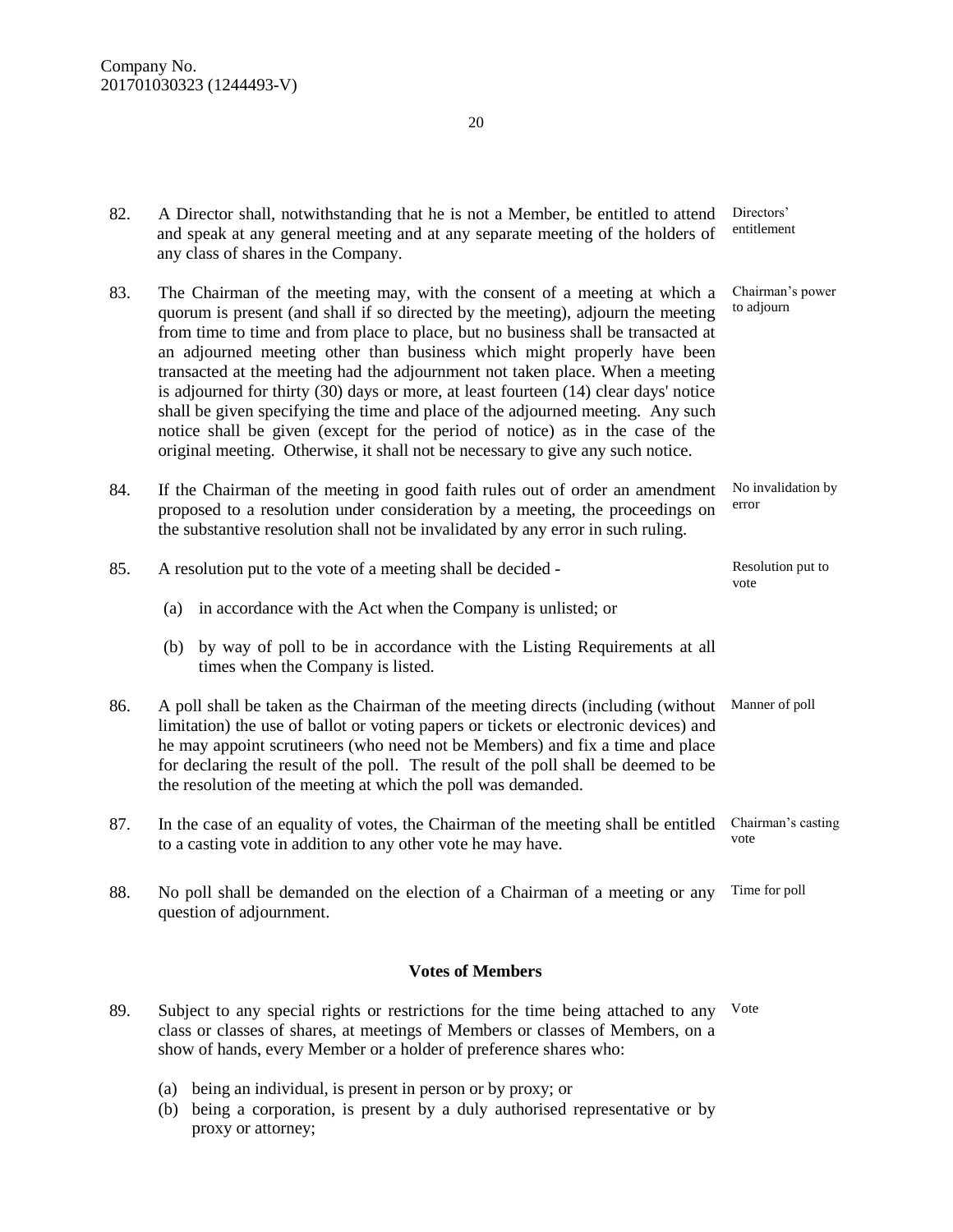shall have one (1) vote and on a poll every Member shall have one (1) vote for every share of which he is the holder. On a poll votes may be given either personally or by proxy or by attorney or by a duly authorised representative of a corporate Member. A proxy shall be entitled to vote on a show of hands on any question at any general meeting.

- 90. A Member who is of unsound mind or whose person or estate is liable to be dealt with in any way under the law relating to mental disorder may vote, whether on a show of hands or on a poll, by his committee or by such other person as properly has the management of his estate, and any such committee or other person may vote by proxy or attorney. Evidence to the Directors' satisfaction of the person claiming to exercise the right to vote shall be deposited at the Office, at least forty-eight (48) hours before the time appointed for holding the meeting or adjourned meeting at which the right to vote is to be exercised. If this is not done, the right to vote shall not be exercisable.
- 91. No Member shall vote at any general meeting or at any separate meeting of the No vote unless holders of any class of shares in the Company, either in person or by proxy or attorney, in respect of any share held by him unless all calls and other moneys presently payable by him in respect of that share have been paid.
- 92. No objection shall be raised to the qualification of any voter except at the meeting or adjourned meeting at which the vote objected to is tendered, and every vote not disallowed at the meeting shall be valid. Any objection made in due time shall be referred to the Chairman of the meeting whose decision shall be final and conclusive.
- 93. (a) Where a Member of the Company is an exempt authorised nominee which Appointment of holds ordinary shares in the Company for multiple beneficial owners in one securities account ("omnibus account"), there is no limit to the number of proxies which the exempt authorised nominee may appoint in respect of each omnibus account it holds.
	- (b) A Member entitled to attend and vote at a meeting of the Company or at a meeting of any class of members of the Company, shall be entitled to appoint up to two (2) proxies to attend and vote instead of the Member at the meeting. If a Member appoints two (2) proxies, the appointments shall be invalid unless he specifies the proportions of his holding to be represented by each proxy.

Unsound mind etc

calls paid

Restriction on objections

proxies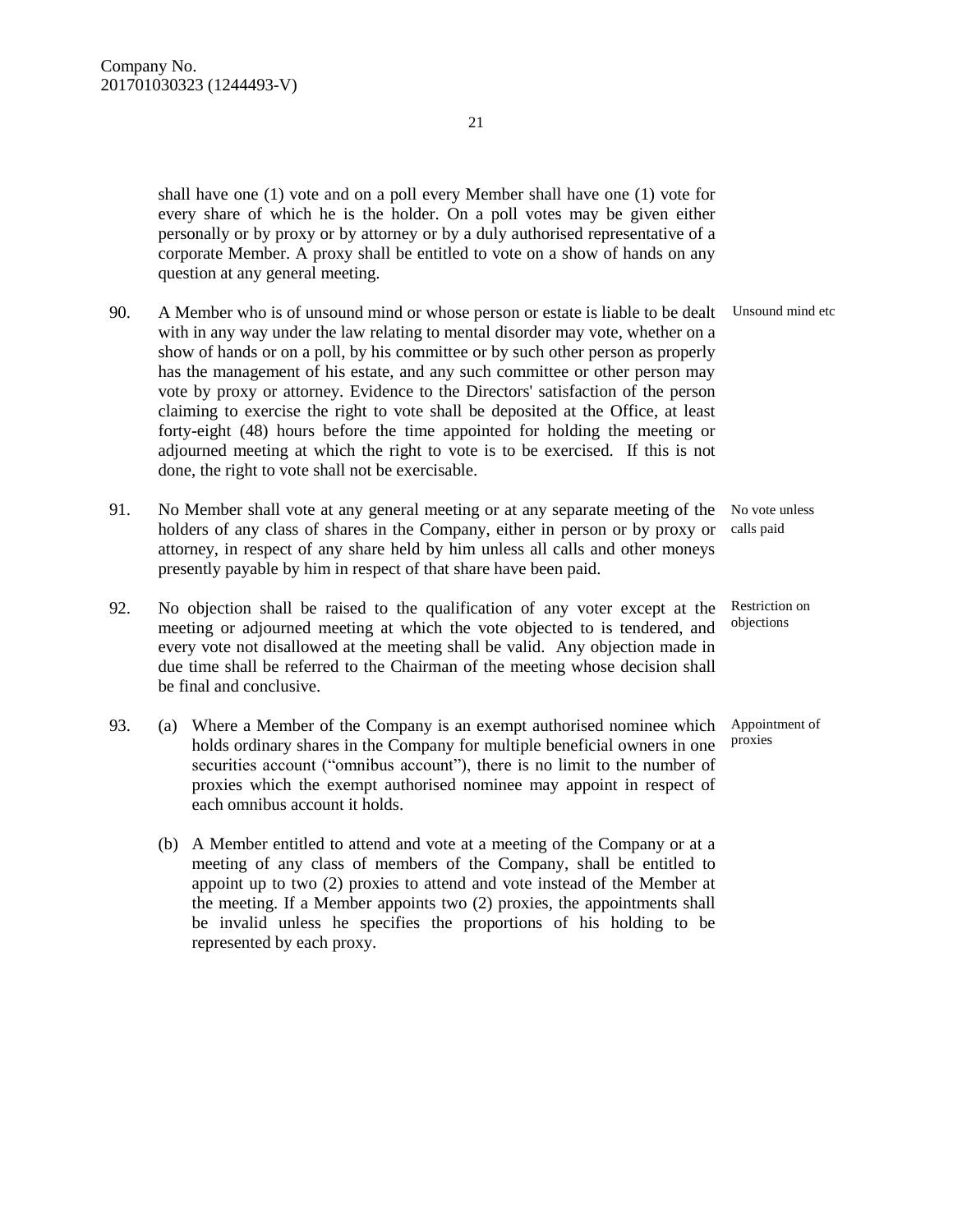94. An instrument appointing a proxy shall be in writing and executed by or on Proxy instrument behalf of the appointing Member and shall be in the following form or in such other permitted form (including the electronic proxy appointment and voting manner) as the Board of Directors may determine from time to time:

#### **AIRASIA GROUP BERHAD**

I/We ………………………... of ………………………….. being a Member of the above Company hereby appoint \* the Chairman of the meeting or …………………… of .....................……………......... or failing him, ………………………… of ……………………….......... as my/our proxy(ies) to vote in my/our name and on my/our behalf at the annual/extraordinary general meeting of the Company to be held on [date], and at any adjournment of such meeting.

Dated:

### [Signature]

- 95. The instrument appointing a proxy shall (where Members are to be given an opportunity to instruct the proxy how to vote) be in any form approved by the Directors which enables the Members to determine how their votes are to be cast on each of the resolutions comprised in the business of the meeting for which it is to be used.
- 96. a) Subject to the Act and the Listing Requirements, the Directors or any agent of the Company so authorised by the Directors, may accept the appointment of proxy received via electronic means on such terms and subject to such conditions as they consider fit. For the purpose of this Rule, the Directors may require such reasonable evidence that they consider necessary to determine and verify:
	- i) the identity of the Member and the proxy; and
	- ii) where the proxy if appointed by a person acting on behalf of the Member, the authority of that person to make the appointment.
	- b) Without prejudice to Rule 96(a), the appointment of a proxy via electronic means must be received at the electronic address specified by the Company in any of the following sources and shall be subject to any terms, conditions or limitations specified therein:
		- i) The notice calling the meeting;
		- ii) The instrument of proxy sent out by the Company in relation to the meeting; or
		- iii) The website maintained by or on behalf of the Company.
	- c) An instrument appointing a proxy or (in the case of a power of attorney appointing an attorney to or to (inter alia) attend and vote at meetings or

Deposit or delivery of proxy etc.

Proxy form with voting instructions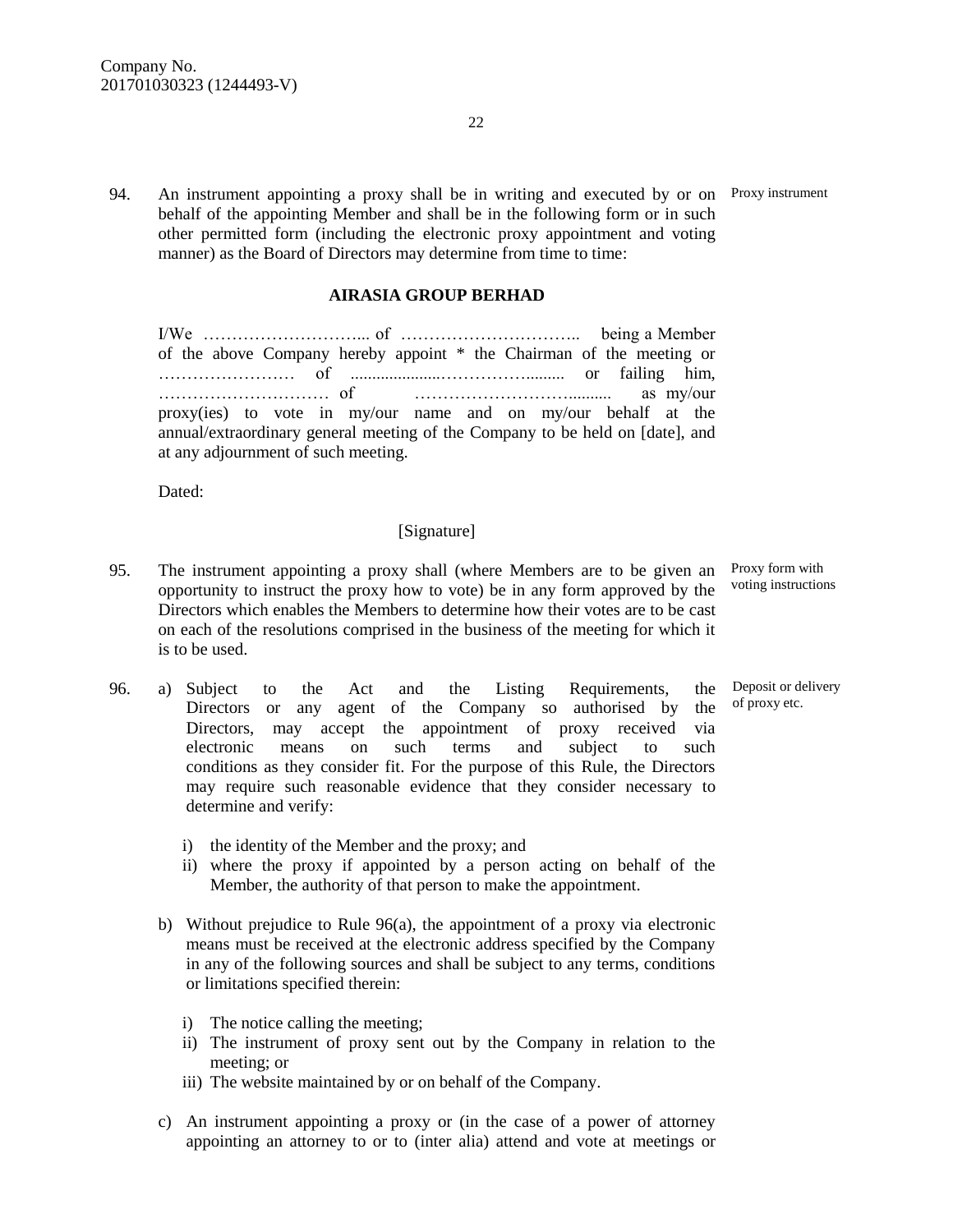polls) such power of attorney or a notarially certified copy of such power of attorney and (if required by any Director) any authority under which such proxy or power of attorney is executed or a copy of such authority certified notarially or in some other way approved by the Directors shall be deposited at the Office, or in the case of the appointment of a proxy via electronic means, at the electronic address specified by the Company pursuant to Rule 96(b), at least forty-eight (48) hours before the time for holding the meeting or adjourned meeting at which the person named in the instrument or power of attorney proposes to vote; or

23

- d) Such a power of attorney (or a notarially certified copy of such power of attorney) once deposited or delivered in a manner so permitted in relation to a meeting, adjourned meeting or poll shall be deemed deposited or delivered in a manner so permitted in relation to all future meetings, adjourned meetings and polls for which such power of attorney is by its terms valid. An instrument of proxy or power of attorney shall be invalid unless such instrument or power of attorney (or a notarially certified copy of such power of attorney) is deposited or delivered in a manner so permitted. A Member is not precluded from attending the meeting in person after lodging the instrument of appointing the proxy, however, such attendance shall automatically revoke the authority granted to that Member's proxy.
- 97. A vote given or poll demanded by proxy or attorney or by the duly authorised representative of a corporation shall be valid notwithstanding the previous determination of the authority of the person voting or demanding a poll unless notice of the determination was received by the Company at the Office before the commencement of the meeting or adjourned meeting at which the vote is given or the poll demanded or (in the case of a poll taken otherwise than on the same day as the meeting or adjourned meeting) the time appointed for taking the poll.

#### **Representatives of corporations**

- 98. Any corporation which is a Member may by resolution of its Board of Directors or other governing body authorise such person as it thinks fit to act as its representative at a particular meeting or at all meetings of the Company or of any class of Members in accordance with Section 333 of the Act. Appointment
- 99. A person so authorised shall in accordance with his authority and until his authority is revoked by such corporation be entitled to exercise the same powers on behalf of such corporation as the corporation could exercise if it were an individual Member and references to 'duly authorised representative' in this Constitution shall refer to such person so authorised.

#### **Directors**

100. The number of Directors (disregarding alternate Directors) shall be at least two (2) and (unless otherwise determined by ordinary resolution) not more than twelve (12). A majority number of the Directors (disregarding alternate

Vote etc. valid despite previous determination

representative

Authority of representative

Number of **Directors**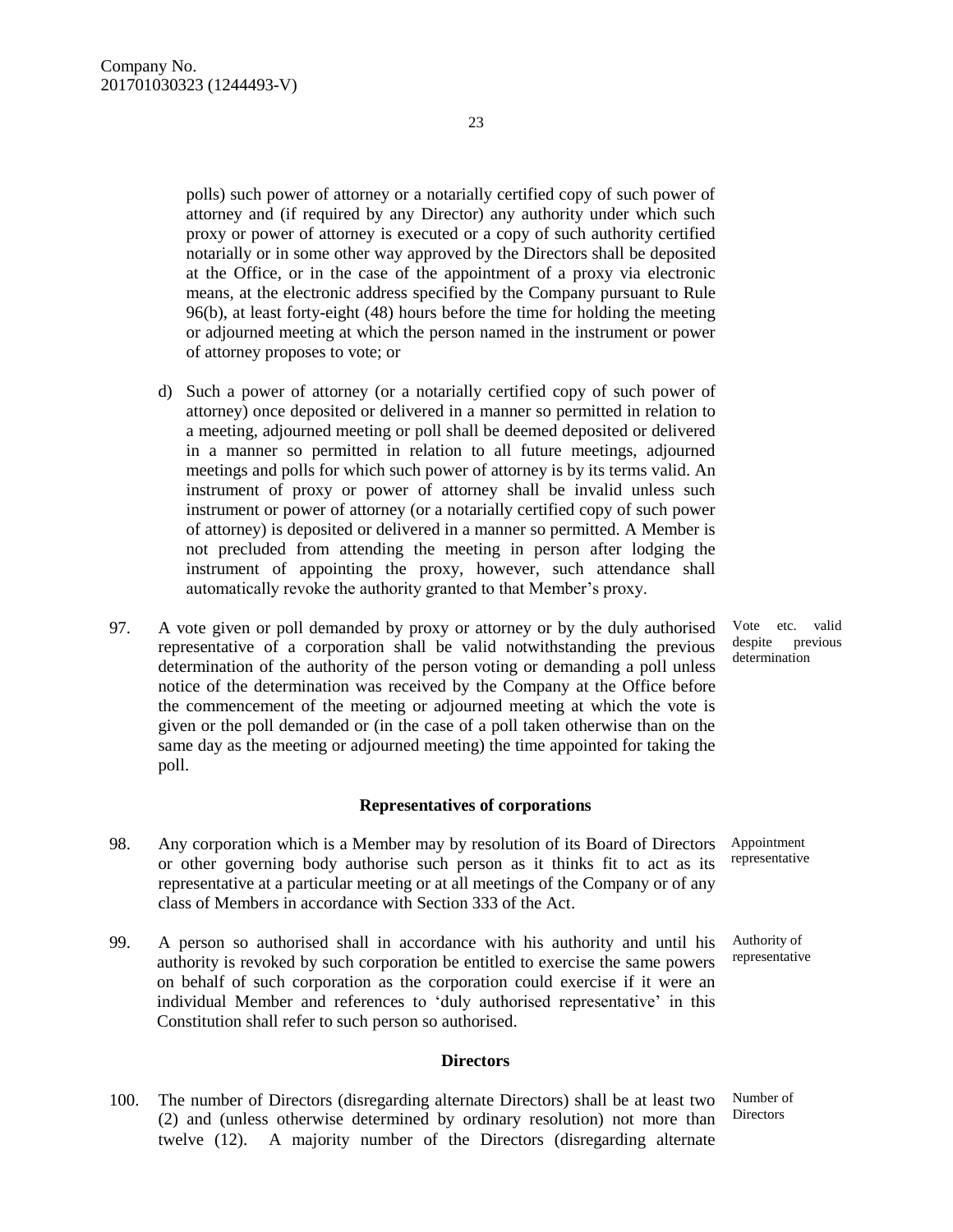Directors) shall be citizens of Malaysia.

- 101. Subject to the Act and this Constitution, the fees and any benefits payable to the Remuneration Directors or any increase thereof shall be approved by the shareholders annually in general meeting provided that:
	- (a) Directors' fees payable to Directors not holding any executive office in the Company shall be a fixed sum and shall not be payable by a commission on or percentage of profits or turnover;
	- (b) salaries payable to Directors holding executive office in the Company may not include a commission on or a percentage of turnover;
	- (c) all remuneration payable to Directors shall be deemed to accrue from day to day.
- 102. The Directors may be paid all travelling, hotel and other expenses, properly Expenses incurred by them in attending and returning from meetings of the Directors or any committee of Directors or general or other meetings of the Company or in connection with the business of the Company.
- 103. Subject to the Act and this Constitution, the Directors may grant special Special remuneration to any Director who (on request by the Directors) is willing to: remuneration
	- (a) render any special or extra services to the Company; or
	- (b) to go or reside outside his country of domicile or residence in connection with the conduct of any of the Company's affairs.

Such special remuneration may be paid to such Director in addition to or in substitution for his ordinary remuneration as a Director, and may be paid in a lump sum or by way of salary, or by a percentage of profits, or by all or any of such methods but shall not include (where such special remuneration is paid by way of salary) a commission on or a percentage of turnover.

104. There shall be no shareholding qualification for Directors. Shareholding

#### **Alternate Directors**

- 105. Any Director (other than an alternate Director) may appoint any person to be an Appointment alternate Director provided that:
	- (a) such person is not a Director of the Company;
	- (b) such person does not act as an alternate for more than one Director of the Company;
	- (c) the appointment is approved by a majority of the other members of the board of Directors and may remove from office an alternate Director so

qualification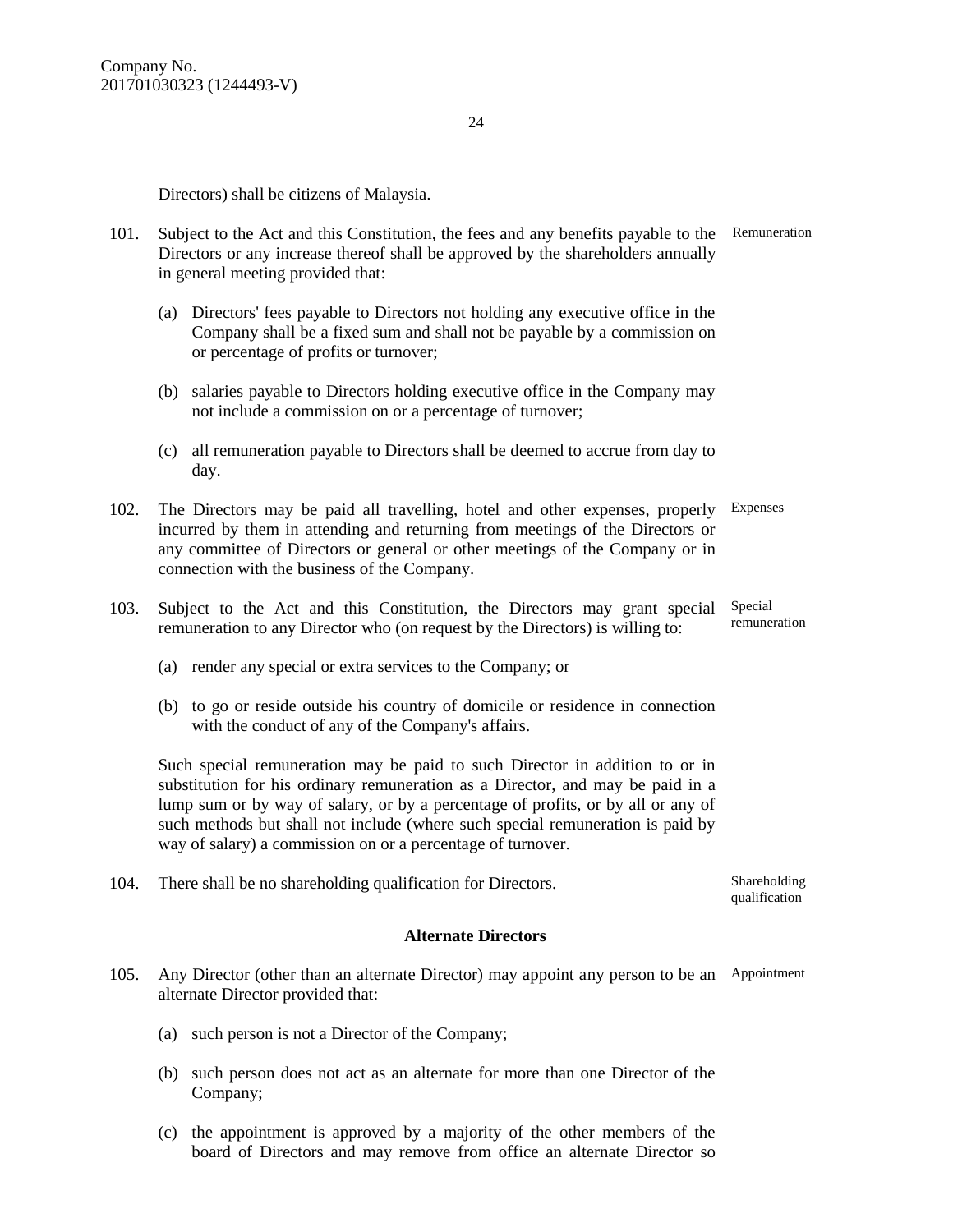appointed by him; and

(d) any fee paid to an alternate Director shall be agreed between him and his appointor and shall be deducted from his appointor's remuneration.

106. An alternate Director shall be entitled:

- (a) to receive notice of all meetings of Directors and of all meetings of committees of Directors of which his appointor is a member;
- (b) to attend and vote at any such meeting at which the Director appointing him is not personally present;
- (c) (in his appointor's absence) to sign any resolution in writing under this Constitution and documents to be or which may be signed by him and to sign on his appointor's behalf, documents to be signed by his appointor as a Director: and
- (d) to generally perform all the functions of his appointor as a Director in his appointor's absence.
- 107. An alternate Director shall cease to be an alternate Director if his appointor ceases to be a Director, but, if a Director retires by rotation or otherwise but is reappointed or deemed to have been reappointed at the meeting at which he retires, any appointment of an alternate Director made by him which was in force immediately before his retirement shall continue after his reappointment.
- 108. Any appointment or removal of an alternate Director shall be by notice to the Company (deposited at the Office) signed by the Director making or revoking the appointment or in any other manner approved by the Directors.

#### **Powers of the Directors**

- 109. Subject to the Act and this Constitution, the business of the Company shall be managed by the Directors who may exercise all the powers of the Company. No alteration of this Constitution shall invalidate any prior act of the Directors which would have been valid if that alteration had not been made. The powers given by this Rule shall not be limited by any special power given to the Directors by this Constitution and a meeting of Directors at which a quorum is present may exercise all powers exercisable by the Directors.
- 110. Subject to the Act, this Constitution and the requirements of applicable laws, the Directors shall, upon a Record of Depositors being brought to their attention which shows that shareholdings in the Company held by Foreigners have come within five per cent (5%) of the level which in the opinion of the Directors, having regard to prevailing circumstances, may result in the refusal, withholding, suspension or revocation of any licences, permits, approvals or rights ("Privileges") applied for, granted or enjoyed by the Company or any Subsidiary, or the imposition of any condition or limitation upon such Privileges which materially inhibit the exploitation thereof, in either case by any state, authority or person in reliance upon any provision or by reason of any matter or

When appointment

ceases

Appointment or removal to be by notice

General power

Entitlement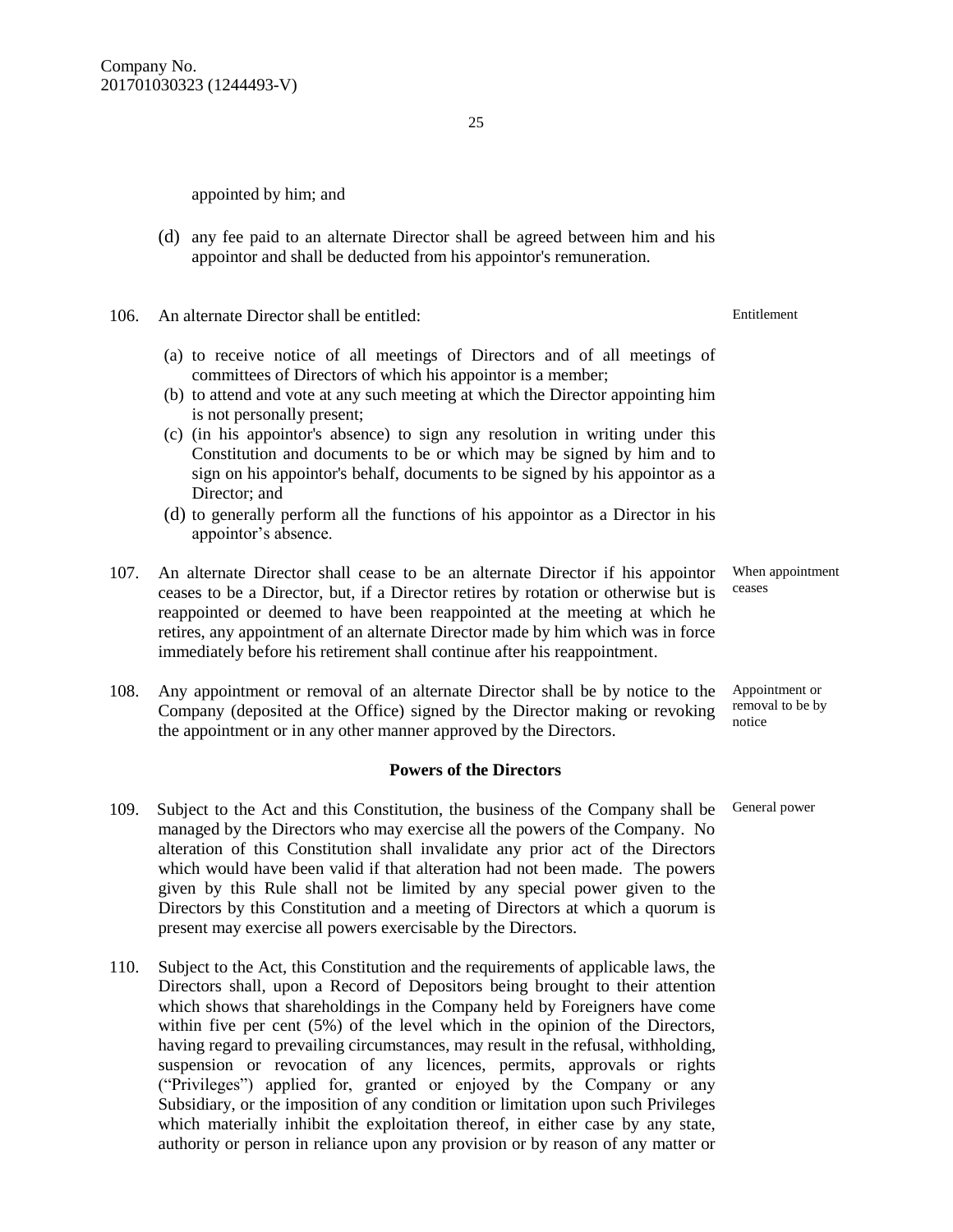circumstance relating to amongst others the nationality of persons owning or controlling (however described) the Company, immediately undertake a restricted issue and/or placement of new shares and/or other Securities upon such terms and conditions the Directors deem fit and in the best interests of the Company to protect the Privileges and the exploitation thereof.

- 111. The Directors may by power of attorney or otherwise, appoint any corporation, firm, individual, or any fluctuating body of persons, to be the attorney or attorneys or agent of the Company for such purposes and with such powers, authorities and discretions (not exceeding those exercisable by the Directors) and for such period and on such terms as to remuneration and otherwise as they may think fit, with or without power to sub-delegate.
- 112. The Directors may delegate any of their powers to any committee consisting of Power to delegate one (1) or more Directors and (if the Directors think fit) one (1) or more other persons co-opted. Such other persons may be given voting rights by the Directors as members of the committee. A committee may consist of a majority of persons who are not Directors. Notwithstanding that a committee may include persons (whether a majority or otherwise) who are not Directors, references in this Constitution to a `committee of Directors' or words to similar effect include a committee, which includes members who are not Directors. The Directors may also delegate to any Director or such other person as the Directors may think fit such of their powers as they consider desirable to be exercised by him. Any such delegation may be with or without the power to sub-delegate as the Directors may think fit and may be subject to any conditions the Directors may impose, and either collaterally with or to the exclusion of their own powers and may be revoked or altered. Subject to any such conditions, the proceedings of a committee with two (2) or more members shall be governed by this Constitution regulating the proceedings of Directors so far as they are capable of applying.
- 113. The Directors may in each financial year contribute subscriptions, other payments or guarantees by the Company of an aggregate amount not exceeding three percent (3%) of the net profit before tax of the Company for charitable or benevolent objects or for any exhibition or for any public, general or useful object including (without limitation) the promotion of culture, sports, recreation, art and craft but such limitation on the amounts which the Directors may contribute shall not apply to any contributions related to or in the course of the business of the Company, any Subsidiary or associated company of the Company or any contributions likely (directly or indirectly) to benefit or further the interests of any of the persons (other than the Company or any Subsidiary of the Company) referred to in Rule 132.
- 114. Subject to the Act and the Listing Requirements, any sale or disposal by the Directors of a substantial portion of the Company's main undertaking or property shall be subject to approval by shareholders in general meeting.
- 115. All cheques, promissory notes, drafts, bills of exchange and other instruments (whether negotiable, transferable or not), and all receipts for money paid to the Company, shall be signed, drawn, accepted, endorsed or otherwise executed (as

Power to appoint attorneys etc

Power to contribute to charity etc.

Disposal of Substantial portion of undertaking etc.

Cheques etc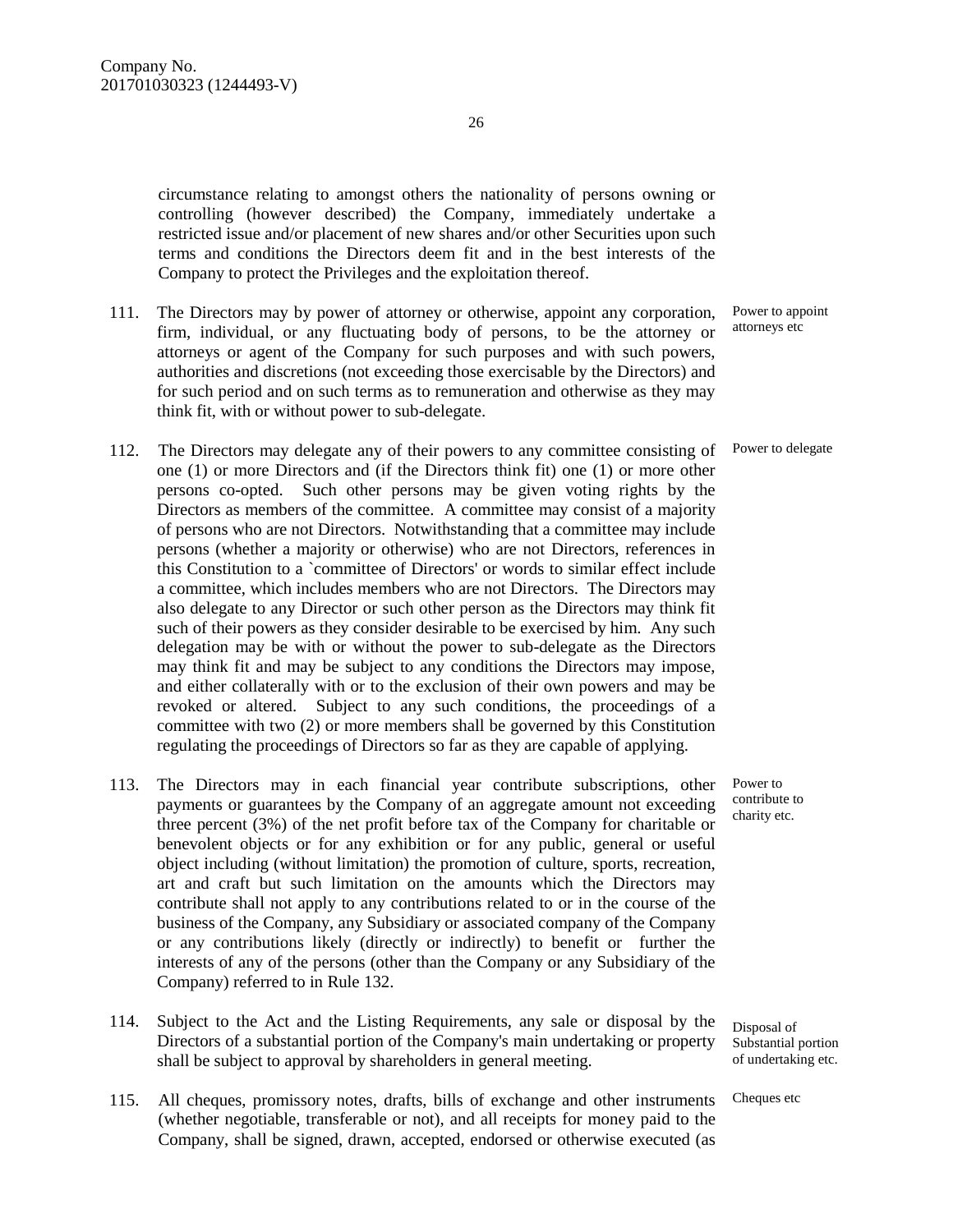the case may be) by any two (2) Directors or in such other manner as the Directors may from time to time by resolution determine.

#### **Borrowing powers of Directors**

- 116. Except as provided by Rule 117 and subject to the Act and the Listing General borrowing Requirements, the Directors may exercise all the powers of the Company to borrow money, to mortgage or charge its undertaking, property and uncalled capital, and to issue debentures and other Securities, whether as primary or collateral security for any debt, liability or obligation of the Company or any other party. powers
- 117. The Directors shall not borrow any money or mortgage or charge any of the Restrictions on Company's or its Subsidiaries' undertaking, property or any uncalled capital, or to issue debentures and other Securities whether outright or as security for any debt, liability or obligation of an unrelated third party. borrowing
- 118. The Company shall keep a register of charges in accordance with the Act. No Register of charges fee shall be charged for any inspection of such register by a Member or a creditor of the Company.

#### **Appointment and Retirement of Directors**

- 119. At every annual general meeting, one third (1/3) of the Directors are subject to Retirement retirement by rotation such that each Director shall retire from office once in every three (3) years or, if their number is not three (3) or a multiple of three (3), the number nearest to one third  $(1/3)$  shall retire from office such that each Director shall retire from office once in every three (3) years, and if there is only one (1) Director who is subject to retirement by rotation, he shall retire.
- 120. Subject to the Act, the Directors to retire by rotation shall be those who have Who to retire been longest in office since their last appointment or reappointment, but as between persons who became or were last reappointed Directors on the same day those to retire shall (unless they otherwise agree among themselves) be determined by lot. A retiring Director shall be eligible for re-election. Notwithstanding anything contained in this Rule 120, in the case of independent Directors, in the event the tenure of an independent Director exceeds a cumulative term of nine (9) years, he may continue to serve the Board of Directors beyond the prescribed period of nine (9) years as a non-independent Director only provided always that:
	- (a) where the Board of Directors proposes to re-appoint him for the tenth  $(10<sup>th</sup>)$  until the twelfth  $(12<sup>th</sup>)$  year, the Board of Directors has justified and further sought and obtained approval from shareholders annually in a general meeting to the proposed re-appointment; or
	- (b) where the Board of Directors proposes to re-appoint him beyond the twelfth  $(12<sup>th</sup>)$  year, the Board of Directors has sought and obtained approval from shareholders annually in a general meeting through a two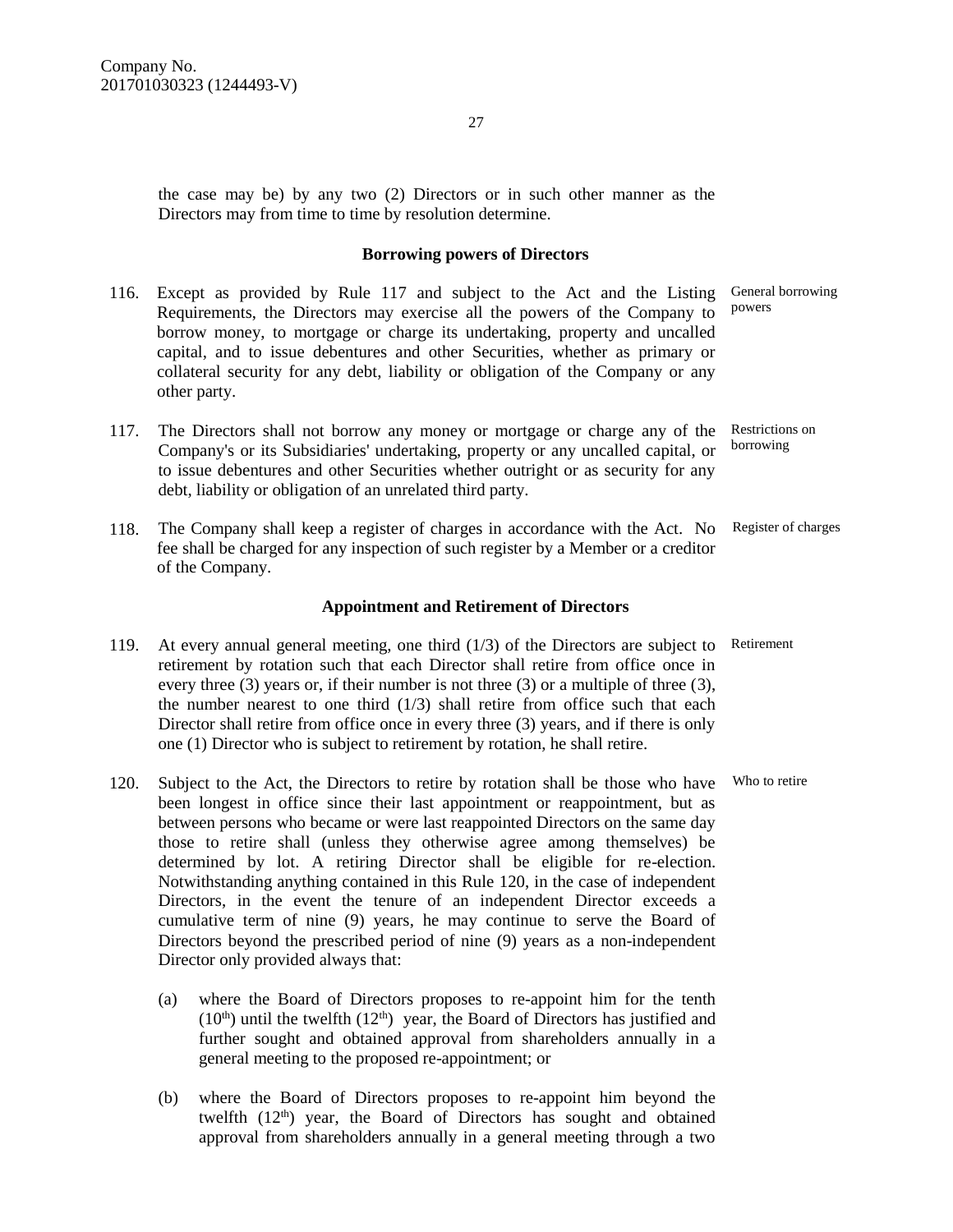tier voting process, where under Tier 1 shall require the vote(s) from the Large Shareholder(s) only whilst Tier 2 shall require the votes from the remaining shareholders other than the Large Shareholder(s). The decision for the resolution approving the re-appointment of such non-independent Director shall be based on the vote by the Large Shareholder or in the case there is more than one (1) Large Shareholder, a simple majority vote under Tier 1 and a simple majority vote under Tier 2. For avoidance of doubt, the resolution shall be deemed passed and successful only if Tier 1 and Tier 2

votes support the resolution whilst the resolution is deemed defeated where the vote between the two tiers differs or where the Large Shareholder(s) abstain(s) from voting under Tier 1. 121. If the Company, at the meeting at which a Director retires by rotation, does not Reappointment if

- fill the vacancy, the retiring Director shall, if willing to act, be deemed to have been reappointed unless at the meeting it is resolved not to fill the vacancy or unless a resolution for the reappointment of the Director is put to the meeting and lost.
- 122. No person (except a retiring Director (whether by rotation or otherwise)) shall be eligible for election to the office of Director at any general meeting unless:
	- (a) a Member intending to propose him for election has at least eleven (11) clear days before the meeting, left at the Office a notice in writing duly signed by the nominee, giving his consent to the nomination and signifying his candidature for the office, or the intention of such Member to propose him for election; or
	- (b) in the case of a person recommended by the Directors for election, such notice may be left at the Office nine (9) clear days before the meeting

and notice of each and every candidature for election to the Board of Directors shall be served on the Members at least seven (7) days before the meeting at which the election is to take place.

- 123. Subject to this Constitution and the Act, the Company may by ordinary resolution appoint a person who is willing to act to be a Director either to fill a vacancy or as an additional Director and may also determine the rotation in which any additional Directors are to retire.
- 124. The Directors may appoint a person who is willing to act as Director, either to fill a casual vacancy or as an additional Director, provided that the appointment does not cause the number of Directors to exceed any number fixed by or in accordance with this Constitution as the maximum number of Directors. A Director so appointed shall hold office only until the next following annual general meeting and shall then be eligible for re-election. This power shall be exercised by the Directors in the manner required in order to preserve the majority requirement in this Constitution, failing which either the Chairman of the Board of Directors or the Directors who are Malaysian nationals shall be seized with such power and shall exercise the same accordingly.

vacancy

Notice of candidature

**Ordinary** resolution to fill vacancy etc.

Directors' power to fill vacancy etc.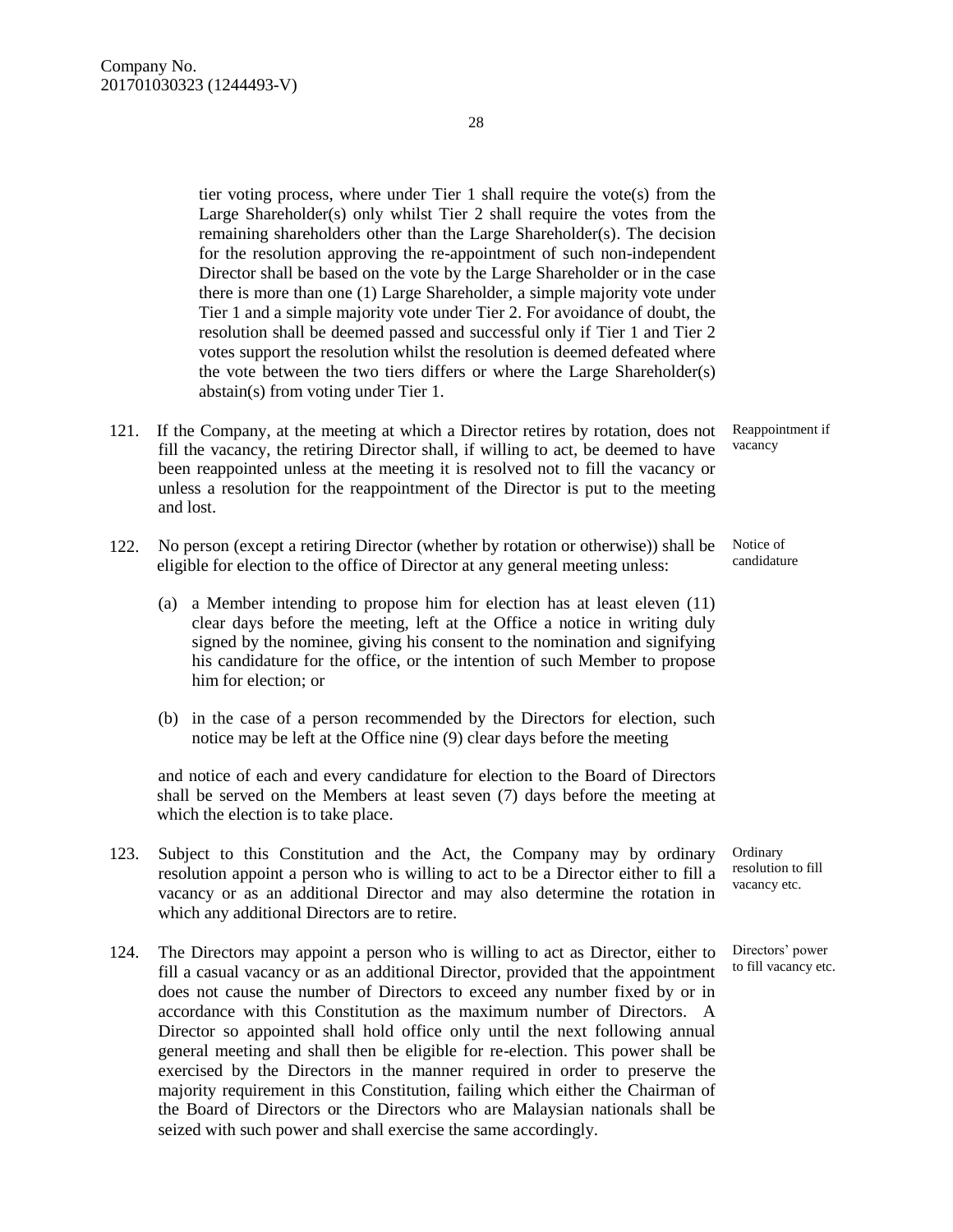- 125. Subject to the above, a Director who retires at an annual general meeting may, if willing to act, be reappointed. If he is not reappointed, he shall retain office until the meeting appoints someone in his place, or if it does not do so, until the end of the meeting.
- 126. The continuing Directors may act notwithstanding any vacancy in their body, but if and so long as their number is reduced below the minimum number fixed by or pursuant to this Constitution, the continuing Directors may, except in an emergency, act only for the purpose of increasing the number of Directors to such minimum number, or to summon a general meeting of the Company.

#### **Disqualification and Removal of Directors**

- 127. The Company may by ordinary resolution of which special notice has been given Removal of (or as may be otherwise provided by the Act) remove any Director before his period of office expires, and may by ordinary resolution appoint another in his place. The person so appointed shall hold office only until the next following annual general meeting and shall then be eligible for re-election, and shall not be taken into account in determining the Directors who are to retire by rotation at the meeting.
- 128. The office of a Director shall be vacated during his term of office if he:

(a) dies;

- (b) becomes bankrupt or enters into any arrangement or composition with his creditors generally;
- (c) ceases to be or is disqualified from being a Director by virtue of any provision of the Act and/or the Listing Requirements;
- (d) becomes of unsound mind or suffers any mental disability in Malaysia or elsewhere or an order is made by any court or other competent authority claiming jurisdiction in that behalf on the ground (however formulated) of mental disorder for his detention or for the appointment of a committee or other person (by whatever named called) to exercise powers with respect to his property and/or affairs;
- (e) is removed from office by ordinary resolution of the Company;
- (f) becomes prohibited from being a Director pursuant to any order made under the Act or the Listing Requirements;
- (g) resigns his office by notice in writing to the Company; or
- (h) is absent from more than fifty percent (50%) of the total Board of Directors' meetings held during a financial year (or proportionately if the Director were only appointed some time in the financial year) unless an exemption/ waiver is sought and obtained from Bursa Malaysia.

#### **Directors' and Employees' benefits**

129. Subject to the Act, the Directors may:

Pension schemes etc.

(a) procure the establishment and maintenance of or participation in or

Where retirement at annual general meeting

Power to act despite vacancy

Director

Vacation of office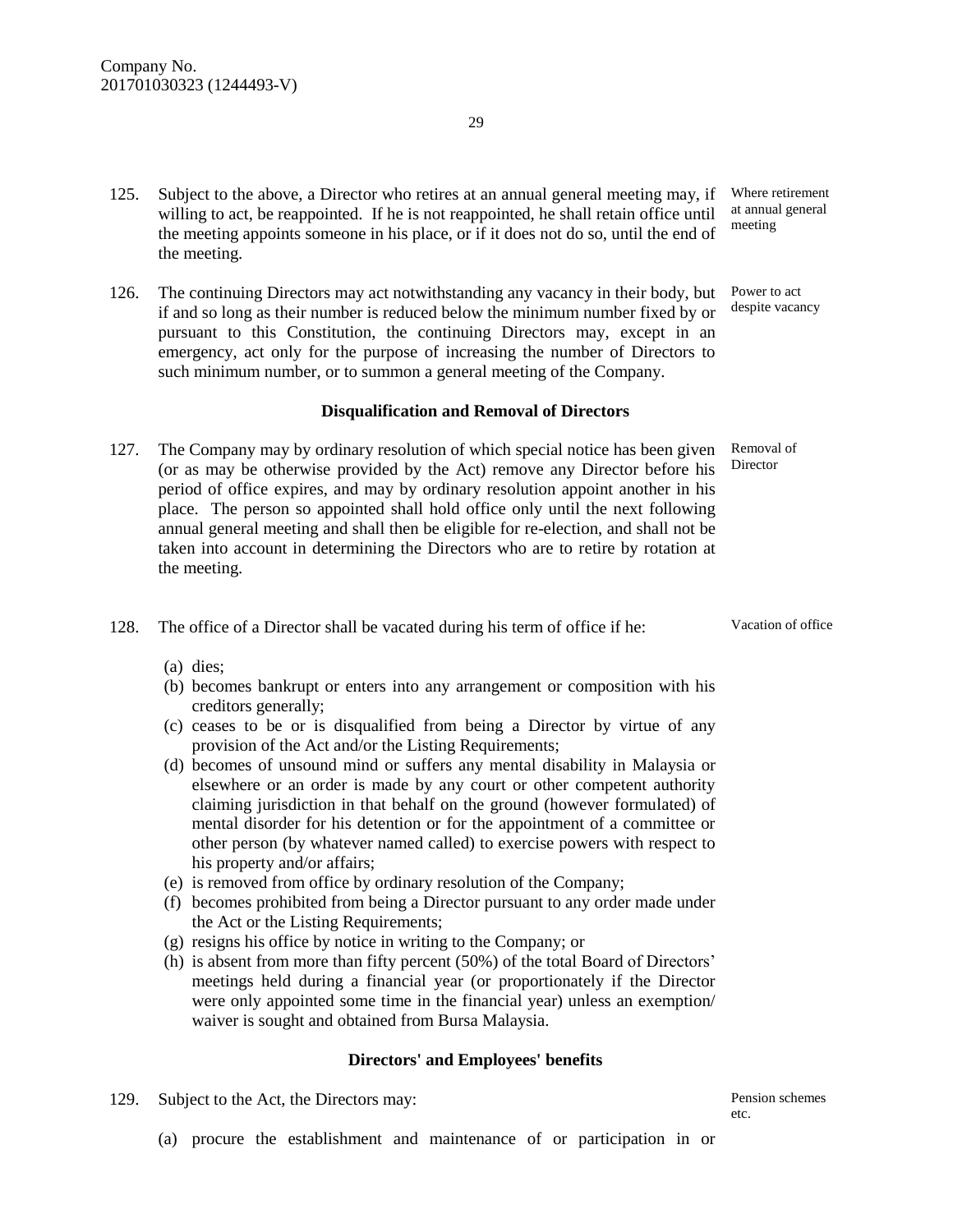contribution to any non-contributory or contributory pension or superannuation fund, scheme or arrangement or life assurance scheme or arrangement for the benefit of; or

- (b) pay, provide for or procure the grant of donations, gratuities, pensions, allowances, bonuses, loans, credit, benefits or emoluments to; or
- (c) procure the establishment and subsidy of or subscription and support to any institutions, associations, clubs, funds or trusts calculated to advance the interests and well being of or for the benefit of; or
- (d) pay for or towards the insurance of,

any Directors (whether or not he holds or has held any executive office or employment with the Company), officers and employees and former Directors, officers and employees of:

- (a) the Company; or
- (b) any body corporate which is or has been a Subsidiary of the Company,

and any member of his family (including, a spouse and former spouse, his child and parents) or any person who is or was dependent on him.

- 130. The Directors may establish, maintain and give effect to any scheme approved Share schemes by the Company in general meeting for the allotment of or the grant of options to subscribe for shares of the Company to any Directors, officers or employees of:
	- (a) the Company; or
	- (b) any body corporate which is a Subsidiary of the Company,

and may exercise all the powers given to them by such scheme (including (without limitation) any power to alter or add to the provisions of such scheme) and this Constitution shall be deemed to be modified as far as may be necessary to give effect to such scheme for the time being in force in respect of any share or shares for the time being in issue or under option subject to such scheme.

131. The Directors may procure that any of the matters referred to in Rules 113, 129 Power to act with and 130 be done by the Company either alone or in conjunction with any other person. others

#### **Managing Directors**

132. Subject to the Act, the Directors may appoint one (1) or more of their number to any executive office (by whatever title it is known, including Managing Director) and may procure the Company to enter into a contract or arrangement with him for his employment or for the provision by him of any services outside the scope of the ordinary duties of a Director. Any such appointment, contract or arrangement may be made (subject to this Constitution) on such terms as to remuneration and otherwise as the Directors think fit. A Director holding such executive office shall be subject to the control of the Directors. A Director may be appointed to hold more than one (1) executive office at a time.

Appointment to executive office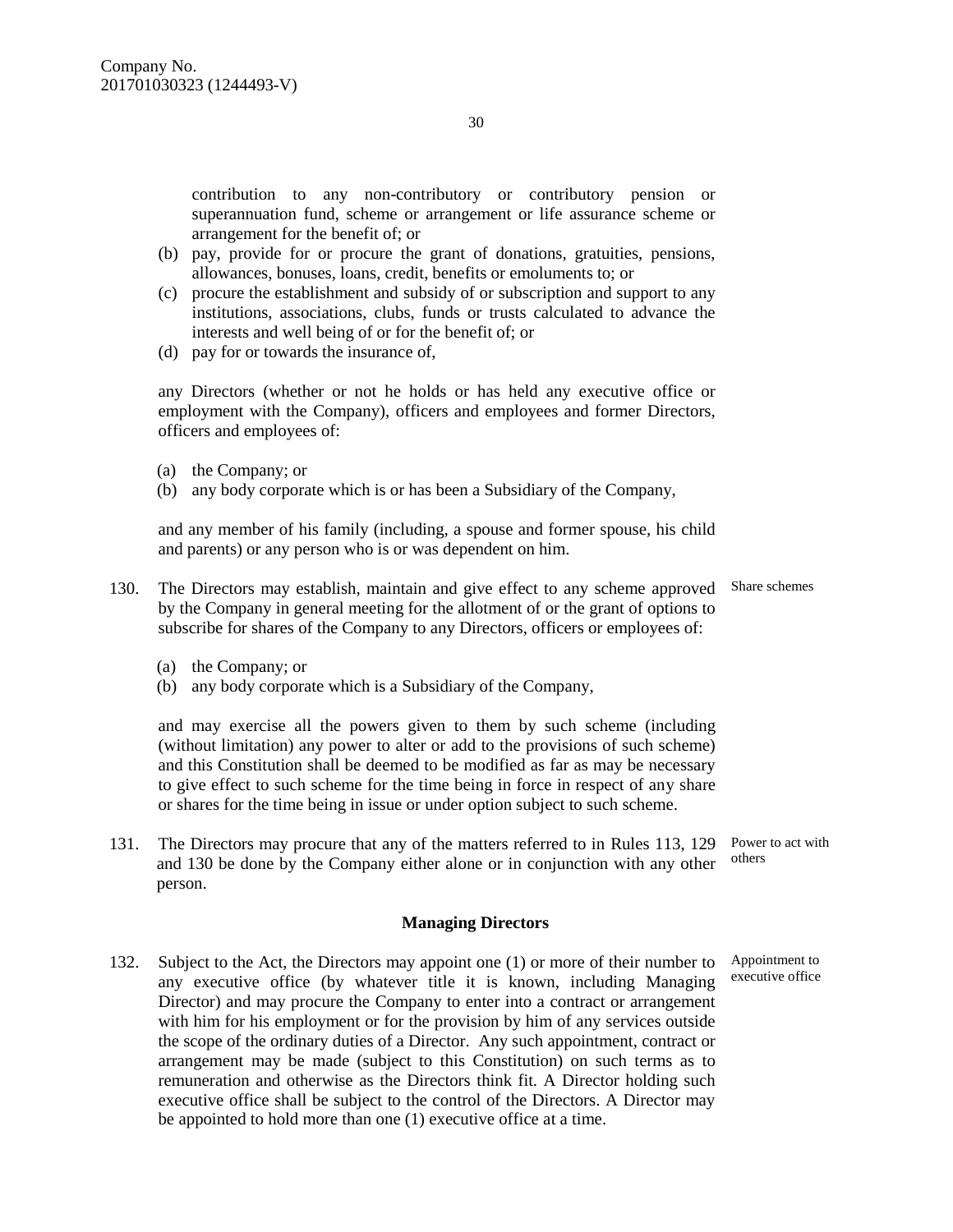133. The appointment of a Managing Director shall terminate if he ceases to be a Director, but without prejudice to any claim for damages which he may have for breach of any contract of service. The tenure by a Director of any other executive office or appointment shall not terminate on his ceasing to be a Director unless the terms of his appointment or this Constitution expressly otherwise provide.

#### **Directors' Interests**

- 134. (a) Subject to the Act and the Listing Requirements, and provided that he has disclosed to the Board of Directors the nature and extent of his material interest in accordance with the Act, a Director, notwithstanding his office,:
	- (i) may be a party to, or otherwise interested in, any transaction or arrangement with the Company or in which the Company is otherwise interested;
	- (ii) may be a Director or other officer of, or employed by, or a party to any transaction or arrangement with, or otherwise interested in, anybody corporate promoted by the Company or in which the Company is otherwise interested;
	- (iii)shall not, by reason of his office, be accountable to the Company for any benefit which he derives from any such office or employment or from any such transaction or arrangement or from any interest in any such body corporate (unless the Company by ordinary resolution determines otherwise) and no transaction or arrangement shall be liable to be avoided (whether or not such ordinary resolution is passed) on the ground of any such interest or benefit; and
	- (iv) may act by himself or his firm in a professional capacity for the Company, and he or his firm (as the case may be) shall be entitled to remuneration for professional service but nothing in this Constitution shall authorise a Director or his firm to act as auditor of the Company.
	- (b) For the purposes of this Rule 134:
		- (i) a general notice given to the Directors that a Director is to be regarded as having an interest of the nature and extent specified in the notice in any transaction or arrangement in which a specified person or class of person is interested shall be deemed to be a disclosure that the Director has an interest in any such transaction of the nature and extent so specified; and
		- (ii) an interest of which a Director has no knowledge and of which it is unreasonable to expect him to have knowledge shall not be treated as an interest of his.

#### **Proceedings of Directors**

135. Subject to this Constitution, the Directors may regulate their proceedings as they think fit. A Director may, and the Secretary at the request of a Director shall, call a meeting of the Directors. Questions arising at a meeting shall be decided by a majority of votes. In the case of an equality of votes, the Chairman of the

Right to regulate proceedings

Termination of appointment

Disclosure of interests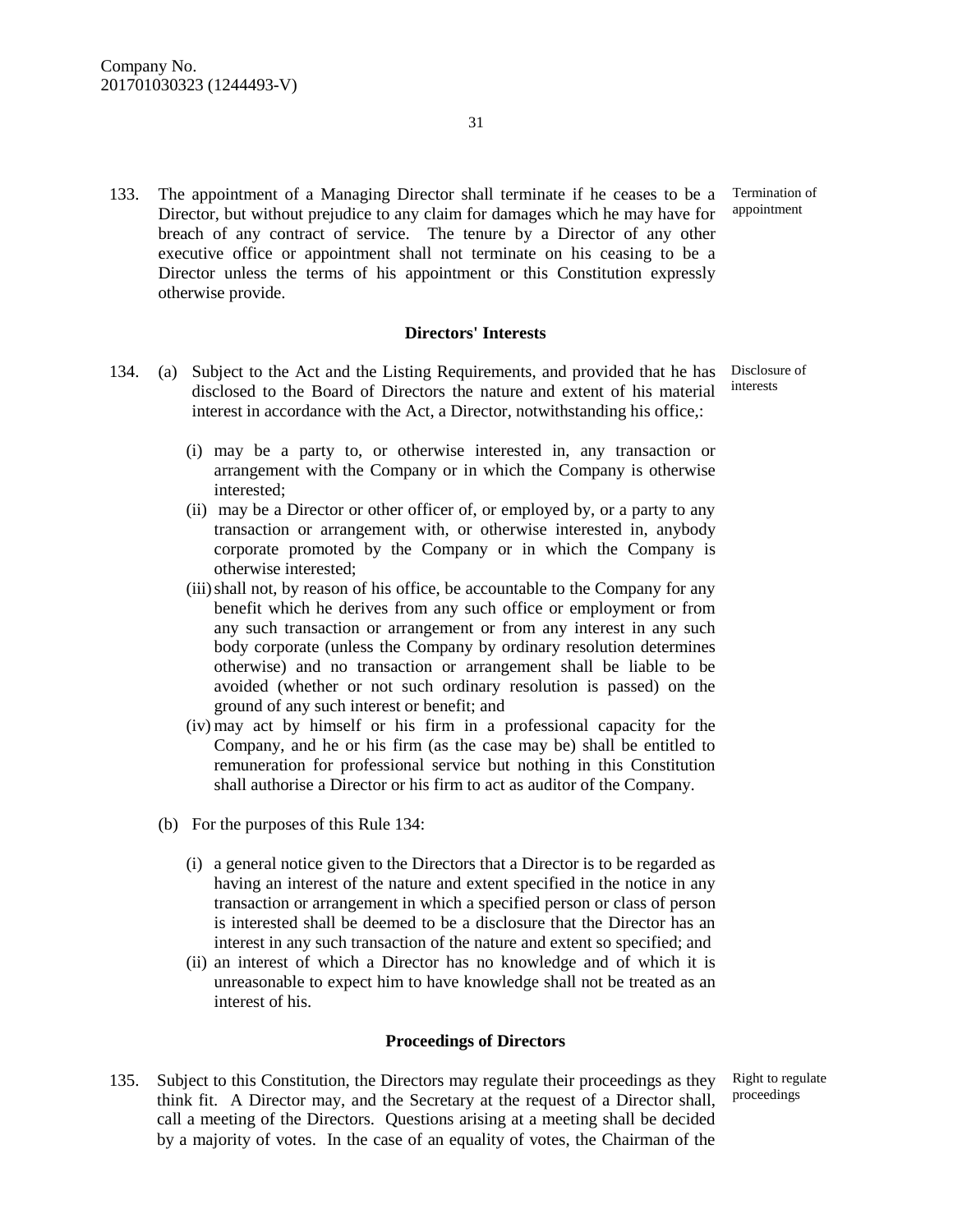meeting shall (subject to Rule 138) have a second or casting vote.

| 136. | The quorum for the transaction of the business of the Directors or of a committee<br>of Directors may be fixed by the Directors or the members of the committee (as<br>the case may be) and unless so fixed at any other number shall be two (2). A<br>person who holds office only as an alternate Director shall, if his appointor is not<br>present, be counted in the quorum.                                                                                                                                                                                                                                                                       | Quorum at<br>Directors' meeting         |
|------|---------------------------------------------------------------------------------------------------------------------------------------------------------------------------------------------------------------------------------------------------------------------------------------------------------------------------------------------------------------------------------------------------------------------------------------------------------------------------------------------------------------------------------------------------------------------------------------------------------------------------------------------------------|-----------------------------------------|
| 137. | The Directors may appoint one (1) of their numbers who is a citizen of Malaysia<br>to be Chairman of the Board of Directors. The Chairman may hold any executive<br>office with the Company. The Chairman or (if he is absent or unwilling to act or<br>there is no Chairman) the Managing Director shall preside as Chairman of a<br>meeting of Directors. If neither the Chairman or Managing Director are present<br>within 15 minutes after the time appointed for the meeting and willing to act (or<br>if there is no Chairman and Managing Director), a Director appointed by the<br>Directors present shall preside as Chairman of the meeting. | Chairman of<br>Directors' meeting       |
| 138. | When two (2) Directors form a quorum, the Chairman of a meeting at which<br>only such a quorum is present, or at which only two (2) Directors are competent<br>to vote in the question at issue, shall not have a casting vote.                                                                                                                                                                                                                                                                                                                                                                                                                         | Where no casting<br>vote                |
| 139. | The Directors may delegate any of their powers to a committee consisting of such<br>member or members of their body or any other person or persons as they think fit.<br>Any committee so formed shall in the exercise of the powers so delegated conform<br>to any regulations that may be imposed on them by the Directors.                                                                                                                                                                                                                                                                                                                           | Power to<br>appoint committees          |
| 140. | A Committee may elect a Chairman of its meetings. If no such Chairman is<br>elected or if at any meeting the Chairman is not present within fifteen (15) minutes<br>after the time appointed for holding the same, the members present may choose<br>one $(1)$ of their number to be Chairman of the meeting.                                                                                                                                                                                                                                                                                                                                           | Chairman of<br>committees               |
| 141. | A Committee may meet and adjourn its meetings as its members think proper.<br>Questions arising at any meeting shall be determined by a majority of votes of the<br>members present.                                                                                                                                                                                                                                                                                                                                                                                                                                                                    | Proceedings at<br>Committee<br>Meetings |
| 142. | An Audit Committee, a Nomination and Remuneration Committee shall be<br>appointed by the Directors from among their number, comprising of such number,<br>qualification and having such functions as is prescribed by Bursa Malaysia and the<br>Listing Requirements.                                                                                                                                                                                                                                                                                                                                                                                   | Audit and other<br>Committee            |
| 143. | All acts done by a meeting of Directors, or of a committee of Directors, or by a<br>person acting as a Director shall, notwithstanding that it be afterwards discovered<br>that there was a defect in the appointment of any Director or that any of them<br>were disqualified from holding office, or had vacated office, or were not entitled<br>to vote, be as valid as if every such person had been duly appointed and was<br>qualified and had continued to be a Director and had been entitled to vote.                                                                                                                                          | Acts valid through<br>defect            |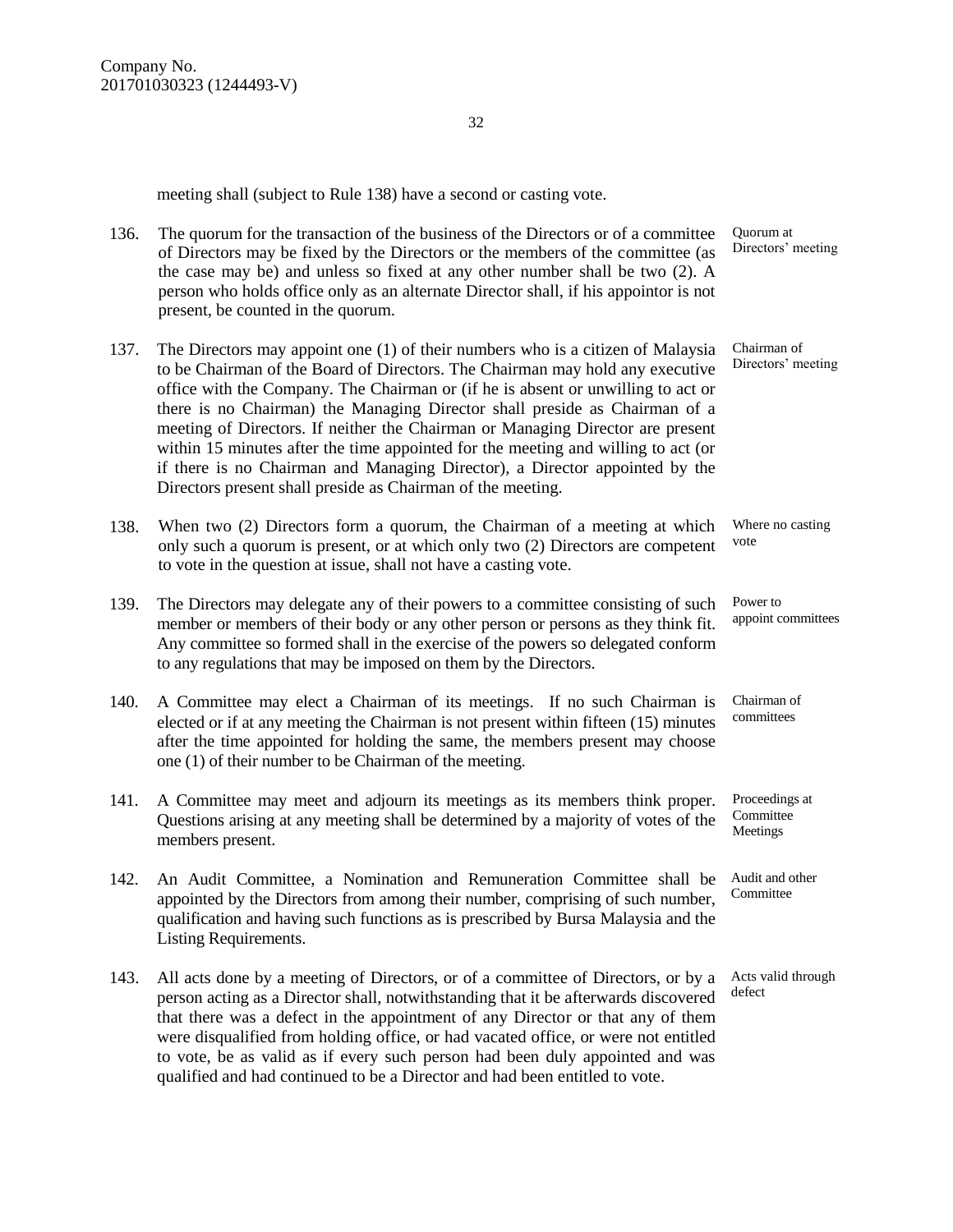- 144. Directors or members of a committee of Directors (as the case may be) may participate in a meeting of Directors or a committee of Directors (as the case may be) by means of conference telephone, conference videophone or any similar or other communications equipment by means of which all persons participating in the meeting can hear each other. Such participation in a meeting shall constitute presence in person at such meeting.
- 145. A resolution in writing signed by a majority of the Directors entitled to receive notice of a meeting of Directors or of a committee of Directors shall be as valid and effectual as if it had been passed at a meeting of Directors or a committee of Directors (as the case may be) duly convened and held and may consist of several documents in the like form each signed by one (1) or more Directors; but a resolution signed by an alternate Director need not also be signed by his appointor and, if it is signed by a Director who has appointed an alternate Director it need not be signed by the alternate Director in that capacity. A signed Directors' Circular Resolution transmitted by facsimile (fax) or any other electronic means shall be deemed to be an original.
- 146. Except as otherwise provided by this Constitution, a Director shall not vote at a meeting of Directors or of a committee of Directors on any resolution concerning any contract, proposed contract, arrangement or other matter in which he has, directly or indirectly, a personal interest or duty which is material and which conflicts or may conflict with the interests of the Company unless his interest or duty arises only because the case falls within one (1) or more of the following paragraphs:
	- (a) any arrangement for giving him any security or indemnity in respect of money lent by him or obligations undertaken by him for the benefit of the Company or any of its Subsidiaries;
	- (b) any arrangement for the giving by the Company of any security to a third party in respect of a debt or obligation of the Company or any of its Subsidiaries for which he has assumed responsibility in whole or in part under a guarantee or indemnity or by the giving of a security;

A Director shall not be counted in the quorum present at a meeting in relation to a resolution on which he is not entitled to vote.

- 147. Where proposals are under consideration concerning or relating to the terms of employment, consultancy or other services of or to be provided by Directors to or with the Company or any body corporate in which the Company is interested or other related matters, the proposals may be divided and considered in relation to each Director separately and (provided he is not for another reason precluded from voting) each of the Directors concerned shall be entitled to vote and be counted in the quorum in respect of each resolution except that concerning his own.
- 148. If a question arises at a meeting of Directors or of a committee of Directors as to the right of a Director to vote, the question may, before the conclusion of the meeting, be referred to the Chairman of the meeting and his ruling in relation to any Director other than himself shall be final and conclusive.

Meetings by telephone, videophone etc.

Directors' resolution in writing

Disqualification from voting

Separation of Resolutions

Questions on right to vote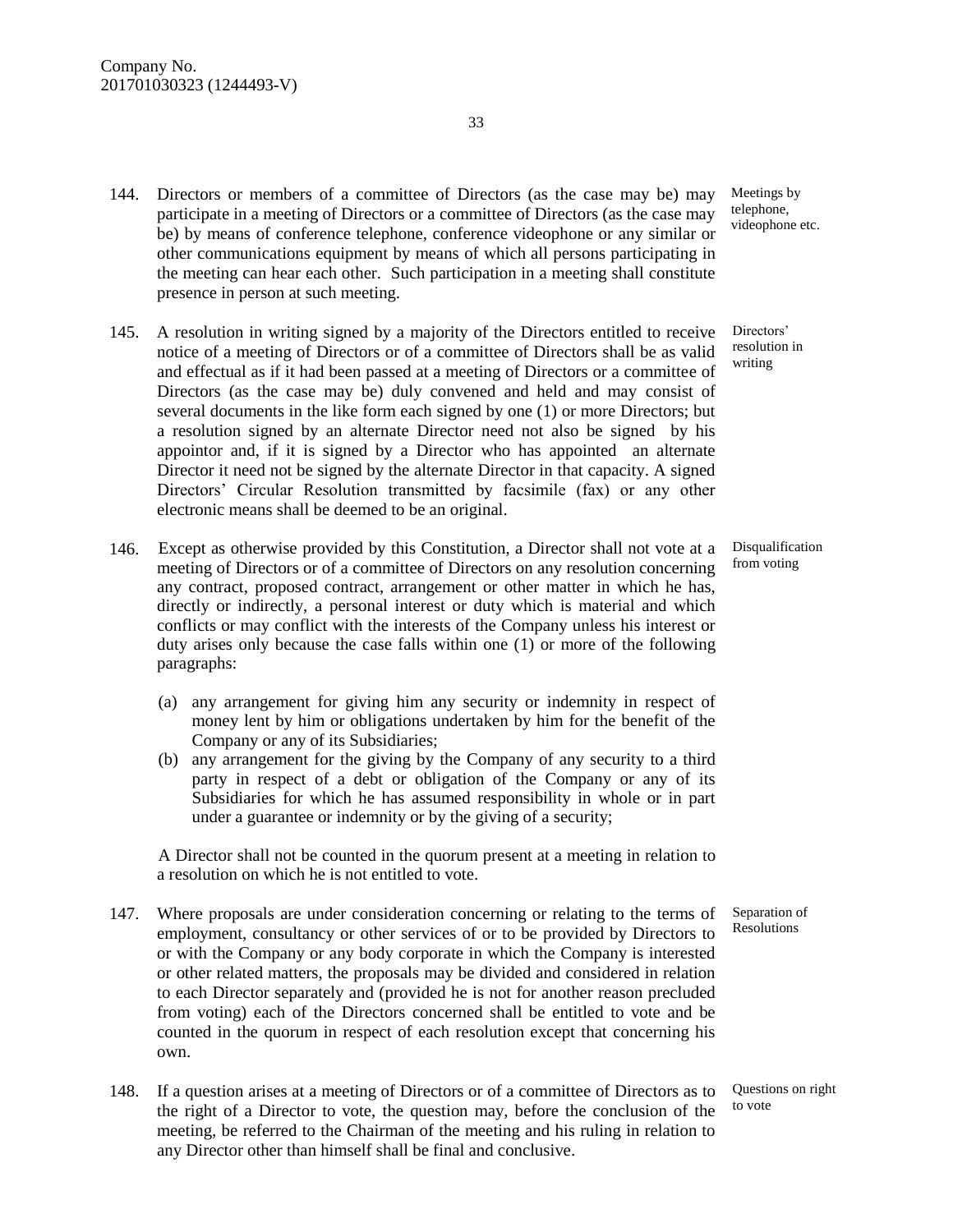- 149. The Directors may establish any local Boards or agencies for managing any of Establishment of the affairs of the Company in Malaysia or elsewhere and may:
	- (a) appoint their members and fix their remuneration;
	- (b) delegate to any local Board, manager or agent any of the powers, authorities and discretions vested in the Directors, with power to sub-delegate;
	- (c) authorise the members of any local Board, or any of them, to fill vacancies and to act notwithstanding vacancies,

and any such appointment or delegation may be made on such terms and conditions as the Directors think fit. The Directors may remove any person so appointed, or annul or vary any such delegation, but no person dealing in good faith and without notice of the annulment or variation shall be affected.

#### **Secretary**

- 150. (a) The Secretary shall be appointed by the Directors, for such period and on such terms as to remuneration and otherwise as they think fit, and any Secretary so appointed may (subject to the terms of any contract between him and the Company) be removed by the Directors from office. (b) The Secretary may resign from his office pursuant to Section 237 of the Act. (c) The office of the Secretary shall be vacated if the Secretary resigns by notice in writing to the Company, left at the Office and copies lodged with the Directors for the time being at their last known address. Appointment of secretary Resignation of secretary Vacate office 151. The Directors shall have power at any time or times to appoint any person to be temporary, substitute, assistant or deputy secretary, either generally or for some specified purposes. Temporary secretary etc. **Minutes** 152. The Directors shall cause minutes to be made in books kept for the purpose: (a) of all appointments of officers made by the Directors; and (b) of all resolutions and proceedings at all meetings of the Company, of the holders of any class of shares in the Company, and of the Directors, and of committees of Directors, including the names of the Directors present at each such meeting. Books
- 153. Subject to the Act, any register, index, minute book, book of account or other book required to be kept by this Constitution or the Act may be kept by making entries in bound books or by recording them in any other manner including (without limitation) by electronic means. In any case in which bound books are not used, the Directors shall take reasonable precautions for protection against

Manner of recording

local Boards etc.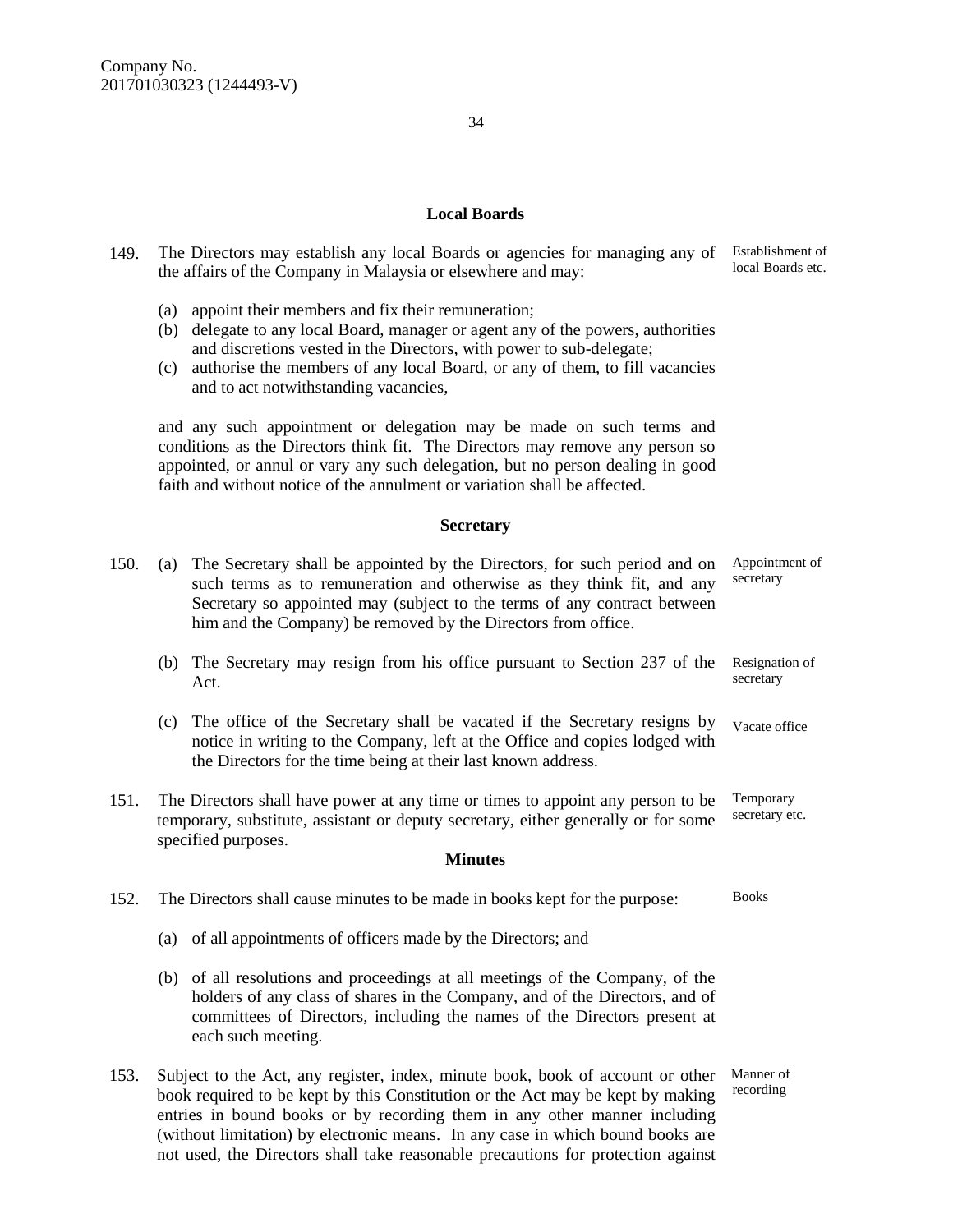falsification and for facilitating its discovery, protection or reproduction.

154. The Directors shall comply with the Act in regard to keeping a register of Miscellaneous Directors and Secretaries, a register of substantial shareholdings, a register of Directors' share and debenture holdings and such other registers (other than any which the Directors are already obliged to keep under this Constitution) as the Act may require the Company to keep.

#### **Authentication of Documents**

- 155. Any Director or the Secretary of the Company or any person appointed by the Power to Directors for the purpose shall have power to authenticate any documents affecting the constitution of the Company including (without limitation):
	- (a) this Constitution;
	- (b) any minutes of or resolutions passed by the Company, the Directors, any committee of Directors or any local Board;
	- (c) any books, records, documents and accounts relating to the Company's business,

and to certify copies of or extracts from them as true copies or extracts.

156. Any authentication or certification of this Constitution, minutes, resolutions, books, records, documents, accounts or any other documents affecting the constitution of the Company in accordance with Rule 155 shall be conclusive evidence to the extent of the authentication or certification in favour of all persons dealing with the Company in reliance on it. evidence

#### **The Seal**

- 157. (a) If the Company elects to have the Seal, the Seal shall only be used by the authority of a resolution of the Directors or of a committee of Directors authorised by the Directors. Seal
	- (b) Subject to Rule 157(c) and subject to the Act, the instrument to which the Seal is affixed shall be signed autographically by:
		- (i) any person authorised by the Directors or a committee of Directors authorised by the Directors (either generally or in relation to specific instruments or instruments of specific descriptions) together with one (1) Director; or
		- (ii) two (2) Directors; or
		- (iii) one (1) Director and a Secretary.
		- (c) The Directors or a committee of Directors authorised by the Directors may:
			- (i) dispense with autographic signatures of all or any person referred to in Rule 157(b) in relation to specific instruments or instruments of specific descriptions and substitute such autographic signatures with facsimile signatures affixed or reproduced by a method or system (whether

authenticate

Conclusive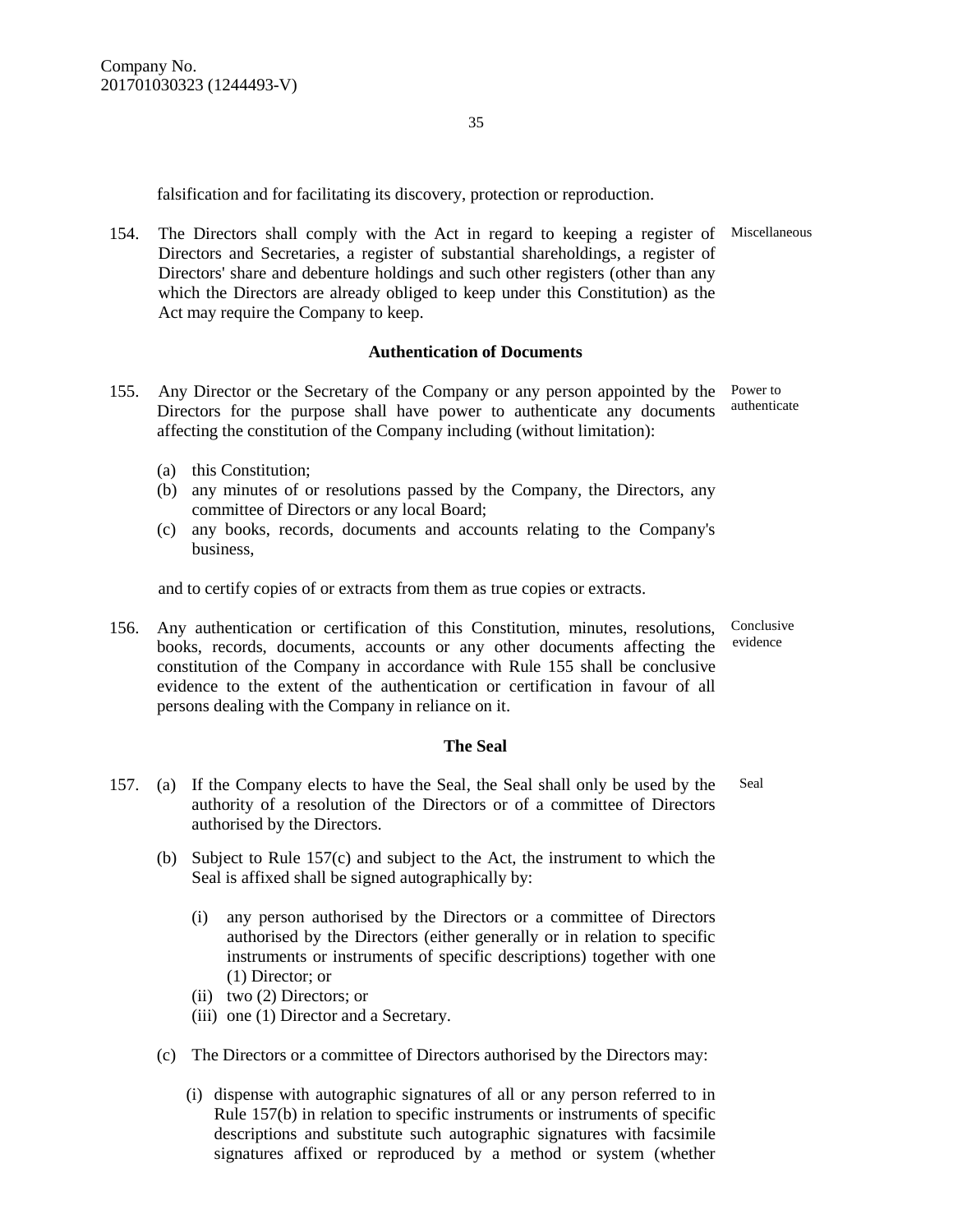mechanical, electronic or otherwise) approved by the Directors or such committee; or

- (ii) dispense with all or any of the signatures referred to in Rule 157(b) in the case of any certificates for shares, debentures or other Securities of the Company.
- (d) The Company may exercise the powers conferred by Section 63 of the Act with regard to the official seal, and such powers shall be vested in the Directors. The provisions in Rules  $157(b)$  and (c) as to signatures (autographic and facsimile) and the dispensation of signatures shall apply to the affixing of such official seal.
- (e) The Company may exercise the powers conferred by the Act with regard to an official seal for use outside Malaysia, and such powers shall be vested in the Directors.

#### **Dividends and Reserves**

- 158. Subject to the Act, the Company in general meeting may by ordinary resolution declare dividends payable to the Members in accordance with their respective rights and priorities out of any lawfully distributable profits, but no dividend shall exceed the amount recommended by the Directors.
- 159. The Directors may pay interim dividends if it appears to them that they are Interim dividends justified by the profits of the Company available for distribution in accordance with Section 137 of the Act. If the share capital is divided into different classes, the Directors may pay interim dividends on shares which confer deferred or nonpreferred rights with regard to dividend as well as on shares which confer preferential rights with regard to dividend, but no interim dividend shall be paid on shares carrying deferred or non-preferred rights if, at the time of payment, any preferential dividend is in arrears. The Directors may also pay at intervals settled by them any dividend payable at a fixed rate if it appears to them that the profits available for distribution justify the payment. Provided the Directors act in good faith they shall not incur any liability to the holders of shares conferring preferred rights for any loss they may suffer by the lawful payment of an interim dividend on any shares having deferred or non-preferred rights.
- 160. Unless otherwise provided by the rights attached to shares or the terms of their Proportionality issue, all dividends shall be declared and paid proportionately to the capital paid up on the shares on which the dividend is paid, but if any shares are issued on terms providing that they shall rank for dividend as from a specified date or to a specified extent, they shall rank for dividend accordingly. Any dividend or interim dividend may be expressed to be payable on a specified date to persons registered on some earlier date as the holders of the shares in respect of which the dividend is declared, notwithstanding that such persons may not be so registered on the date of the declaration or payment.
- 161. Subject to the Act, a general meeting declaring a dividend may, on the recommendation of the Directors, direct that it shall be satisfied wholly or partly by the distribution of assets (including (without limitation)), paid up shares or

Declaration of dividends

Satisfaction by distribution of assets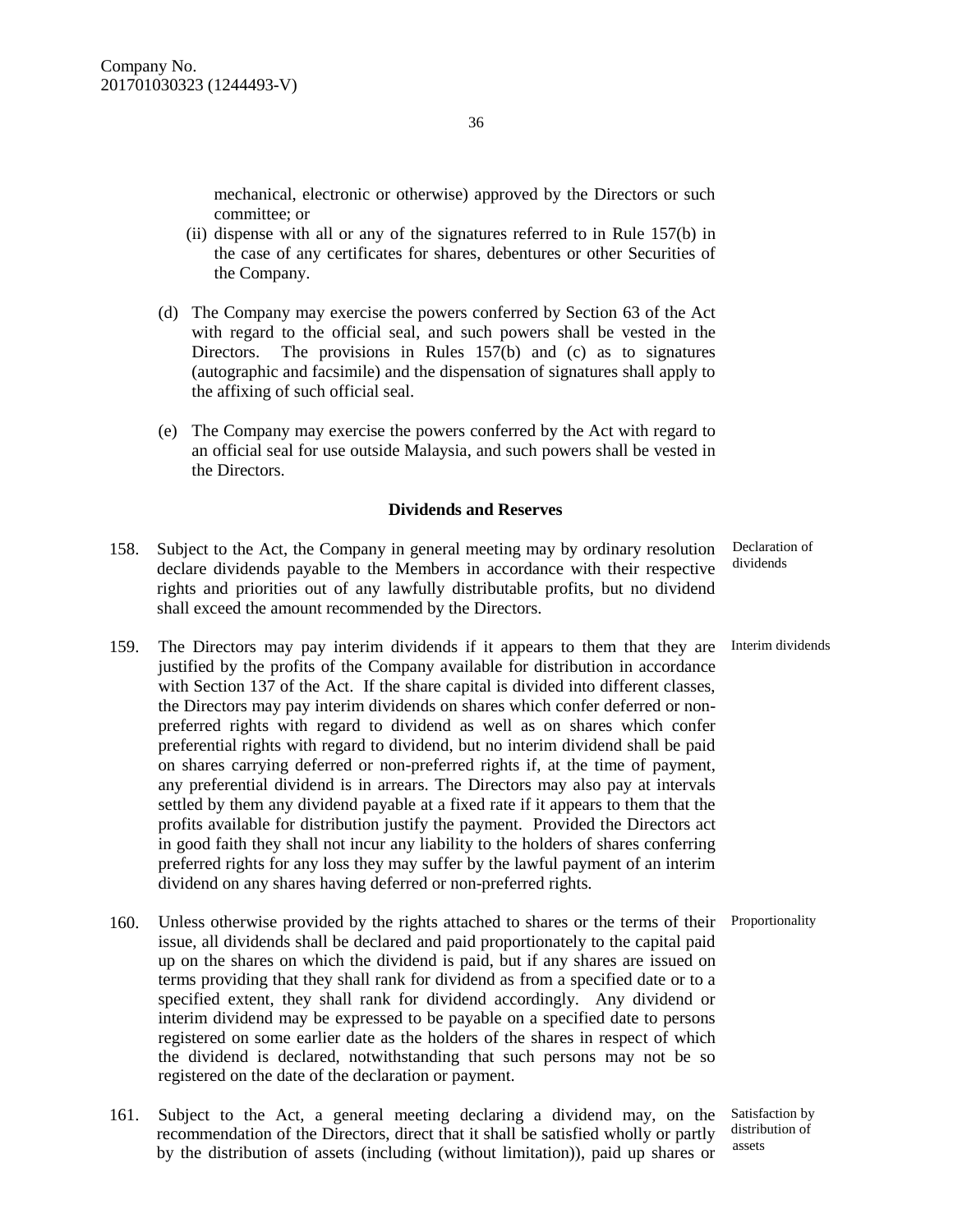debentures of any other company or in any one (1) or more of such ways) and, where any difficulty arises in regard to the distribution, the Directors may settle the same as they think fit and in particular may issue fractional shares and fix the value for distribution of any assets and may determine that cash shall be paid to any Member on the footing of the value so fixed in order to adjust the rights of Members and may vest any assets in trustees.

- 162. (a) Any dividend, interest or other moneys payable in cash in respect of a share may be paid by direct debit, bank transfer, cheque or dividend warrant and in the case of a cheque or dividend warrant for such payment only, sent:
- Payment of dividends etc
	- (i) by post, by courier or by hand to the registered address of the person entitled as appearing in the Record of Depositors; or
	- (ii) by post, by courier or by hand to the registered address of the person becoming entitled to the share by reason of the death, bankruptcy or mental disorder of the holder or by operation of law or if such address has not been supplied, to such address to which such cheque or warrant might have been posted if the death, bankruptcy, mental disorder or operation of law had not occurred; or
	- (iii) by post, by courier or by hand to such address as the person entitled may direct in writing but the Company shall be entitled to send such cheque or dividend warrant to such other address or by such other means stated in Rules  $162(a)(i)$  and  $162(a)(ii)$  notwithstanding such direction.
	- (b) Every cheque or warrant may be made payable:
		- (i) to the order of the person entitled; or
		- (ii) to the order of the person entitled by reason of the death, bankruptcy or mental disorder of the holder or by operation of law; or
		- (iii) to the order of such other person as the person entitled may in writing direct or direct to be sent to,

but nothing in Rule 162(b) shall prevent such cheque or warrant from being made payable in such other manner as the Company would be entitled to in respect of such cheque or warrant including (without limitation), in the case of the death of the holder of the share in respect of which the dividend or other moneys to be paid by the cheque or warrant are payable making such cheque or warrant payable to the estate of such holder if the Company thinks appropriate. Such cheque or warrant shall be a good discharge to the Company. The Company shall not be responsible for any loss of any such cheque or warrant (whether in the post, while being delivered by courier or by hand, after delivery to the relevant address or person or otherwise).

163. No dividend or other moneys payable in respect of a share shall bear interest against the Company unless otherwise provided by the rights attached to the share.

No interest on dividends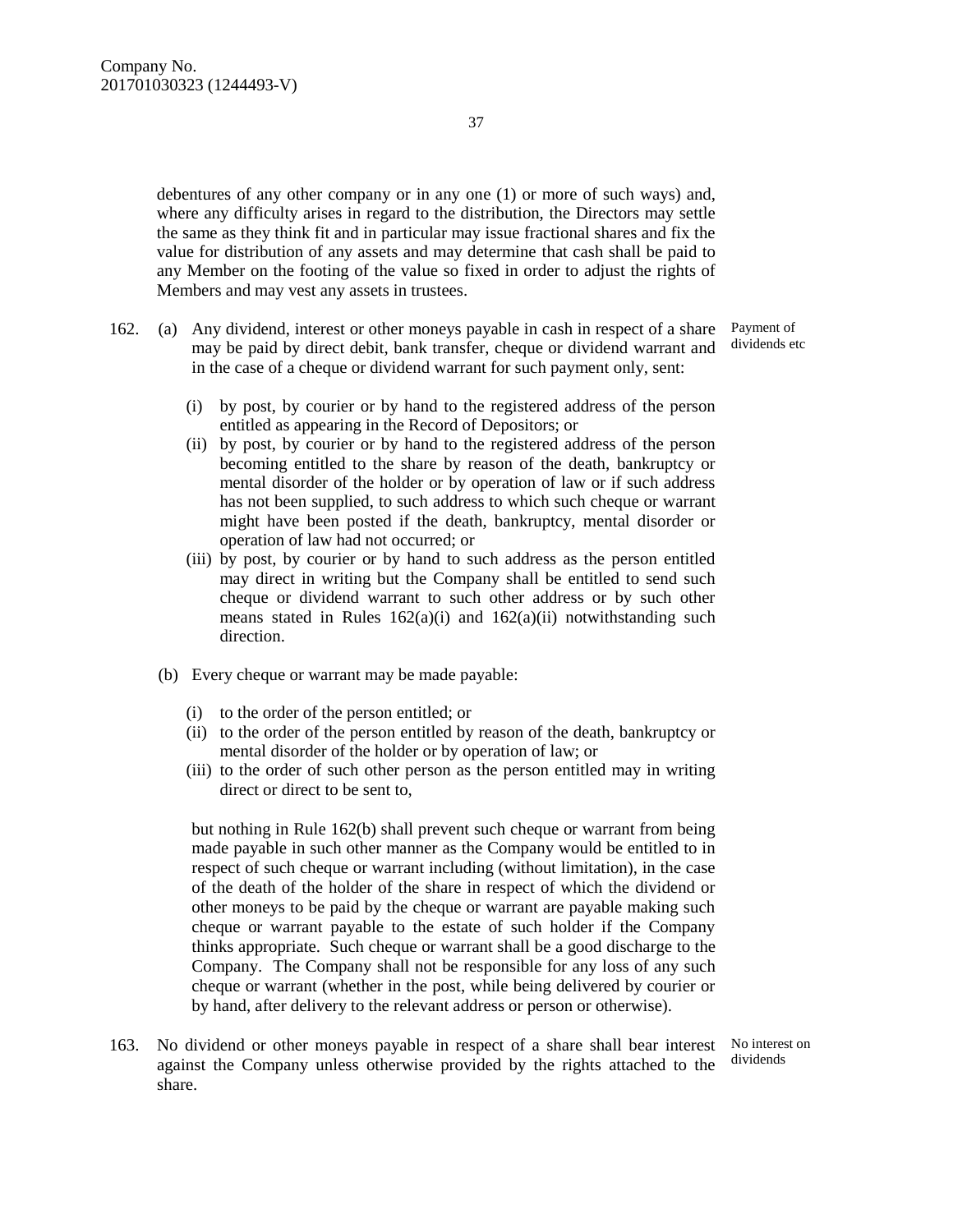- 164. Subject to the Unclaimed Moneys Act 1965 or any other law as may be Investment of applicable from time to time, the Directors may invest or otherwise make use of any dividend unclaimed for one (1) year after having been declared for the benefit of the Company until claimed. powers
- 165. The Directors may deduct from any dividend payable to any Member all sums of Right to deduct money, if any, presently payable by him to the Company on account of calls or otherwise in relation to the shares of the Company.
- 166. The Directors may set aside out of the profits of the Company and carry to any reserves such amounts as they think fit and the sums represented by such amounts may be applied at the Directors' discretion for any purpose to which the profits of the Company may be properly applied, and pending any such application may be either employed in the business of the Company, deposited with any financial institution or invested in such investments or other assets as the Directors may from time to time determine. The Directors may also without placing them to reserve carry forward any profits which they may think prudent not to divide. Power to carry reserves

#### **Capitalisation**

- 167. (a) The Company in general meeting may on the recommendation of the Directors resolve that it is desirable to capitalise any part of the amount for the time being standing to the credit of any of the Company's reserve accounts or to the credit of the profit and loss account otherwise available for distribution, and accordingly that the sum be set free for distribution among the Members who would have been entitled thereto if distributed by way of dividend and in the same proportions on condition that the same be not paid in cash but be applied either in or towards paying up any amounts for the time being unpaid on any shares held by those Members respectively or paying up in full unissued shares or debentures of the Company to be allotted and distributed credited as fully paid up to and among the Members in the proportion aforesaid, or partly in one way and partly in the other, and the Directors shall give effect to such resolution.
	- (b) Whenever such a resolution as aforesaid is passed the Directors shall make all appropriations and applications of the undivided profits resolved to be capitalised thereby, and all allotments and issues of fully paid shares or debentures, if any, and generally shall do all acts and things required to give effect thereto, with full power to the Directors to make such provision by the issue of fractional shares or by payment in cash or otherwise as they think fit for the case of shares or debentures becoming distributable in fractions, and also to authorise any person to enter on behalf of all the Members entitled thereto into an agreement with the Company providing for the allotment to them respectively, credited as fully paid up, of any further shares or debentures to which they may be entitled on the capitalisation, or (as the case may require) for the payment up by the Company on their behalf, by the application thereto of their respective proportions of the profits resolved to be capitalised, of the amounts or any

Power to capitalise etc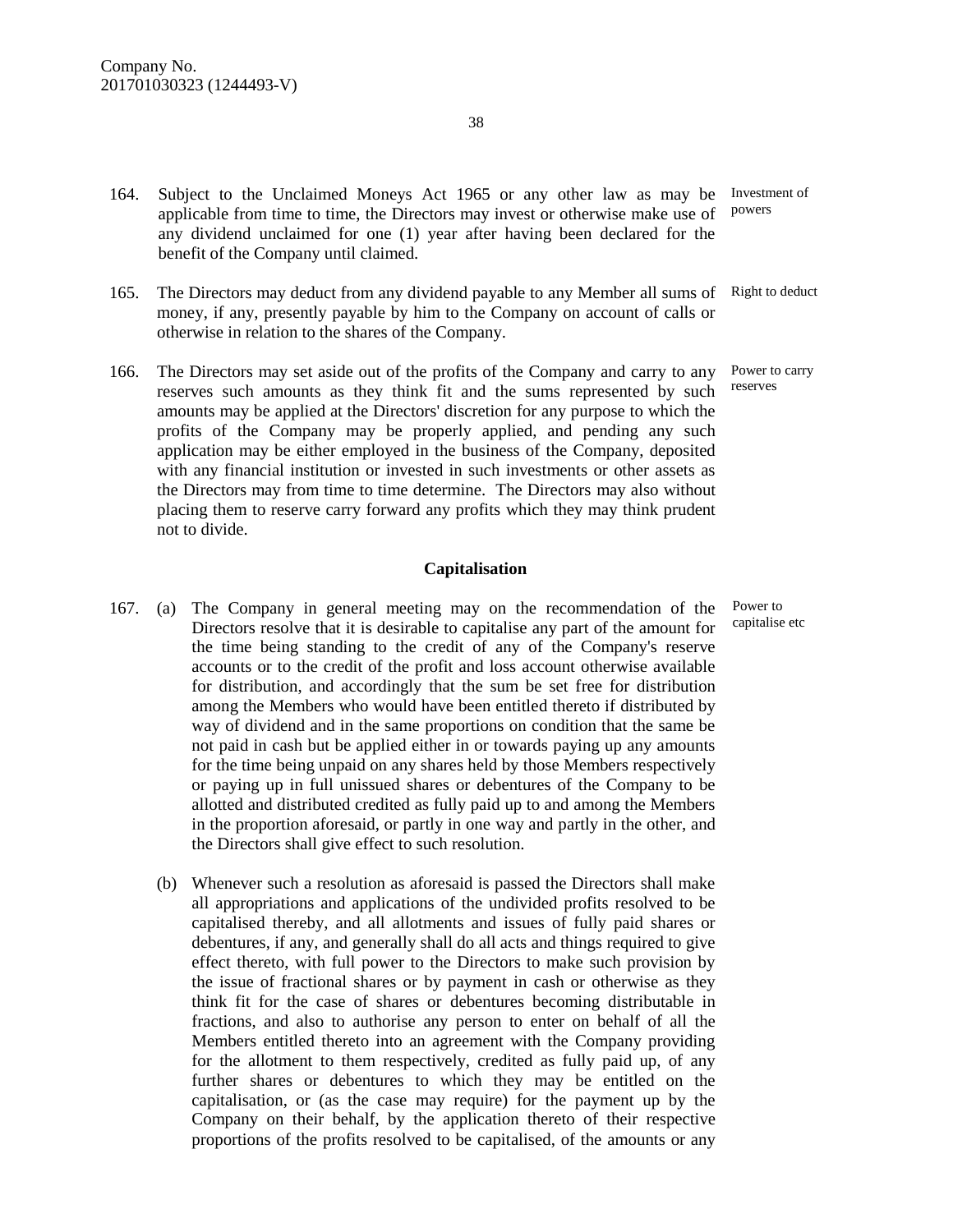part of the amounts remaining unpaid on their existing shares, and any agreement made under such authority shall be effective and binding on all such Members.

#### **Accounts**

| 168. | The Directors shall cause accounting records to be kept in accordance with the<br>Act.                                                                                                                                                                                                                                                                                                                                                                                                                                                       | Accounting<br>records         |
|------|----------------------------------------------------------------------------------------------------------------------------------------------------------------------------------------------------------------------------------------------------------------------------------------------------------------------------------------------------------------------------------------------------------------------------------------------------------------------------------------------------------------------------------------------|-------------------------------|
| 169. | The accounting records shall be kept at the Office or (subject to the Act) at such<br>other place or places within Malaysia as the Directors think fit and shall always<br>be open to the inspection of any Directors and any other officers of the Company<br>authorised by the Directors.                                                                                                                                                                                                                                                  | Place for storage             |
| 170. | The Directors may from time to time determine whether and to what extent and<br>at what times and places and under what conditions or regulations the accounting<br>records of the Company or any of them will be open to inspection by Members<br>(not being a Director or officer (authorised by the Directors) of the Company) or<br>any other person. No Member (not being a Director or such officer) or any other<br>person shall have any right to inspect any accounting records or other book or<br>document of the Company except: | Regulations for<br>inspection |

- (a) if conferred by the Act or other applicable law; or
- (b) if ordered by a court of competent jurisdiction; or
- (c) if authorised by the Directors.
- 171. The Directors shall, from time to time and in accordance with the Act and the Listing Requirements (if applicable), cause to be prepared and laid before the Company in general meeting such audited financial statements and reports as required by the Act and/or such Listing Requirements (if applicable).
- 172. A copy of the reports by the Directors and auditors of the Company, the audited financial statements (including all documents required by law to be annexed or attached to all or any of them) in printed form or in CD-ROM or in such other form of electronic media or any combination thereof shall be sent (not later than six (6) months after the close of the financial year and at least twenty-one (21) days before the general meeting at which they are to be laid) to all Members, holders of debentures and all other persons entitled to receive notices of general meetings under the Act or this Constitution. The interval between the close of a financial year of the Company and the issue of the annual audited financial statements, the directors' and auditors' reports shall not exceed four (4) months. The required number of copies of each of these documents shall be sent to Bursa Malaysia in one delivery. In the event that the Annual Report is sent in CD-ROM form or such form of electronic media and a Member requires a printed form of such documents, the Company shall send such documents to the Member within four (4) Market Days from the date of receipt of the Members' request or such period as may be prescribed by Bursa Malaysia.

Preparation of accounts etc.

Copy of reports to Members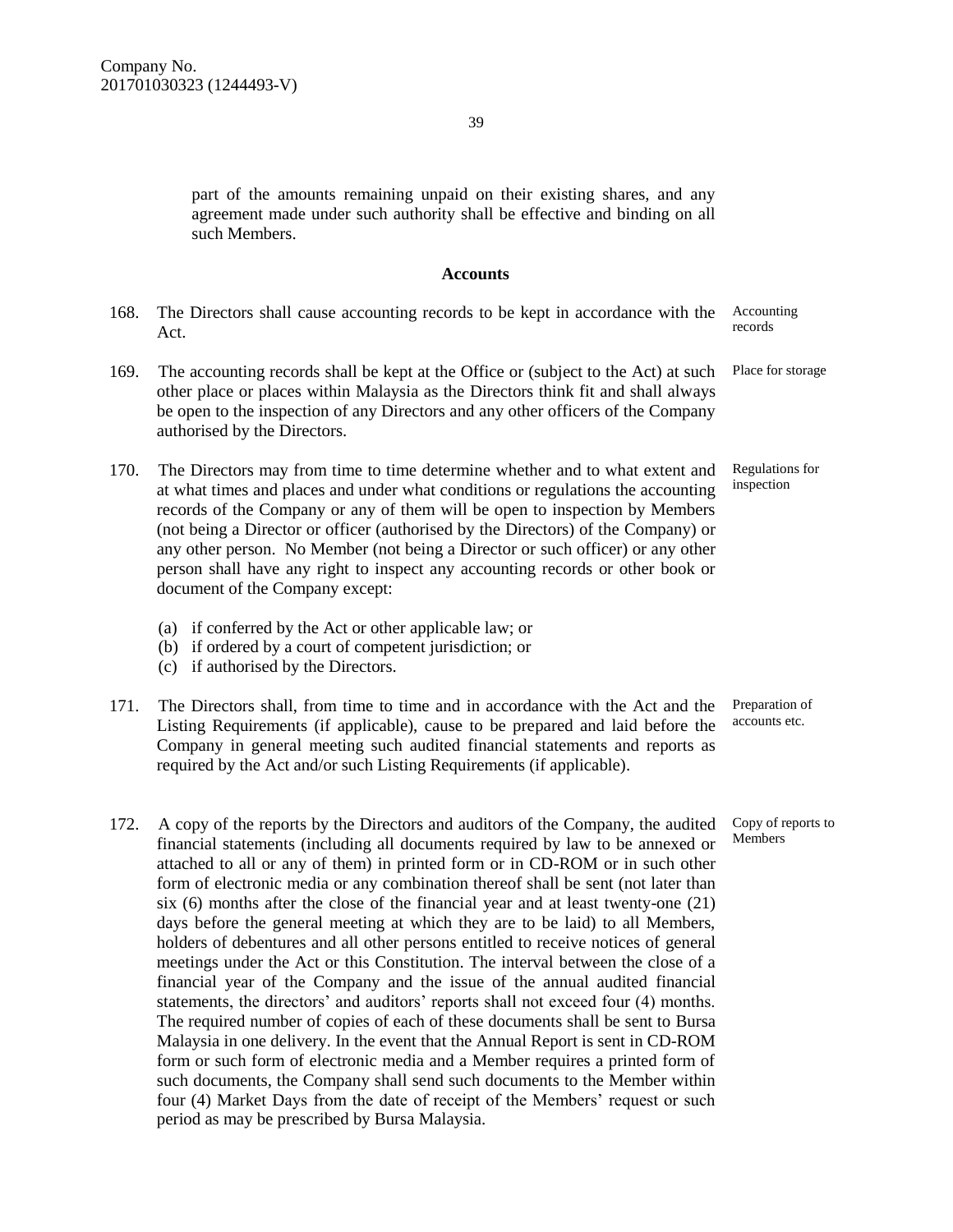173. The Directors shall not be bound, unless expressly instructed to do so by a special resolution of the Company in general meeting, to publish any list or particulars of the Securities or investments held by the Company or to give any information in relation to such Securities or investments to any Member.

#### **Audit**

- 174. (a) The Company shall at each annual general meeting appoint an auditor or auditors to hold office until the next annual general meeting.
	- (b) The auditor of the Company is required to attend any general meeting of the Company and to receive all notices of and other communications relating to any general meeting of the Company to which any Member is entitled and be heard at the meeting on any part of the business of the meeting as concerns them as auditors of the Company.
- 175. No person may be appointed auditor of the Company if he cannot consent to be appointed auditor in accordance with the Act. The duties of the auditor or auditors shall be regulated by the Act.
- 176. Subject to the Act, all acts done by any person acting as auditor shall, as regards all persons dealing in good faith with the Company, be valid, notwithstanding that there was some defect in his appointment or that he was at the time of his appointment not qualified for appointment. defect

#### **Notices and other documents**

- 177. Unless expressly provided otherwise in this Constitution or by the Act, any notice to be given to or by any person pursuant to this Constitution shall be in writing except that a notice calling a meeting of the Directors need not be in writing.
- 178. Subject to the Act and the Listing Requirements, the Company may give any notice or other document and the documents referred to in Rule 172 to a Member either:
	- (a) personally or by sending it by post in a prepaid envelope addressed to the Member at his registered address as appearing in the Register, Record of Depositors or (if he has no registered address within Malaysia) to the address (if any) within Malaysia supplied by him to the Company for the giving of the notice to him or by leaving it at that address; or
	- (b) by sending it by courier addressed to the Member at his registered address as appearing in the Register or Record of Depositors or (if he has no registered address within Malaysia) to the address (if any) within Malaysia supplied by him to the Company for the giving of the notice to him.

No obligation to publish

Appointment of auditor

Restriction on appointment

Acts, valid though

Notice to be in writing

Method of giving notice etc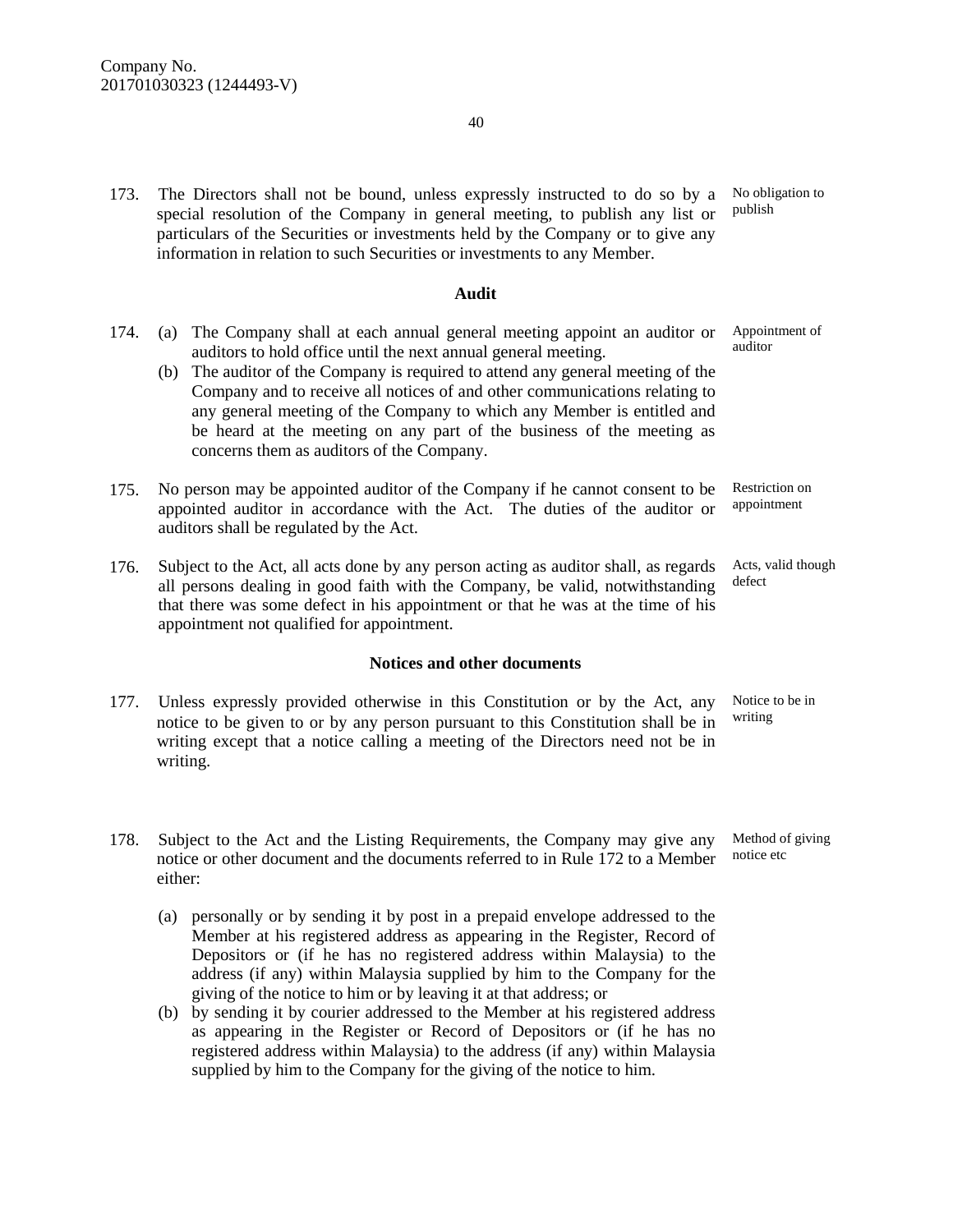| 179. | The Company may also give any notice to a Member by:                                                                                                                                                                                                                                                                                                                                                                                                                                                              | Additional<br>methods          |  |
|------|-------------------------------------------------------------------------------------------------------------------------------------------------------------------------------------------------------------------------------------------------------------------------------------------------------------------------------------------------------------------------------------------------------------------------------------------------------------------------------------------------------------------|--------------------------------|--|
|      | (a) telex, facsimile, telegram, electronic mail and other methods of (apart from<br>those referred to above) communicating writing in visible form to his<br>registered address or the number or other contact details supplied by such<br>Member to the Company. Save as otherwise provided, the contact details of<br>a Member as recorded by the Depository shall be deemed as the last known<br>address of the Member to the Company for purposes of any communication<br>between the Member and the Company; |                                |  |
|      | (b) advertisement in accordance with Rule 181.                                                                                                                                                                                                                                                                                                                                                                                                                                                                    |                                |  |
| 180. | Notices or<br>A Member who has not supplied to the Company an address within Malaysia for<br>documents<br>the service of notices shall not be entitled to receive notices from the Company.                                                                                                                                                                                                                                                                                                                       |                                |  |
| 181. | Advertisement<br>Any notice required to be given by the Company to Members and not expressly<br>provided for by this Constitution shall be sufficiently given if given by<br>advertisement. Any notice required to be or which may be given by<br>advertisement shall be advertised once in at least one (1) nationally circulated<br>Bahasa Malaysia or English daily newspaper.                                                                                                                                 |                                |  |
| 182. | Deemed receipt of<br>A Member present, either in person or by proxy, at any meeting of the Company<br>notice<br>or of the holders of any class of shares in the Company shall be deemed to have<br>received notice of the meeting and, where requisite, of the purposes for which it<br>was called.                                                                                                                                                                                                               |                                |  |
| 183. | Every person who becomes entitled to a share shall be bound by any notice or<br>Person<br>entitled<br>bound by notice<br>document in respect of that share which, before his name is entered in the Record<br>of Depositors, has been duly given to a person from whom he derives his title.                                                                                                                                                                                                                      |                                |  |
| 184. | (a) A notice or document shall be deemed given:                                                                                                                                                                                                                                                                                                                                                                                                                                                                   | Deemed giving of<br>notice etc |  |
|      | (in the case of post or courier) on being posted or despatched;<br>(i)<br>(in the case of delivery by hand) on delivery.<br>(ii)                                                                                                                                                                                                                                                                                                                                                                                  |                                |  |
|      | (b) A notice shall also be deemed given:                                                                                                                                                                                                                                                                                                                                                                                                                                                                          |                                |  |
|      | (in the case of telex, facsimile, telegram, electronic mail or other<br>(i)<br>methods of (apart from those referred to above) communicating<br>writing in visible form) on despatch or transmission;                                                                                                                                                                                                                                                                                                             |                                |  |
|      | (ii) (in the case of an advertisement referred to in Rule 181) on the day on<br>which the advertisement appears in the relevant national daily<br>newspaper.                                                                                                                                                                                                                                                                                                                                                      |                                |  |
|      | A notice or document shall be deemed:<br>(c)                                                                                                                                                                                                                                                                                                                                                                                                                                                                      |                                |  |

41

(i) posted on a certain date if it is proven that an envelope containing a notice was properly addressed prepaid and put in the post on that date;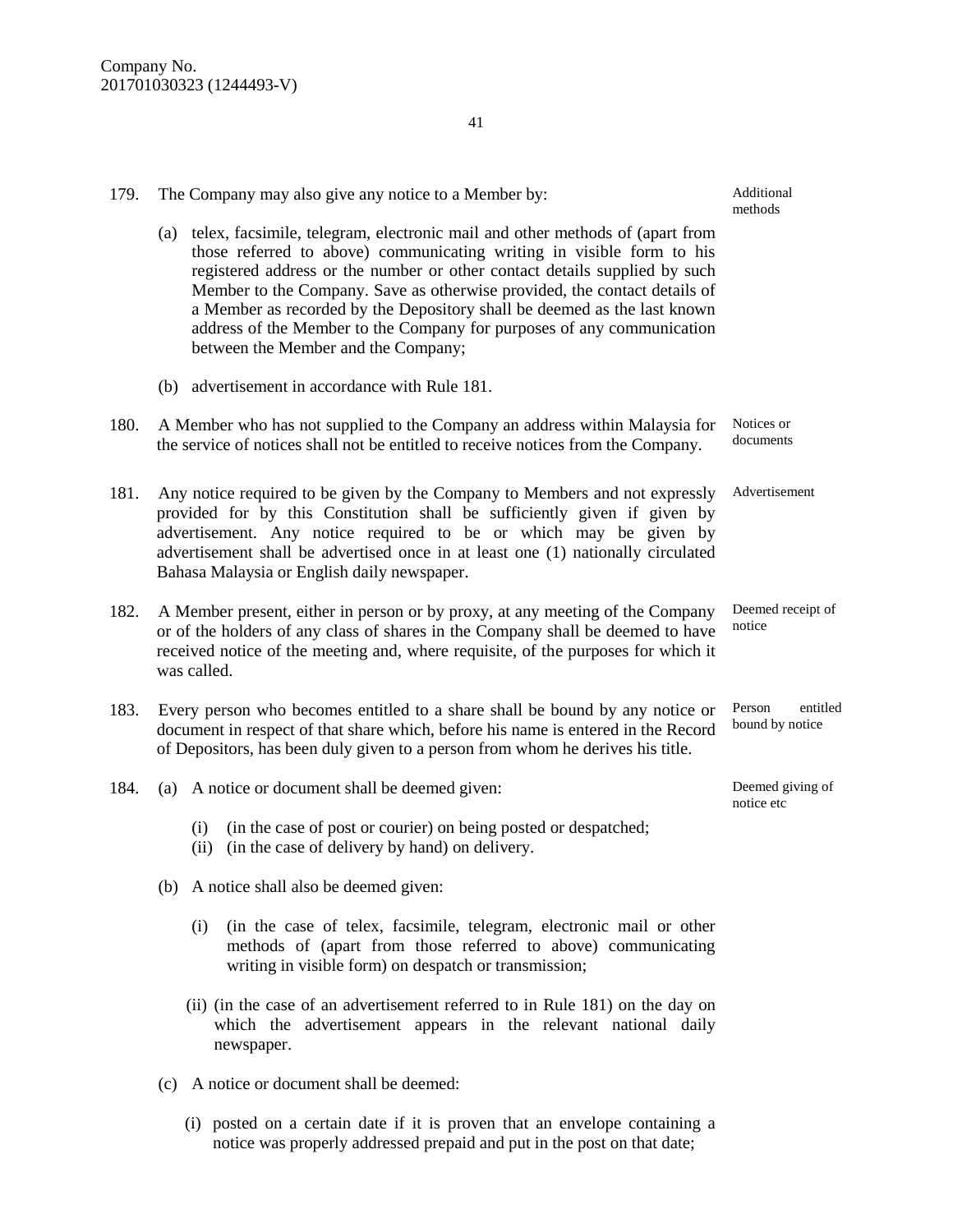- (ii) despatched by courier on a certain date if on that date it is left at an office of the person, body or company carrying out the courier service or it is collected by an employee or representative of such person, body or company.
- (d) In the case of a delivery failure, the Company must immediately send the notice or document to the affected members by other appropriate means as permitted under Rules 178 or 179.
- 185. A notice may be given by the Company to the persons entitled to a share in consequence of the death, bankruptcy or mental disorder of a Member or by operation of law by sending or delivering it in any manner authorised by this Constitution for the giving of notice to a Member, addressed to them by name, or by the title of representatives of the deceased, the official assignee, the committee of the estate of such Member or by any appropriate description at the address supplied for that purpose by the persons claiming to be so entitled. Until such an address has been supplied, a notice may be given in any manner in which it might have been given if the death, bankruptcy, mental disorder or operation of law had not occurred.

#### **Winding up**

- 186. On a winding up of the Company the balance of the assets available for distribution among the Members shall (subject to any special rights attaching to any class of shares) be applied in repaying to the Members the amounts paid up on the shares held by them and any surplus assets will belong to the holders of any issued ordinary shares according to the respective numbers of shares held by them or, if there are no issued ordinary shares, to the holders of any issued unclassified shares according to the respective numbers of shares held by them.
- 187. If the Company is wound up, the liquidator may, with the sanction of a special resolution of the Company and any other sanction required by the Act, divide among the Members in specie the whole or any part of the assets of the Company (whether they consist of property of the same kind or not) and may, for that purpose, value any assets and determine how the division shall be carried out as between the Members or different classes of Members. The liquidator may, with the like sanction, vest the whole or any part of the assets in trustees on such trusts for the benefit of the Members as he with the like sanction determines, but no Member shall be compelled to accept any assets on which there is a liability.

#### **Indemnity**

- 188. Subject to the Act but without prejudice to any indemnity to which a Director Indemnity may otherwise be entitled, every Director or other officer or Secretary or auditor of the Company shall be indemnified out of the assets of the Company against:
	- (a) any loss or liability incurred by him arising from or in relation to his office or the performance of his duties except where such loss or liability results

Notice to persons entitled

Application of balance of assets

Division in specie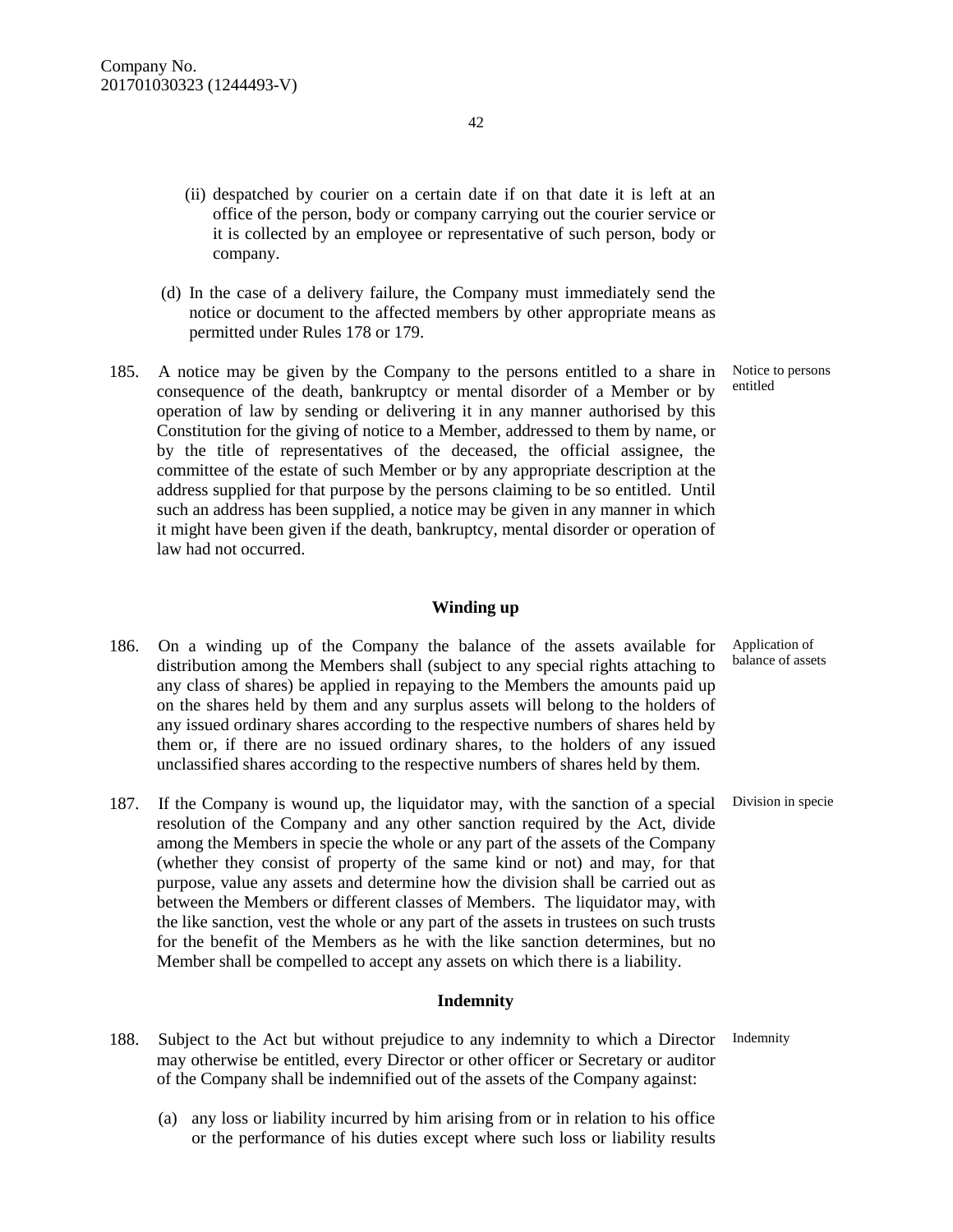43

from any negligence, default, breach of duty or breach of trust of which he may be guilty in relation to the Company; and

(b) any liability incurred by him in defending any proceedings, whether civil or criminal, in which judgment is given in his favour or in which he is acquitted or in connection with any application in which relief is granted to him by the court from liability for negligence, default, breach of duty or breach of trust in relation to the affairs of the Company.

#### **Secrecy**

189. Save as may be expressly provided by the Act, no Member shall be entitled to Secrecy enter or inspect any property of or property occupied by the Company or to require discovery of or any information in respect of any detail of the Company's trading or any matter which is or may be in the nature of a trade secret, mystery of trade or secret process which may relate to the conduct of the business of the Company, and which the Directors consider to be inexpedient in the interests of the Members to make available or communicate to the public.

#### **Alteration of this Constitution**

190. The Company shall not (while it is listed on an Official List of Bursa Malaysia) delete, amend or add to any of this Constitution which have previously been approved by Bursa Malaysia, unless prior written approval of Bursa Malaysia has been sought and obtained from Bursa Malaysia for such deletion, amendment or addition. Alteration

#### **Effect of the Listing Requirements**

| 191. | Notwithstanding anything contained in this Constitution: |                                                                                                                                             | Effect of the           |
|------|----------------------------------------------------------|---------------------------------------------------------------------------------------------------------------------------------------------|-------------------------|
|      | (a)<br>(b)                                               | an act prohibited by the Listing Requirements shall not be done;<br>an act required to be done by the Listing Requirements can be done;     | Listing<br>Requirements |
|      | (c)                                                      | authority is given for an act required to be done or not to be done (as the<br>case may be) by the Listing Requirements;                    |                         |
|      | (d)                                                      | this Constitution is deemed to contain a provision required to be contained<br>in this Constitution by the Listing Requirements;            |                         |
|      | (e)                                                      | this Constitution is deemed not to contain a provision required not to be                                                                   |                         |
|      |                                                          | contained in the Constitution by the Listing Requirements; and<br>this Constitution is deemed not to contain anything inconsistent with the |                         |

Listing Requirements to the extent of the inconsistency.